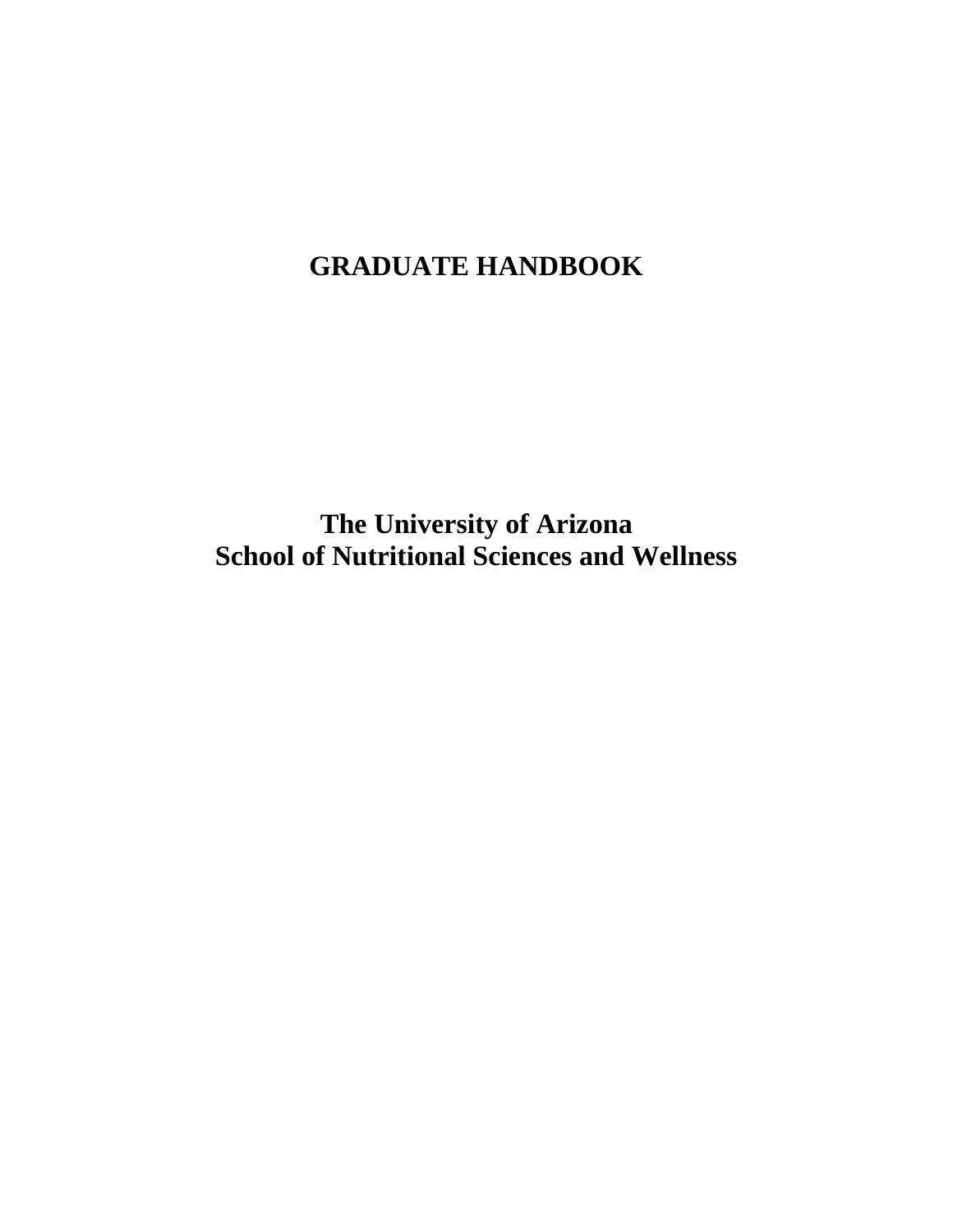# **TABLE OF CONTENTS**

| I.  | THE SCHOOL OF NUTRITIONAL SCIENCES AND WELLNESS (SNSW)               | $5 - 7$   |
|-----|----------------------------------------------------------------------|-----------|
|     | <b>Expected Learning Outcomes of Graduate Programs</b>               |           |
|     | Graduate Research Degree (GRD) Committee For Graduate Programs       |           |
|     | School of Nutritional Sciences and Wellness Faculty                  |           |
|     | School of Nutritional Sciences and Wellness Joint Appointed Faculty  |           |
|     | Graduate Student Representative                                      |           |
| II. |                                                                      | 8         |
|     | Adequacy of Physical Resources and Facilities                        |           |
|     | <b>Equipment Resources</b>                                           |           |
|     | NSGP Graduate Student Office                                         |           |
|     | <b>Library Resources</b>                                             |           |
| Ш.  | NUTRTIIONAL SCIENCES GRADUATE PROGRAM GENERAL INFORMATION            | $9 - 10$  |
|     | <b>Student Responsibilities</b>                                      |           |
|     | Orientation                                                          |           |
|     | Individual Health Insurance Through Campus Health Services           |           |
|     | Creating a UA NetID and UA Email Account                             |           |
|     | <b>Funding Support</b>                                               |           |
|     | Fellowship                                                           |           |
|     | Nutritional Sciences Graduate Assistantship                          |           |
|     | <b>Individual Faculty Assistantship</b>                              |           |
|     | Graduate College Information on Assistantship/Associateships         |           |
|     | <b>Tax Information</b>                                               |           |
|     | Child Care Subsidies and Family Friendly Information                 |           |
| IV. |                                                                      | $11 - 14$ |
|     | <b>Regular Graduate Status</b>                                       |           |
|     | <b>Graduate Non-Degree Status</b>                                    |           |
|     | <b>Conditional Admission</b>                                         |           |
|     | <b>Class Registration</b>                                            |           |
|     | Graduate Appointments Minimum Registration                           |           |
|     | Minimum Registration Requirements for Students Not Receiving Funding |           |
|     | <b>Full-Time Graduate Student Status</b>                             |           |
|     | Minimum Academic Requirements                                        |           |
|     | <b>Laboratory Rotations</b>                                          |           |
|     | <b>Semester Meetings</b>                                             |           |
|     | <b>Graduate Student Progress Report</b>                              |           |
|     | <b>Graduate Student Annual Review</b>                                |           |
|     | Graduate Student New Skill Individual Development Plan               |           |
| V.  |                                                                      | $15-19$   |
|     | <b>MS Standards and Requirements</b>                                 |           |
|     | <b>Advisor and Committee</b>                                         |           |
|     | Credit Requirements and Transfer Credit                              |           |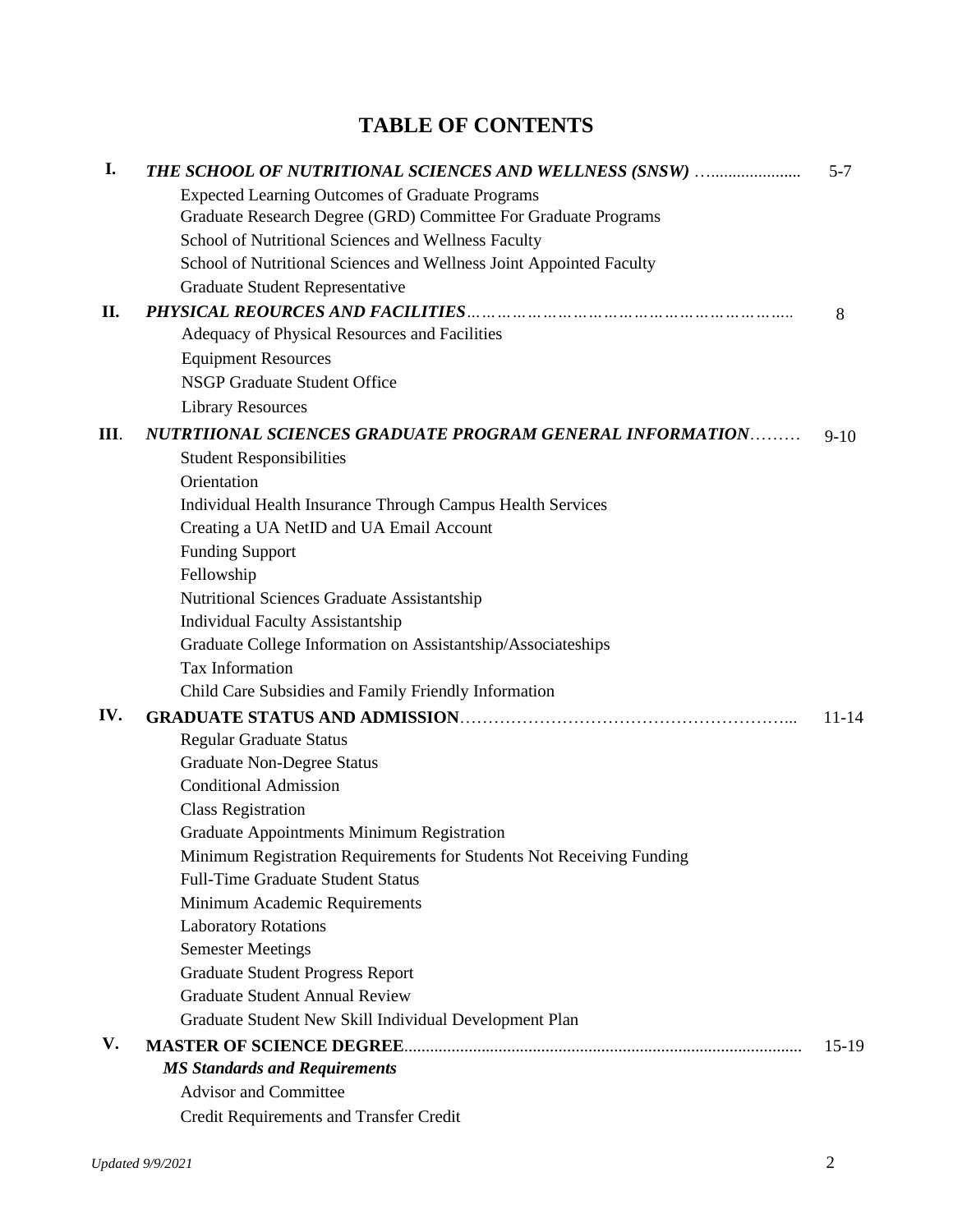|       | <b>NSGP Required Courses</b>                                |           |
|-------|-------------------------------------------------------------|-----------|
|       | Plan of Study                                               |           |
|       | <b>MS</b> Thesis                                            |           |
|       | <b>Completion of MS Requirements</b>                        |           |
|       | Sample MS Timeline                                          |           |
|       | <b>Satisfactory Academic Progress</b>                       |           |
|       | Procedure for Advancement from MS to PhD                    |           |
| VI.   |                                                             | 20-28     |
|       | <b>PhD Standards and Requirements</b>                       |           |
|       | PhD Advisor and Committee                                   |           |
|       | Credit Requirements and Transfer Credit                     |           |
|       | <b>NSGP Required Courses</b>                                |           |
|       | Plan of Study                                               |           |
|       | Sample PhD Timeline                                         |           |
|       | Fellowship Proposal Application                             |           |
|       | <b>Comprehensive Written Exams and Oral Exam</b>            |           |
|       | <b>Next Steps After the Exam</b>                            |           |
|       | <b>Dissertation</b>                                         |           |
| VII.  |                                                             | 29        |
|       | <b>Research and Teaching Time Commitments</b>               |           |
|       | <b>Teaching Improvement</b>                                 |           |
|       | Loss of Teaching Position                                   |           |
|       | Change of Status: Moving from Assistant to Associate Status |           |
| VIII. |                                                             | $30 - 34$ |
|       | <b>Graduate Student Funding</b>                             |           |
|       | Graduation Procedures for MS and PhD                        |           |
|       | <b>Graduate Student Appeals</b>                             |           |
|       | <b>Academic Probation</b>                                   |           |
|       | <b>Continuous Enrollment Policy</b>                         |           |
|       | Leave of Absence Policy                                     |           |
|       | Graduation                                                  |           |
|       | Expectations for Working with your Advisor                  |           |
|       | Expectations for Working with your Committee                |           |
|       | Be Nice; Be Professional                                    |           |
|       | <b>Useful Websites</b>                                      |           |
|       |                                                             | 35        |
|       |                                                             | 38        |
|       |                                                             |           |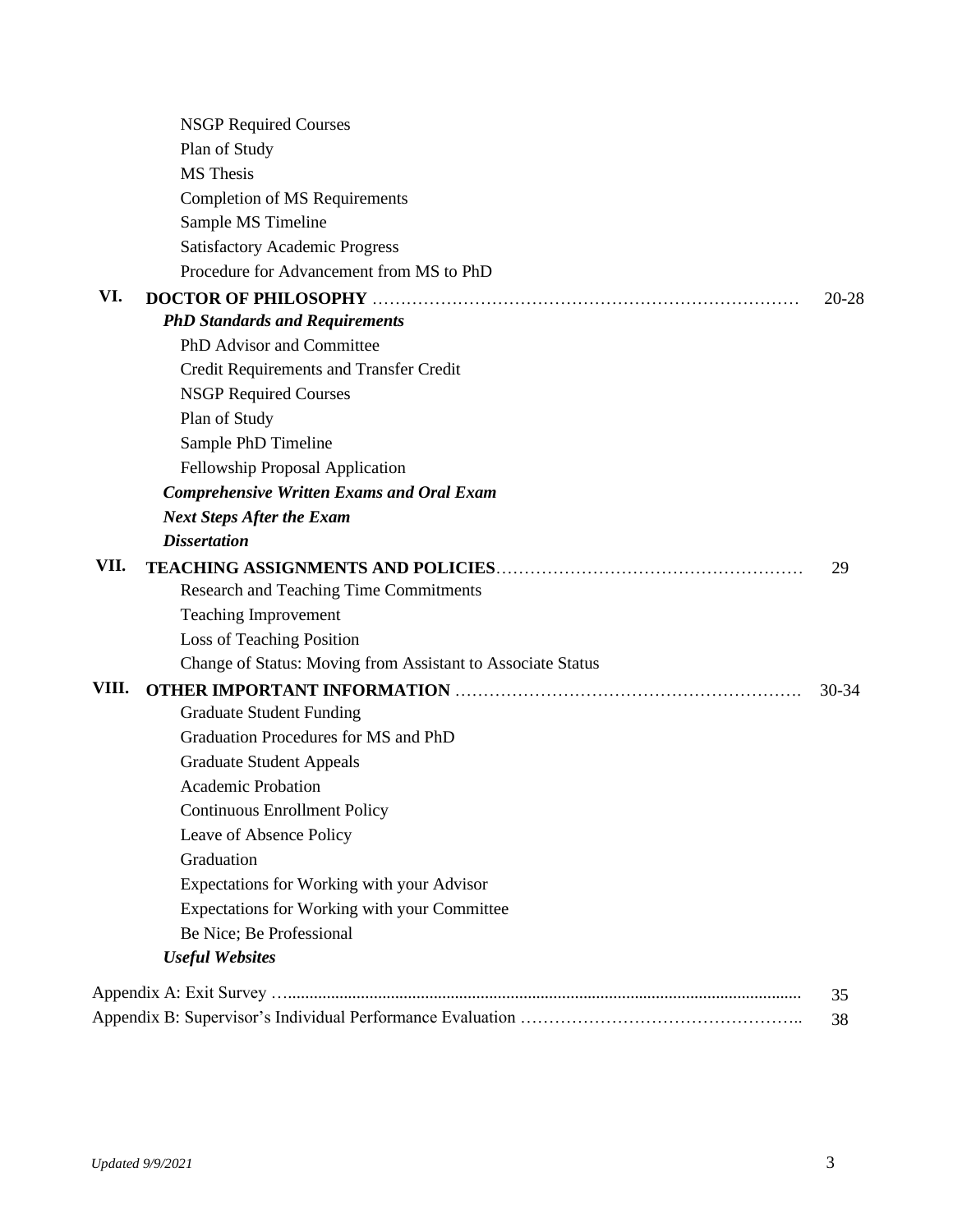*Disclaimer: You are a student at the University of Arizona. Hence, you are subject to all of the policies and procedures of the University of Arizona graduate college, registrar's office, bursar's office, police department, and so forth. We cannot list all of those policies here, but they are on the relevant websites. Before you do anything unusual (adding classes late in the semester, protesting a campus ordinance, telling a student to appeal a grade) you should check the relevant campus policies. Failure to do so could, for instance, cost you money. We do our best to keep this handbook up to date with Arizona policies. However, if anything in this handbook appears to conflict with a UArizona campus-level policy, chances are the campus policy will win. Please let us know if you find any such inconsistencies.*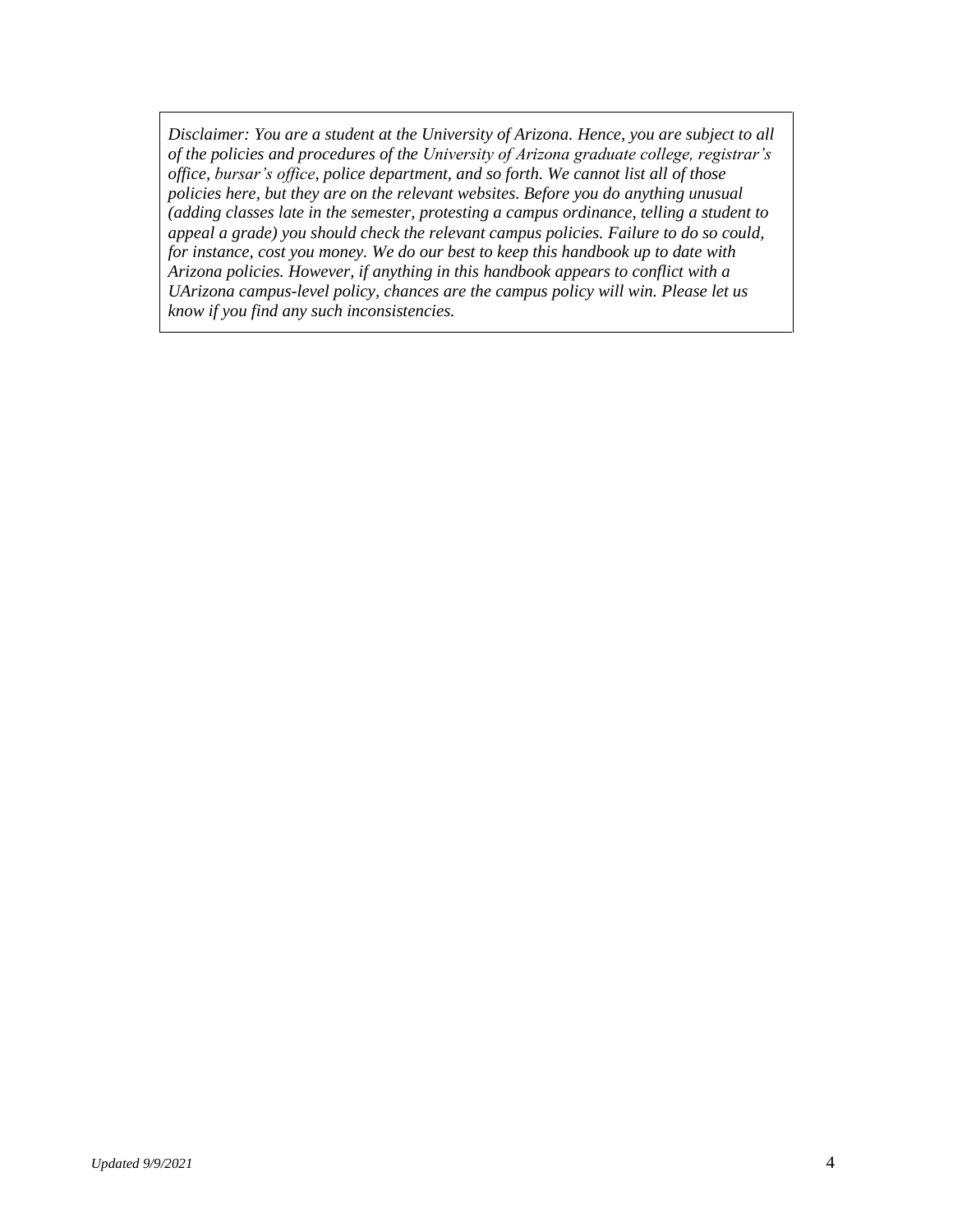# **I. THE SCHOOL OF NUTRITIONAL SCIENCES AND WELLNESS (SNSW)**

This handbook outlines the philosophy and requirements of the Graduate Degrees offered in the discipline of Nutritional Sciences at the University of Arizona. It is intended to be used as a tool to understand the requirements for obtaining a graduate degree. This handbook should be used in conjunction with the current Graduate College Catalog. The requirements of the Nutritional Sciences Graduate Program outlined herein are under the authority of and consistent with the rules and guidelines set forth by the Graduate College of the University. Some of our curricular requirements exceed those stated in the Graduate College Catalog. Students must meet the more stringent requirements contained in this handbook. Certain general University regulations and specific Nutritional Science Graduate Program degree requirements are only outlined in this document; consult the current Graduate College website for policies and guidelines set forth by the Graduate College and Graduate Council: [https://grad.arizona.edu/new-and-current-students.](https://grad.arizona.edu/new-and-current-students)

Attainment of a graduate degree in Nutritional Sciences requires outstanding scholarship and demonstration of distinguished research leading to a thesis/dissertation that contributes significantly to the general body of knowledge in the discipline. The degrees are never granted solely as certification of faithful performance of a prescribed program of study. All degree requirements must be fulfilled. Therefore, the requirements for these degree areas are also outlined in the handbook.

The School of Nutritional Sciences and Wellness at the University of Arizona is leading the way in cuttingedge, interdisciplinary research that advances the discovery and translation of nutrition science and health. This research strength provides outstanding opportunities for students in our graduate programs, leading to a Master of Science degree or a Doctor of Philosophy degree in Nutritional Sciences. A primary mission of the Nutritional Sciences Graduate Program (NSGP) is to graduate outstanding scientists who will make strong contributions to the body of knowledge in Nutritional Sciences through scientific research. Food, nutrition, and physical activity are essential to human health, and they're at the center of our work. We take a multifaceted approach in our commitment to advancing the discovery and translation of the roles of nutrition and physical activity in optimizing health for people in Arizona and beyond. Currently the department serves approximately 15 graduate students and approximately 1,000 undergraduate students.

The MS degree in Nutritional Sciences prepares students for the pursuit of a PhD, for work in an academic/educational setting, or for work in the private or nonprofit sector. The PhD in Nutritional Sciences is a research degree that develops students' research expertise in their chosen area of study, leading to careers in, teaching and research-related specialties.

All students should refer to the [Graduate College website](http://www.grad.arizona.edu/) and/or [The School of Nutritional Sciences and](https://nutrition.cals.arizona.edu/)  [Wellness website](https://nutrition.cals.arizona.edu/) for forms, rules and policies. Graduate College policies are the final authority in the event of any conflicts. It is each student's individual responsibility to familiarize themselves with the Graduate College policies.

# *Expected Learning Outcomes of Graduate Programs*

Expected Learning Outcomes for the NSGP

- 1. Critically evaluate nutritional science research and integrate core concepts, principles, and data to deepen understanding of the field.
- 2. Apply critical thinking skills to develop testable hypotheses, design experiments to test these hypotheses, and interpret and apply new findings to the field.
- 3. Develop effective oral and written communication skills.

# *Graduate Research Degree (GRD) Committee For Graduate Programs*

The Graduate Research Degree Committee in the School of Nutritional Sciences and Wellness in the College of Agriculture and Life Sciences is comprised of all graduate faculty in the School, the program chair and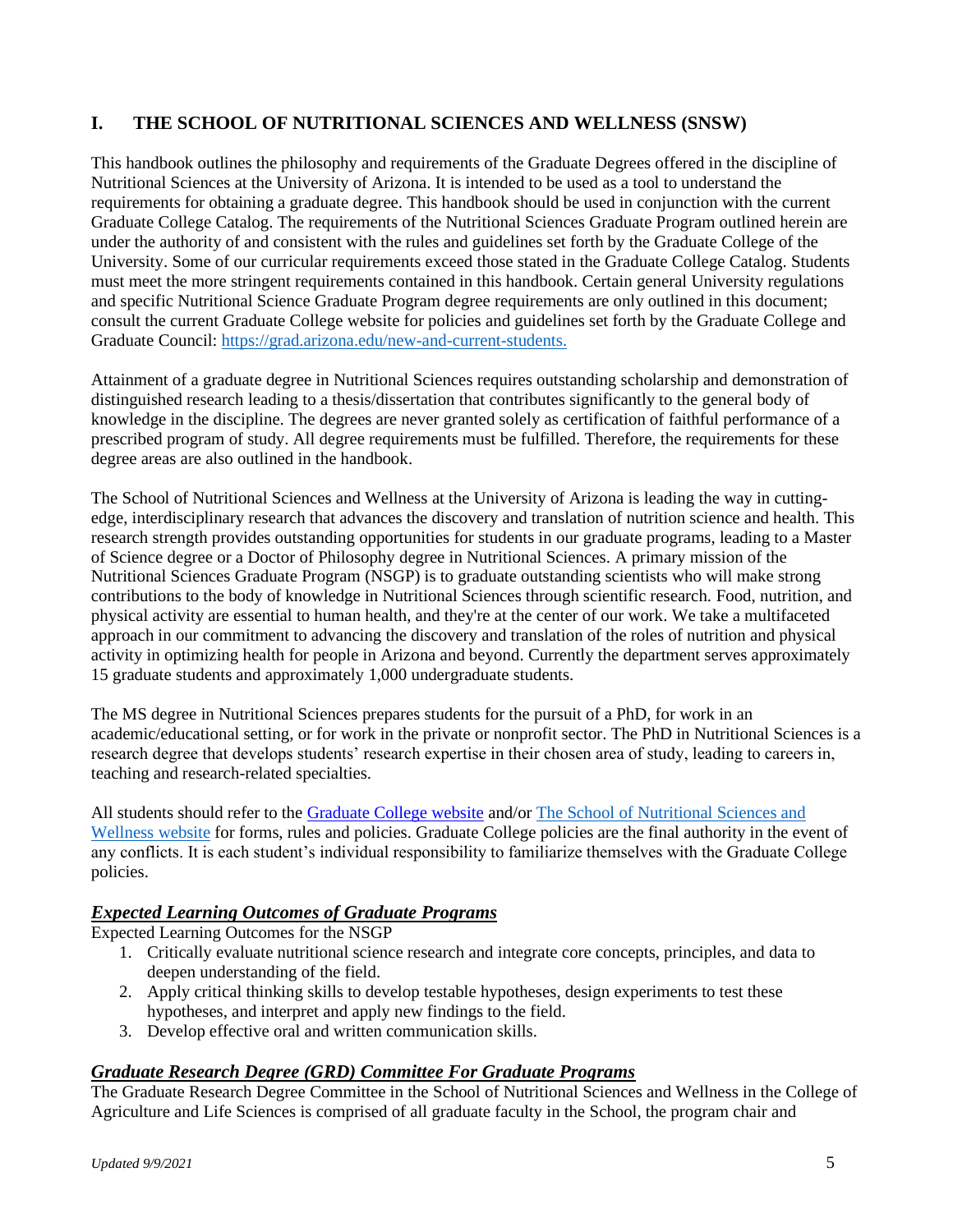coordinator, and a graduate student representative. The GRD formulates policies and coordinates activities of the graduate program. This committee is charged with the overall evaluation of graduate student performance and also makes final decisions concerning applicants for admission to the program. The student representative is not included in the evaluation of student performance. The committee is also charged with overseeing all curriculum matters.

#### *School of Nutritional Sciences and Wellness Graduate Faculty*

#### **Floyd "Ski" Chilton, PhD**

Professor, School of Nutritional Sciences and Wellness Associate Director, The BIO5 Institute Director, The Precision Wellness Initiative

#### **Nancy Driscoll, MS, RD**

Assistant Professor of Practice, School of Nutritional Sciences and Wellness Graduate Programs Coordinator, School of Nutritional Sciences and Wellness

#### **Scott Going, PhD**

Director, School of Nutritional Sciences and Wellness Professor, School of Nutritional Sciences and Wellness Co-Director, The Collaboratory for Metabolic Disease, Prevention and Treatment

# **Melanie Hingle, PhD, MPH, RD**

Associate Professor, School of Nutritional Sciences and Wellness

#### **Kirsten Limesand, PhD**

Professor, School of Nutritional Sciences and Wellness Assistant Dean for Graduate Education, College of Agriculture and Life Sciences

#### **Donato Romagnolo, MSc, PhD**

Professor, School of Nutritional Sciences and Wellness Program Director, Mediterranean Diet and Health Study Abroad Program Professor, Arizona Cancer Center

#### **John Paul SanGiovanni, ScD**

Associate Professor, School of Nutritional Sciences and Wellness

#### **Richard Simpson, PhD**

Professor, School of Nutritional Sciences and Wellness Director, Graduate Research Degrees in Nutritional Sciences Associate Professor, Steele Children's Research Center, Dept. of Pediatrics, College of Medicine

#### **Ann Skulas-Ray, PhD**

Assistant Professor, School of Nutritional Sciences and Wellness

#### **Ashley Snider, PhD**

Associate Professor, School of Nutritional Sciences and Wellness

#### **Jennifer Teske, PhD**

Associate Professor, School of Nutritional Sciences and Wellness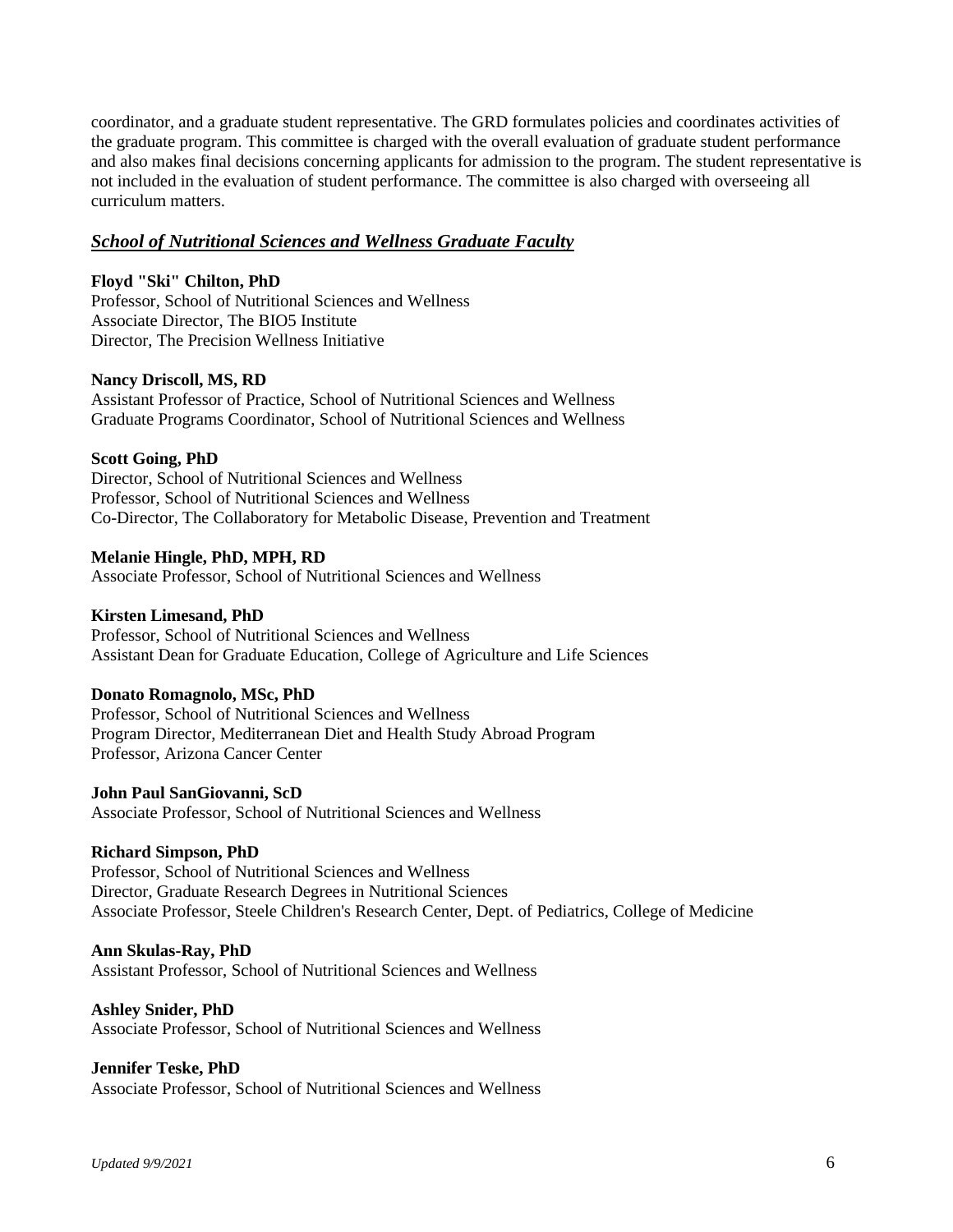# **Ningning Zhao, PhD**

Assistant Professor, School of Nutritional Sciences and Wellness *Joint Appointed Faculty*  **<https://nutrition.cals.arizona.edu/directory/appointees>**

# *Graduate Student Representative*

A Graduate student representative is elected by the graduate student body of the NSGP for a one-year termon the Graduate Research Degree Committee. The representative serves as an official liaison between the students and faculty of the Program. The representative is responsible for organizing graduate student participation in Program endeavors, as well as serving on Program committees in an advisory capacity. Each student should seriously consider his/her choice for the graduate student representative(s) in order to maintain an effective student voice in Program issues.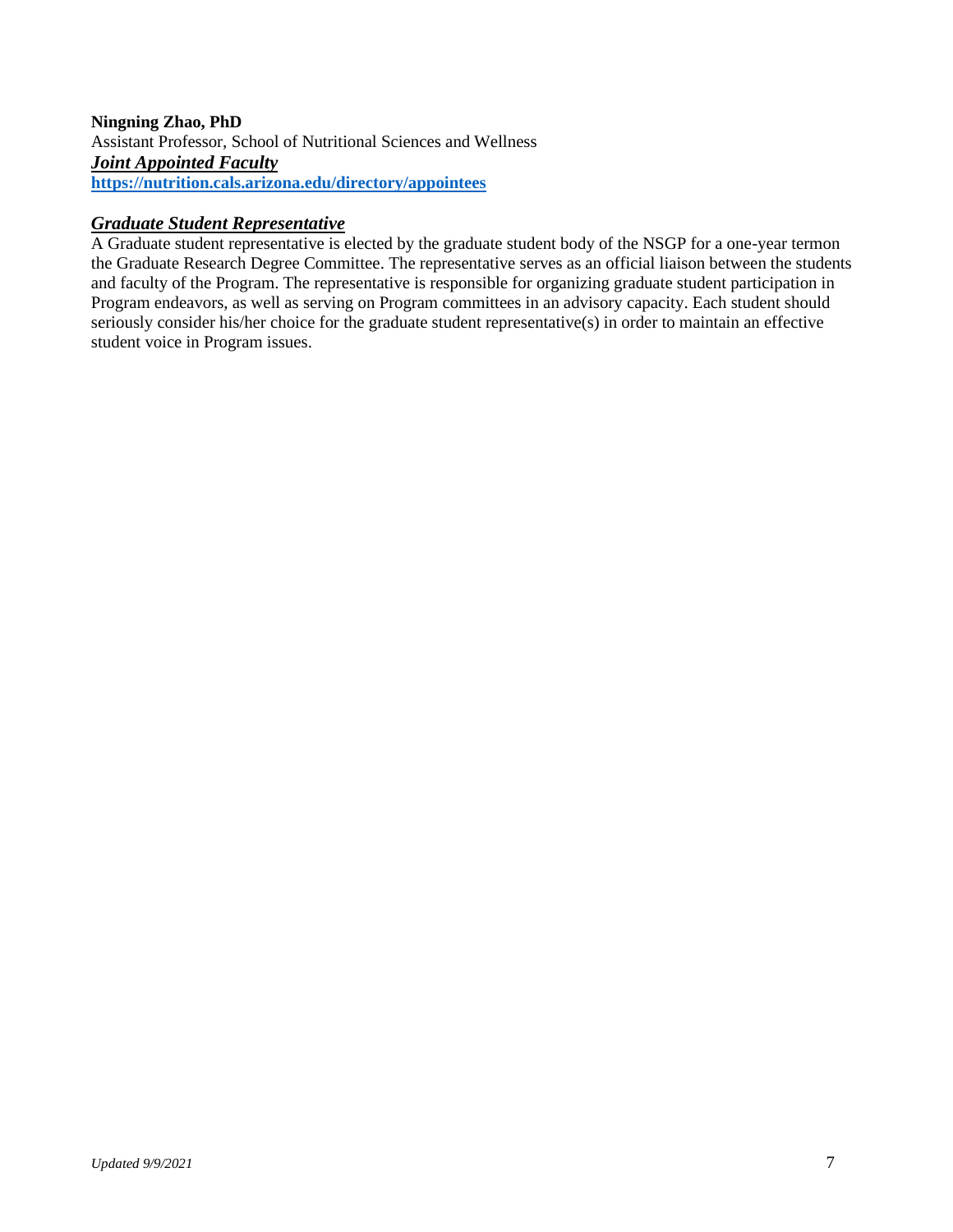# **II. PHYSICAL RESOURCES AND FACILITIES**

# *Adequacy of Physical Resources and Facilities*

The faculty and graduate students in the NSGP occupy space in the Labs in The Shantz Building, The Collaboratory for Metabolic Disease Prevention and Treatment, Abrams Building, on Ajo Way (this is the county public health building, not to be confused with the Abrams Building (FCM) on AHSC campus. Also, The Department of Pediatrics, Steele Children's Research Center, AHSC, Arizona Cancer Center, AHSC, The Bio5 Institute and The Thomas Keating Bioresearch Building. This distribution of labs in these different locations reflects the interdisciplinary nature of the program. The School of Nutritional Sciences and Wellness seminars are held in the Marley building and organized social events to bring faculty and students together periodically occur in a variety of locations.

# *Equipment Resources*

Availability of modern scientific instruments is crucially important to research and graduate education programs. We are fortunate to possess ample instrumentation to conduct research at all levels of scientific research. Each investigator's laboratory is equipped with specialized instrumentation required for research in their field. All laboratories have access to modern computers and data processing systems.

# *NSGP Graduate Student Office*

The NSGP Graduate Student office is a private and secured room in the Shantz building (Room 161) that provides access to computer workstations (Windows and Mac platforms), a local multifunctional printer and scanner, separate work desks, a meeting table, white board, microwave, and refrigerator.

# *Library Resources*

The University of Arizona takes pride in the outstanding quality of its libraries. UArizona Libraries are made up of the Main Library, Science-Engineering Library, Fine Arts Library, and Health Sciences Library and they hold extensive collections of periodicals, monographs and special collections.

The Health Sciences Library<http://ahsl.arizona.edu/>is located at the Arizona Health Sciences campus. It is the largest, most comprehensive health sciences library in Arizona. In addition to its holdings of pertinent health sciences periodicals and monographs, the library provides an excellent array of valuable services including bibliographic searches, librarian consults, and research support. The Health Sciences Library provides access to essential medical information, and specialized databases such as Embase, the world's largest database of drug information. Librarians participate as instructors in the curriculum of the health sciences colleges, and work in partnership with researchers and clinicians to advance health information literacy. The library also provides spaces for small group collaboration and quiet study.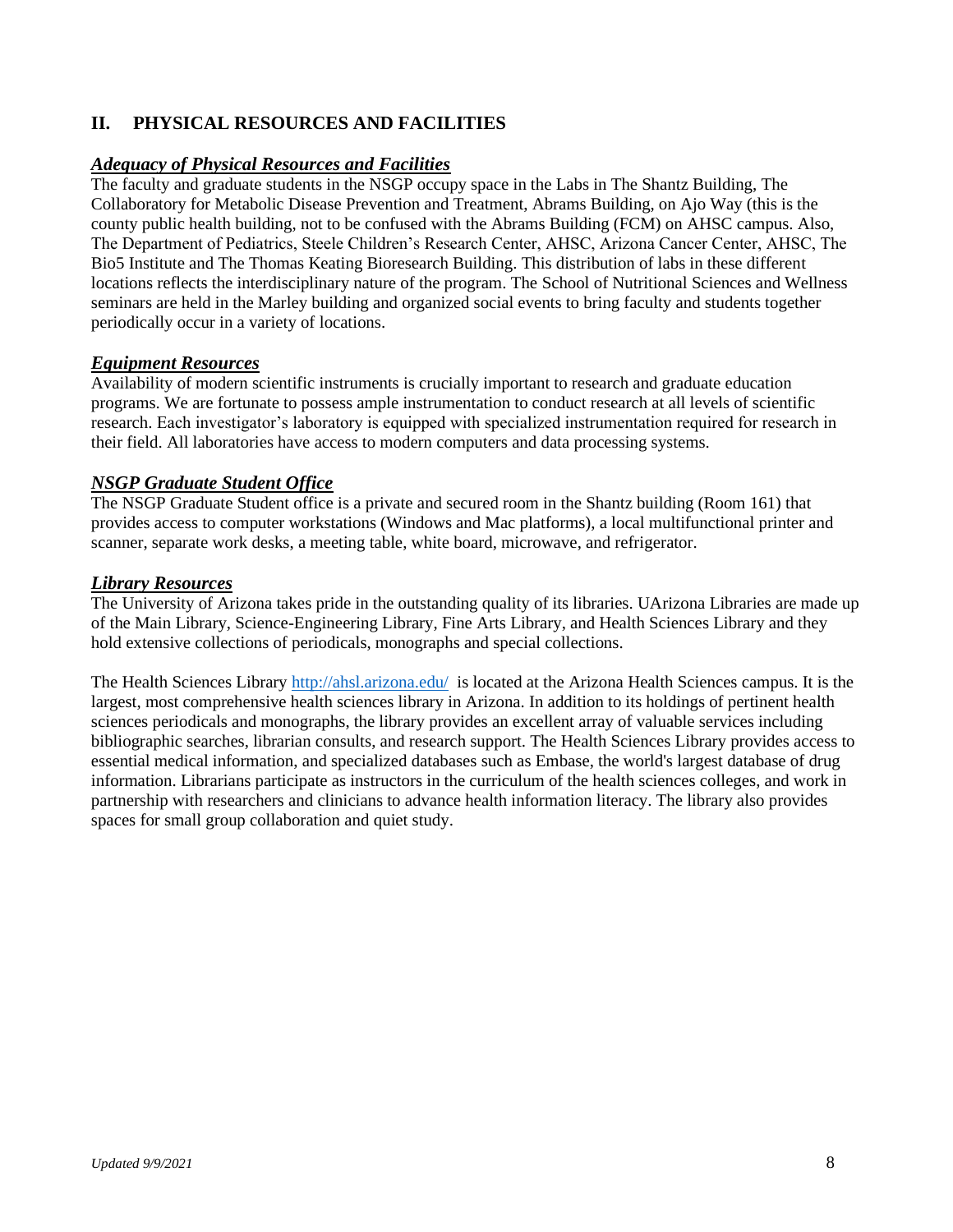# **III. NUTRITIONAL SCIENCES GRADUATE PROGRAM GENERAL INFORMATION**

# *Student Responsibilities*

Students are expected to fully comply with the Code of Academic Integrity as detailed by the University of Arizona Dean of Students: [https://deanofstudents.arizona.edu/policies-and-codes/code-academic](https://deanofstudents.arizona.edu/policies-and-codes/code-academic-integrity#student_responsibility)[integrity#student\\_responsibility](https://deanofstudents.arizona.edu/policies-and-codes/code-academic-integrity#student_responsibility)

Students engaging in academic dishonesty diminish their education and bring discredit to the academic community. Students shall not violate the Code of Academic Integrity and shall avoid situations likely to compromise academic integrity. Students shall observe the generally applicable provisions of this Code whether or not faculty members establish special rules of academic integrity for particular classes. Students are not excused from complying with this Code because of faculty members' failure to prevent cheating. Students must also be aware of Graduate College requirements and general University policies and deadlines.

#### *Orientation*

All entering students are required to attend the NSGP's Orientation held prior to the first day of classes.

#### *Individual Health Insurance Through Campus Health Services*

The University of Arizona will cover the single student Campus Health insurance premium charges for a GA during their appointment. The health insurance and health services are provided through the University of Arizona Campus Health and is not transferrable to outside insurance providers. To receive this benefit, a student must enroll in the student health insurance program during the open enrollment period.

GAs who enroll in the plan cannot cancel their coverage after the open enrollment period ends, even if they resign or are terminated. GAs who resign or are terminated during the period of insurance coverage will be responsible for repayment of the remaining insurance premium. Also, a GA will be automatically re-enrolled in the student health insurance program each semester upon enrollment in classes.

For more information on the student health insurance offered, including plan dates and costs, please visit [The](https://www.health.arizona.edu/student-health-insurance)  [University of Arizona Campus Health website .](https://www.health.arizona.edu/student-health-insurance)

# *Creating a UA NETID and UA Email Account*

All UA students are required to set up a UA email account (free to UA students), but first a UA Net ID must be established. The instructions on the UITS website [\(https://netid.arizona.edu/](https://netid.arizona.edu/) ) will walk you through establishing your UA NetID, and then your email account. After the UA student has created a UA Net ID, the student may access the University of Arizona UAccess Student Center System, also known as GradPath. Deadlines for the submission of paperwork pertaining to graduate programs, as well as all forms, are available online through GradPath and can be accessed from:<https://uaccess.arizona.edu/>

#### *Financial Support*

Most students enter the NSGP with some level of support**.** There are basically three sources of support for students (described below), and the source of support will determine whether you rotate through laboratories.

# *Fellowship*

Students can choose any advisor they wish but the choice should be made early in the program within the first several months because the fellowship may be linked to a particular research program. Often this decision is made before arrival at the university. The stipend will vary depending on the fellowship award. An example is the Initiative for Maximizing Student Development (IMSD)<https://grad.arizona.edu/diversityprograms/imsd>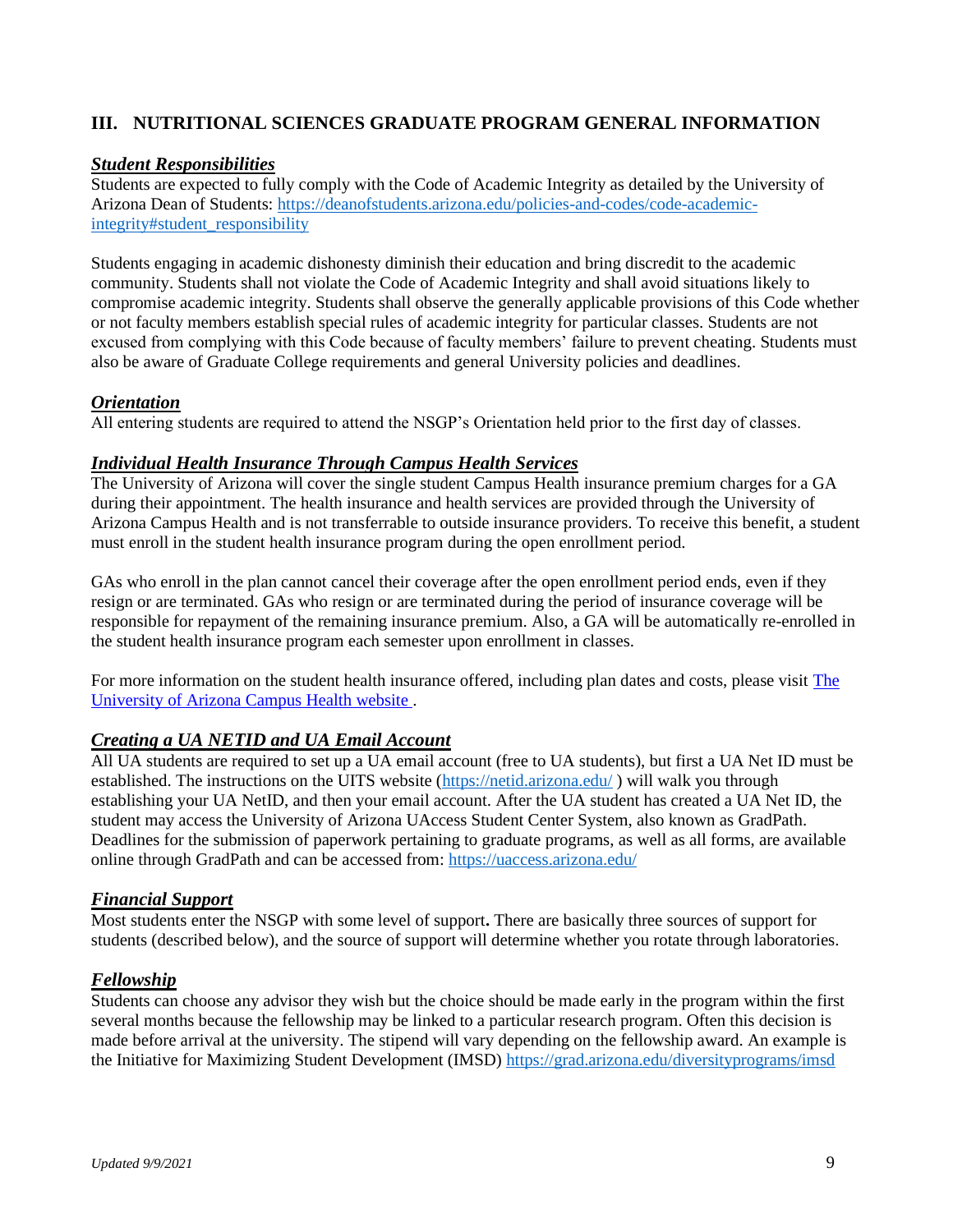# *Nutritional Sciences Graduate Assistantship*

Offered/awarded to students during the admission process; may be either a teaching assistantship or a research assistantship or some combination of both. Because it involves School of Nutritional Sciences and Wellness (SNSW) funds, students on assistantships are required to rotate through research laboratories. This generally provides ½ time (20 hours/week) support for the first year. Students receiving An SNSW assistantship will receive a quarter-time (10 hours/week) assistantship starting at the beginning of the second year (1 July). The laboratory in which the student is doing their thesis/dissertation research may supplement their support up to but not in excess of ½ time (20 hours/week) support for their second year and support the student financially up to ¾ time (30 hours/week) in their remaining years of study. A student cannot receive more than 30 hours/week in financial support.

# *Individual Faculty Assistantship*

Funded by grants awarded to individual faculty in the program. Because these funds are provided by a grant, the student is not required to rotate through laboratories, but works in the laboratory of the faculty member receiving the grant funds. In rare instances, a faculty member may request a student complete a rotation.

| <b>Graduate Assistant/Associate</b><br><b>Stipend Levels and Benefits</b>                                                                                 | <b>Tuition Waiver</b><br><b>Fall/Spring</b> | <b>Student Insurance</b><br><b>Full Year</b> |
|-----------------------------------------------------------------------------------------------------------------------------------------------------------|---------------------------------------------|----------------------------------------------|
| Graduate Assistant (entering with a BS Degree) \$48,361                                                                                                   | \$12,106                                    | \$2,861                                      |
| Graduate Associate (Entering with a MS degree, other graduate level)<br>degree or after 2 years is completed toward PhD program<br>requirements) \$54,515 | \$12,106                                    | \$2,861                                      |

# *Graduate College Information on Assistantships/Associateships*

Please refer to the Graduate College GA Hiring Manual for complete details regarding your GA. <https://grad.arizona.edu/funding/ga>

# *Tax Information*

Students should be aware of current tax laws, which impact salaries or stipends from graduate teaching/research assistantships, fellowships, and stipends. Contact the IRS at (800) 829-1040 and ask for the scholarship/fellowship publication or visit the IRS forms/publications website at [http://www.irs.gov](http://www.irs.gov/)

# *Child Care Subsidies and Family Friendly Information*

The Graduate College is dedicated to promoting and strengthening family relationships. Many resources have been designed to help graduate students balance and manage family, work, and school.

• Graduate Assistant/Associate Parental Leave at<https://grad.arizona.edu/funding/ga/benefits-appointment> • Temporary Alternative Duty Assignments (TADA) for Teaching Assistants/Associates at

<https://grad.arizona.edu/funding/ga/temporary-alternative-duty-assignments-graduate-assistantsassociates>

- Extension of Time to Degree Policy at [https://grad.arizona.edu/policies/academic-policies/extension-time](https://grad.arizona.edu/policies/academic-policies/extension-time-degree)[degree](https://grad.arizona.edu/policies/academic-policies/extension-time-degree)
- Life & Work Connections Child and Elder Care Resource[s https://lifework.arizona.edu](https://lifework.arizona.edu/)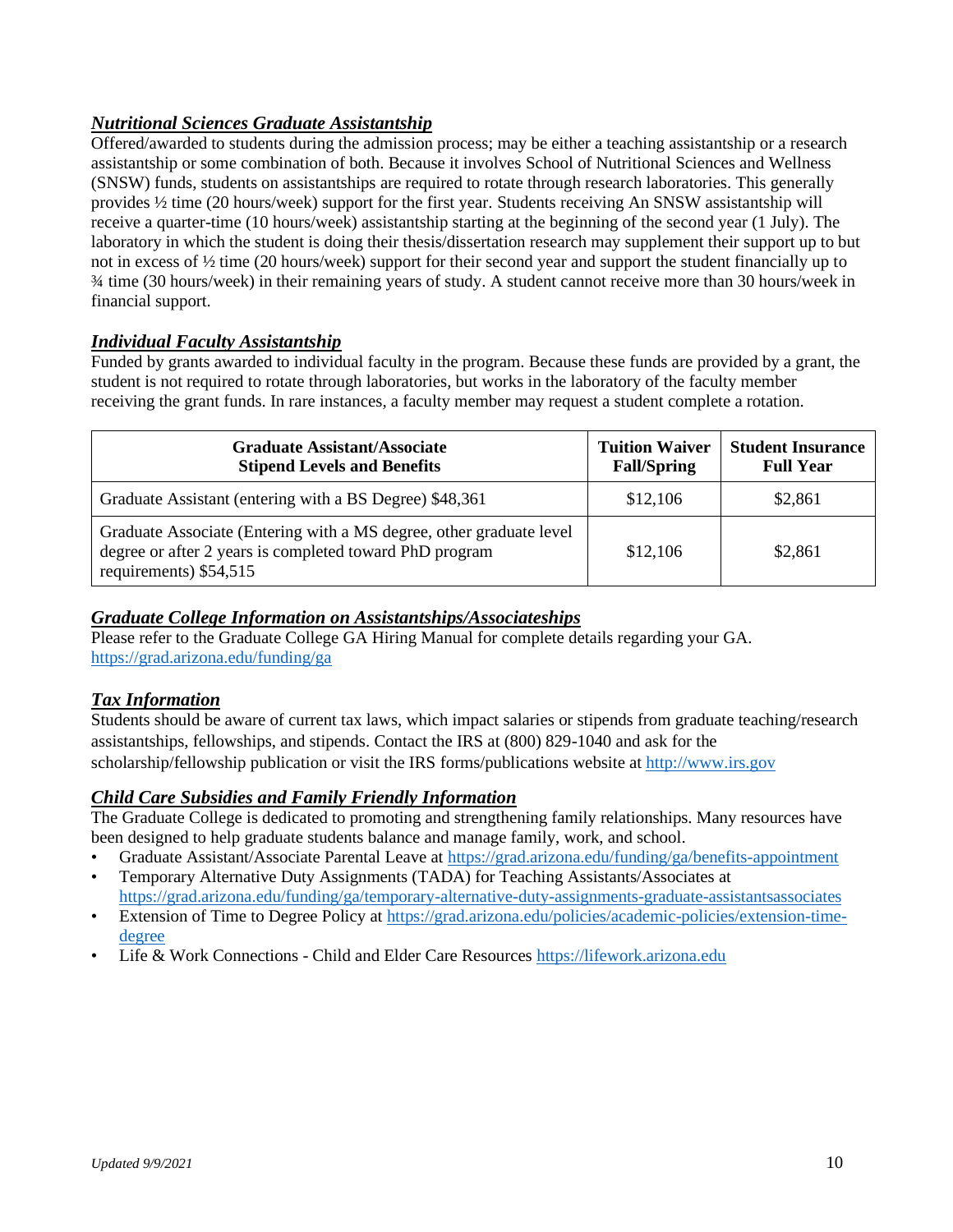# **IV. GRADUATE STATUS AND ADMISSION**

# *Regular Graduate Status*

Students who meet all admission requirements may be admitted to Regular Graduate Status to undertake work leading to an advanced degree.

#### *Graduate Non-Degree Status*

Individuals holding a bachelor's degree, or its equivalent, from a college or university which grants degrees recognized by The University of Arizona, may attend graduate-level courses without being admitted to a graduate degree program. Such students may enroll in graduate level coursework as their qualifications and performance permit. It is advisable to contact the department(s) offering courses of interest, to ensure that the courses are available to non-degree students. Up to twelve (12) units of graduate credit, earned in non-degree status and/or transferred from other institutions, may be petitioned for application toward an advanced degree once the student obtains regular admission to a degree program. International applicants requiring a student visa are not eligible for graduate non-degree admission.

#### *Conditional Admission*

Although The NSGP does not generally admit students conditionally, the program's admissions faculty may recommend conditional admission on a case-by-case basis. Conditional Admission is a departmental promise of future admission for international students who have met all Graduate College requirements *except* the English proficiency requirement. Conditional Admission requires that the student apply to and enroll at the UA Center for English as a Second Language (CESL) at their own expense (or their sponsor's) with the expectation of achieving TOEFL-equivalent English proficiency within one year. The initial 1-20 will be generated by CESL to allow the student to attend CESL classes. Once CESL certifies that the student has achieved English proficiency at the TOEFL minimum, he or she will be admitted as a regular standing student. <https://grad.arizona.edu/admissions/types/international-admission-types#intl-conditional>

# *Class Registration*

Registration for classes is accomplished through the University of Arizona UAccess Student Center System. UAccess Student Center can be accessed from:<https://uaccess.arizona.edu/>Contact the Program office for registration of courses that are not open to web registration.

#### *Graduate Appointments Minimum Registration*

All graduate students in the College of Agriculture and Life Sciences who are supported by or through the University are considered to be full-time students. All full-time students are expected to enroll for some combination of coursework, research, or independent study that results in a minimum of 9 units of credit for their first academic semester and a minimum of 6 units for the remaining years of study.

#### *Minimum Registration Requirements For Students Not Receiving Funding*

A student admitted to a doctoral or masters. program must register each fall and spring semester for a minimum of 1 graduate unit, from original matriculation until all course and dissertation/thesis requirements are met. Non-credit courses, audited courses or courses from which the student withdraws do not count toward the determination of continuous enrollment for graduate purposes.

Master's students who have maintained continuous enrollment, fulfilled all their other degree requirements and were enrolled in the prior semester may defend and file in the summer or winter term without registration. If, however, a student needs library privileges or if they plan to make other use of University facilities or significant faculty time during summer or winter session, enrollment is required.

Doctoral students who have maintained continuous enrollment, fulfilled all their other degree requirements as well as the 18 hours of dissertation and were enrolled in the prior semester may defend and file in the summer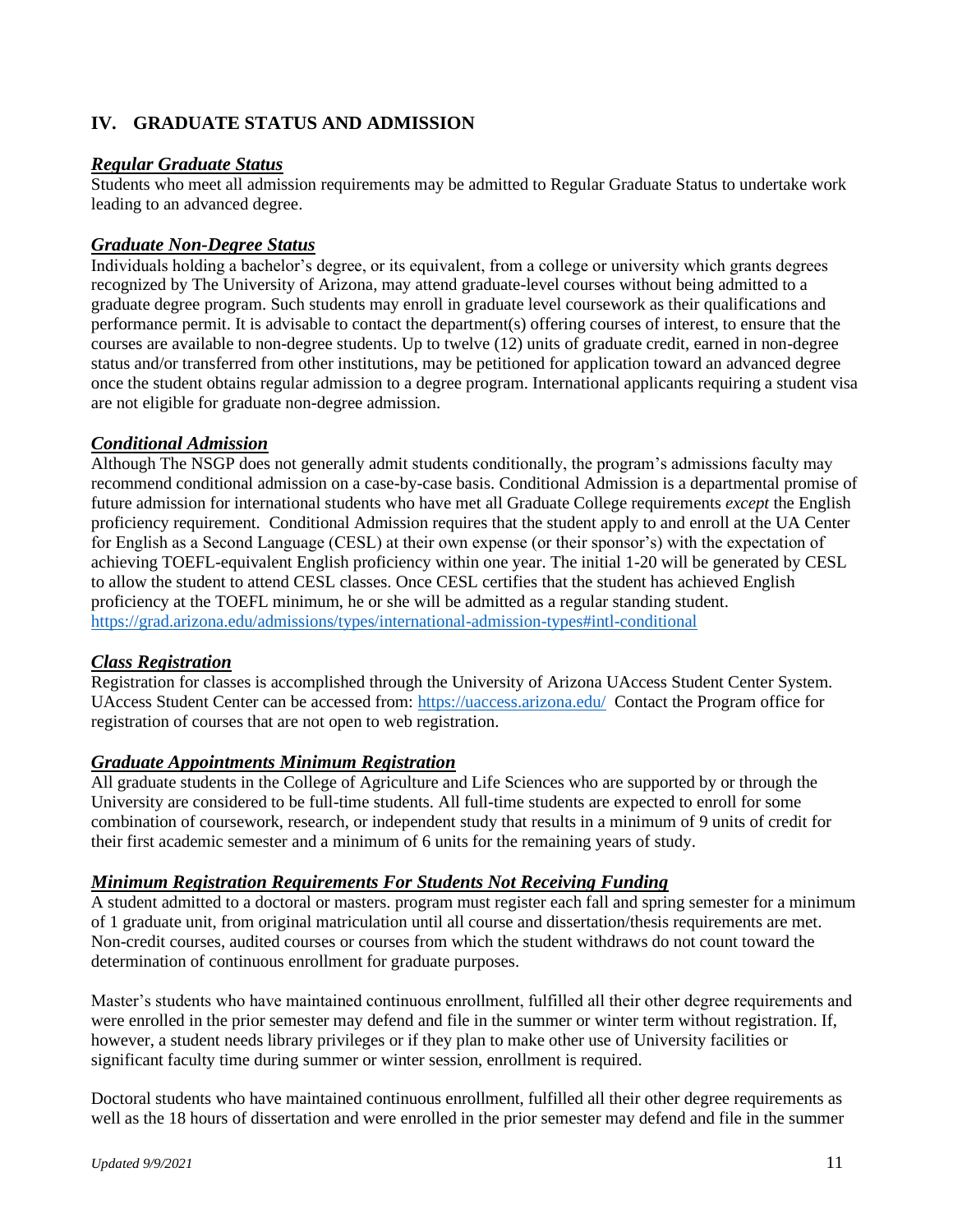or winter term without registration. If, however, a student needs library privileges or if they plan to make other use of University facilities or significant faculty time during summer or winter session, enrollment is required. Students who have maintained continuous enrollment, fulfilled all their other degree requirements and are only completing an incomplete in coursework (a class other than 900 level) are not required to enroll while they complete the incomplete. If, however, students need library privileges or plan to use other University facilities or need significant faculty time while they complete their incomplete, enrollment is required.

Unless excused by an official Leave of Absence (which may not exceed one year throughout the student's degree program), all graduate students are subject to the Continuous Enrollment Policy and must pay in-state and out-of-state tuition and fees in order to remain in the program. If the student fails to obtain a Leave of Absence or maintain continuous enrollment, he or she will be required to apply for re-admission, to pay the Graduate College application fee, and pay all overdue tuition and fees, including cumulative late penalties. There is no guarantee of re-admission. Tuition or registration waivers cannot be applied retroactively. Any student considering re-application should first check with the Graduate Student Academic Services Office to see whether additional work or updated forms will be necessary.

# *Full-Time Graduate Student Status*

A student who has completed all course work, the thesis/dissertation unit requirements, has advanced to candidacy, is working on the thesis/dissertation, and is not employed as a Graduate Assistant/ Associate may apply for advanced status at:<https://arizona.app.box.com/v/grad-gsas-advancedstatus>which allows 1 unit of 900-level credit for full-time status. In all other cases, full-time status consists of a minimum enrollment in 6 units of graduate credit.

#### *Minimum Academic Requirements*

A student cannot receive a graduate degree unless he or she has achieved a grade-point average of 3.00 or higher on all course work taken for graduate credit. A student whose cumulative GPA is below 3.0 for two consecutive semesters will be dismissed and may then reapply for non-degree status. Programs may allow students to take additional course work while in non-degree status. In order to graduate, the student may apply for readmission to the Graduate College through their graduate department. Readmission is not guaranteed.

# *Laboratory Rotations*

Laboratory rotations are a valuable experience for students. They provide an opportunity for the student to learn new techniques, to be exposed to different approaches to nutrition research and to meet faculty and students in the program. Hence, the rotation experience should be taken seriously, and students should immerse themselves in each rotation and maximize the amount of time they spend in each laboratory and with the people in it, including evenings and weekends as appropriate.

All incoming MS and PhD students will select two research laboratories to rotate through during their first semester. Rotations are generally for a period of 7-8 weeks. Students can select a laboratory from any of the tenure-track School [faculty,](https://nutrition.cals.arizona.edu/directory/faculty) [joint appointed faculty](https://nutrition.cals.arizona.edu/directory/appointees) or faculty designated as Graduate Research Faculty in the NSGP.

If necessary, the Director and Coordinator of the NSGP can assist students in the selection of their first rotation and students should familiarize themselves with all available. The laboratory for the first rotation will be chosen before the start of the semester or no later than the first week of the semester; the laboratory for the second rotation should be chosen by the second Friday in September. It is the student's responsibility to contact the laboratories in which they wish to rotate. Keep in mind that some laboratories may be fully committed and unable to accommodate a rotation student, so start your selection process early. Professors are very busy so contact may need to be done by email or by directly going to the laboratory to set up a meeting with the professor. The Director and Coordinator of the NSGP will ask for an update on progress toward selecting your rotations by July  $10<sup>th</sup>$  of the year you begin the program.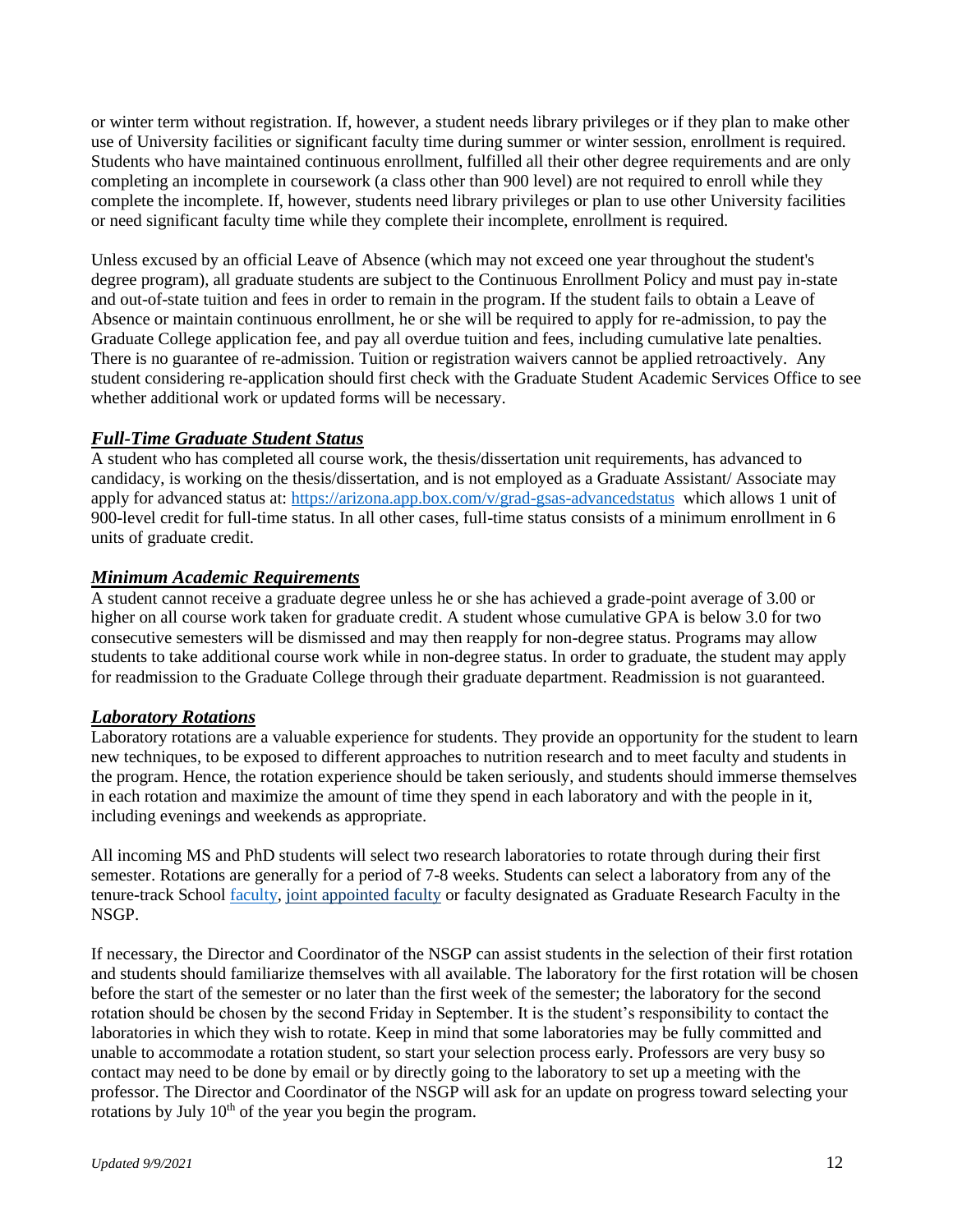Course credits are awarded for laboratory rotations. Students completing a rotation will enroll in 3 units of NSC 699 under Dr. Richard Simpson, Director of the NSGP, for the semester that they are completing their research laboratory rotations. Students are expected to spend a minimum of 9 hours/week (1 unit=3 hours) in the laboratory in which they are doing their rotation. There are no maximum allowable hours for lab rotation but rather it is at the discretion of faculty and the individual student in order to assure an ample and optimal learning experience.

# *Semester Meetings*

Graduate Students will meet with the Coordinator and Director of the NSGP at the end of each semester to review their progress toward degree, discuss any concerns, ask questions and have the opportunity to provide feedback on their experience in the program. First semester graduate students will also meet approximately 8 weeks after the start of their first semester. The Coordinator of the NSGP will schedule these meetings and email students with notification of date/time and place of the meeting.

#### *Graduate Student Progress Report*

At the end of each semester graduate students will document their progress toward degree completion. All students are required to submit this biannual progress report by starting/updating a [Graduate Student Progress](https://nutrition.cals.arizona.edu/sites/nutrition.cals.arizona.edu/files/NSGP%20Grad%20Student%20Progress%20Report.pdf)  [Report form.](https://nutrition.cals.arizona.edu/sites/nutrition.cals.arizona.edu/files/NSGP%20Grad%20Student%20Progress%20Report.pdf) Advisors review student's reports to help make an assessment of student progress. The Progress Report must be submitted to the student's advisor 2 weeks before the annual review meeting. An electronic copy must also be submitted to the NSGP Coordinator each semester prior to the semester meeting, and a copy should be brought to meeting to discuss with the Coordinator and Director. A copy of the policy along with the Graduate Student Progress Report form is posted on NSG[P Forms](https://nutrition.cals.arizona.edu/sites/nutrition.cals.arizona.edu/files/NSGP%20Graduate%20Student%20Progress%20Report%20Policy.pdf) page.

#### *Graduate Student Annual Review*

The purpose of the Graduate Student Annual Review is to promote optimal student performance. By assessing in a systematic way, evaluations provide a basis for accountability. Evaluations are expected to give an accurate analysis of successes and to identify areas for improvement. Annual evaluations will help to identify an individual student's performance in training, to provide constructive feedback on performance and to support the highest standard of performance. Every graduate student will be evaluated on a yearly basis.

The evaluation will be completed by the student's major advisor and by the student. If a major advisor has not been identified the Director of the NSGP will evaluate the student. The annual evaluation should be completed by the end of the spring semester of every academic year or by May 20th. The Graduate Student Progress Report should be provided to the Major Advisor 2 weeks before the review meeting. A copy of the [policy](https://nutrition.cals.arizona.edu/sites/nutrition.cals.arizona.edu/files/NSGP%20Graduate%20Student%20Annual%20Review%20Policy.pdf) along with the [Annual Review Form](https://nutrition.cals.arizona.edu/sites/nutrition.cals.arizona.edu/files/NSGP%20Graduate%20Student%20Annual%20Review%20Policy.pdf) is posted on the NSGP Forms page. In addition to completing the written review form the major advisor should schedule a meeting with the student to review the written evaluation. At the end of the meeting this written evaluation must be signed by the student and the major Advisor and submitted to the NSGP Coordinator.

# *Graduate Student New Skill Individual Development Plan*

The Individual Development Plan (IDP) concept is commonly used in industry to help employees define and pursue their career goals. By implementing this activity students will develop a written list of goals mapped onto a timeline, designed to achieve a career outcome. At the end of the first year of graduate study students will complete the Individual Development Plan which can be found at this site:

[https://myIDP.sciencecareers.org](https://myidp.sciencecareers.org/) and after completing this assessment will fill out the Individual Skills Self-Assessment Worksheet. This will be translated into a plan of action using the Self Development Goal Setting Worksheet. Each semester the student will review the Goal Setting Worksheet to assess their progress toward goals and update these goals as they feel is needed. An electronic copy of the Self Development Goal Setting Worksheet must be submitted to the NSGP Coordinator each semester prior to the semester meeting and a copy brought to the meeting to discuss with the Coordinator and Director. A copy of the Individual Skills Self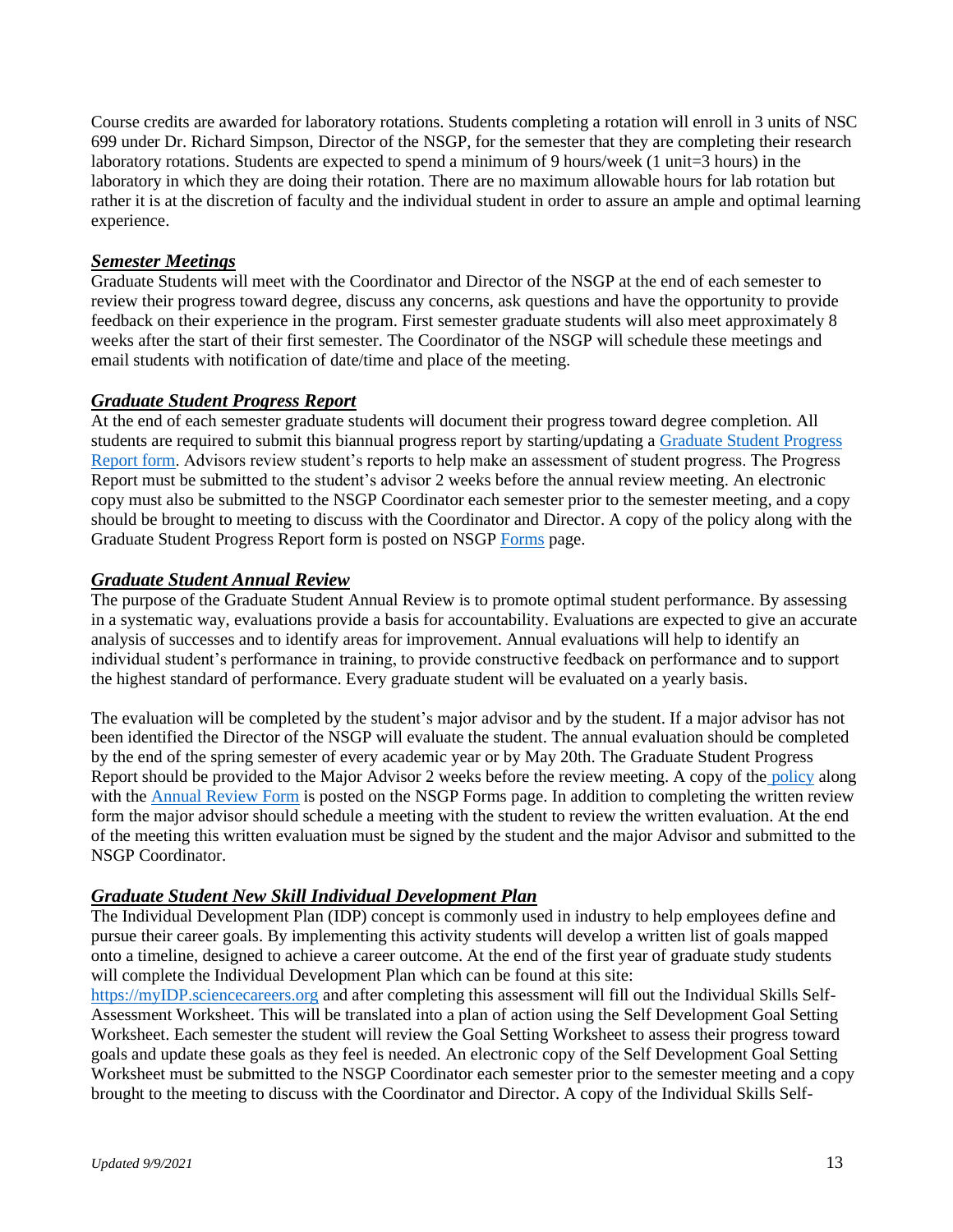Assessment Worksheet and the Self Development Goal Setting Worksheet form is posted on NSG[P Forms](https://nutrition.cals.arizona.edu/nsgp#current) page.

The Graduate Student Progress Report, Graduate Student Annual Review Form and the Skills Development Goal Setting Worksheet will be maintained in the student's records in the office of the NSGP Coordinator. These annual reviews may be shared with the student's advisory committee, the NSGP Director, the NSGP Coordinator, the School Director and the Graduate College Dean's office.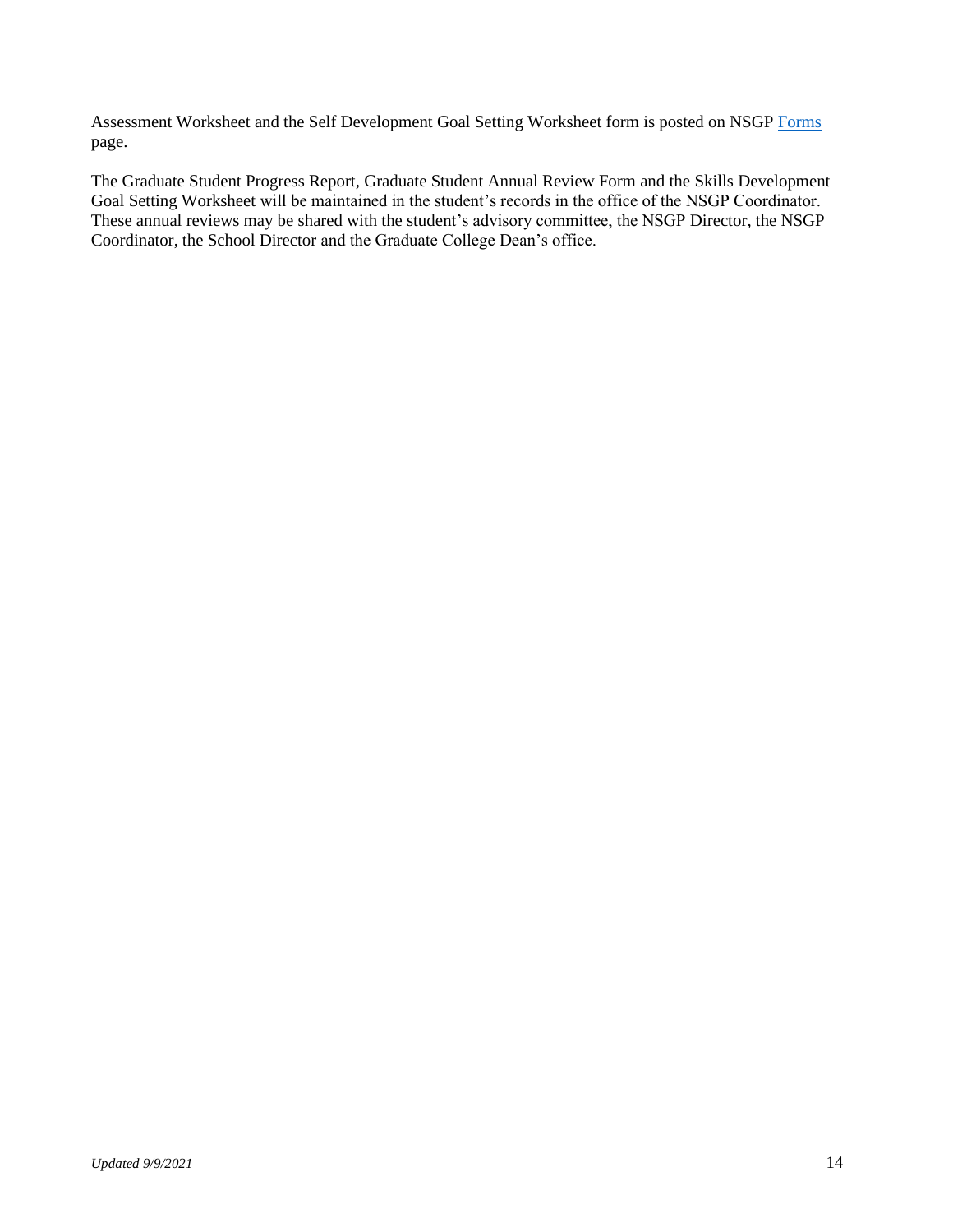# **V. MASTER OF SCIENCE DEGREE**

The MS degree offers training in Nutritional Sciences research that can serve as a foundation to achieve a variety of career objectives. Students who wish to earn an MS in Nutritional Sciences will pursue a thesis option. The thesis option prepares students to seek placement in highly competitive PhD programs, including our own or pursue a professional career in such areas as healthcare, industry, government, or in teaching at the community college level. The program emphasizes theory, research design, problem conceptualization, research methodologies, and the ability to conduct empirical research culminating in the MS thesis.

Students that would like to enroll in the MS program for part time study will be reviewed on a case- by-case basis.

# *MS Standards and Requirements*

#### *Advisor and Committee*

Prior to the selection of a Major Research Advisor, the student must become familiar with the research interests of the faculty. Students should meet individually with the faculty whose research is of particular interest or potential interest. Additional familiarity is gained through the laboratory rotations.

After these preliminary interviews and research laboratory experiences, the student decides with whom he/she would like to do his/her thesis research. After consultation with, and agreement of the faculty member, the student must communicate this decision to the Director and Coordinator of the NSGP early spring semester of their first year.

All members of the Graduate Faculty in Nutritional Sciences shall have the endorsement to chair MS committees. It is very important that students select an advisor as soon as possible in their program and then together with their advisor, select a Graduate Advisory Committee to guide their master's research. As per the Graduate College website "MS committees must consist of three members; at least two must be tenure-track UA faculty members. If the third member is not a tenure-track UA faculty member, he or she must be approved by the Graduate College as a special member." The student's research program cannot be planned before selecting an advisor, and not having a designated research project will delay graduation. Advisors may be changed based on discussion between the student, the current advisor, and the potential future advisor. The Graduate Research Degree committee (GRD) must be notified of the change as soon as it occurs. Faculty members of the Thesis Committee are selected on the basis of their ability to provide useful advice about the research problem, to assist in selection of appropriate coursework, and to help guide the student to successful completion of degree requirements.

The first research committee meeting should take place prior to the end of the second semester of study. After this first meeting, the student will meet with their thesis committee at least once a semester (June 1 - May 31) to review progress in coursework and research.

A "Master's/Specialist Committee Appointment Form" form must be submitted to GSAS via [GradPath.](http://grad.arizona.edu/gsas/gradpath) This should occur by the second semester of the student's program. This form is routed to the department's graduate coordinator and then directly to GSAS. Once the advisor and committee composition has been submitted and approved, any change in the committee requires the approval of the advisor and the involved faculty, or a majority of the committee and the Director of Graduate Studies. Students should consult with the Director and Coordinator of the NSGP if they are experiencing problems or are seeking an alternative advisor. Changes in committee composition will require the student submit a new Master's/Specialist Committee Appointment Form to the Graduate College.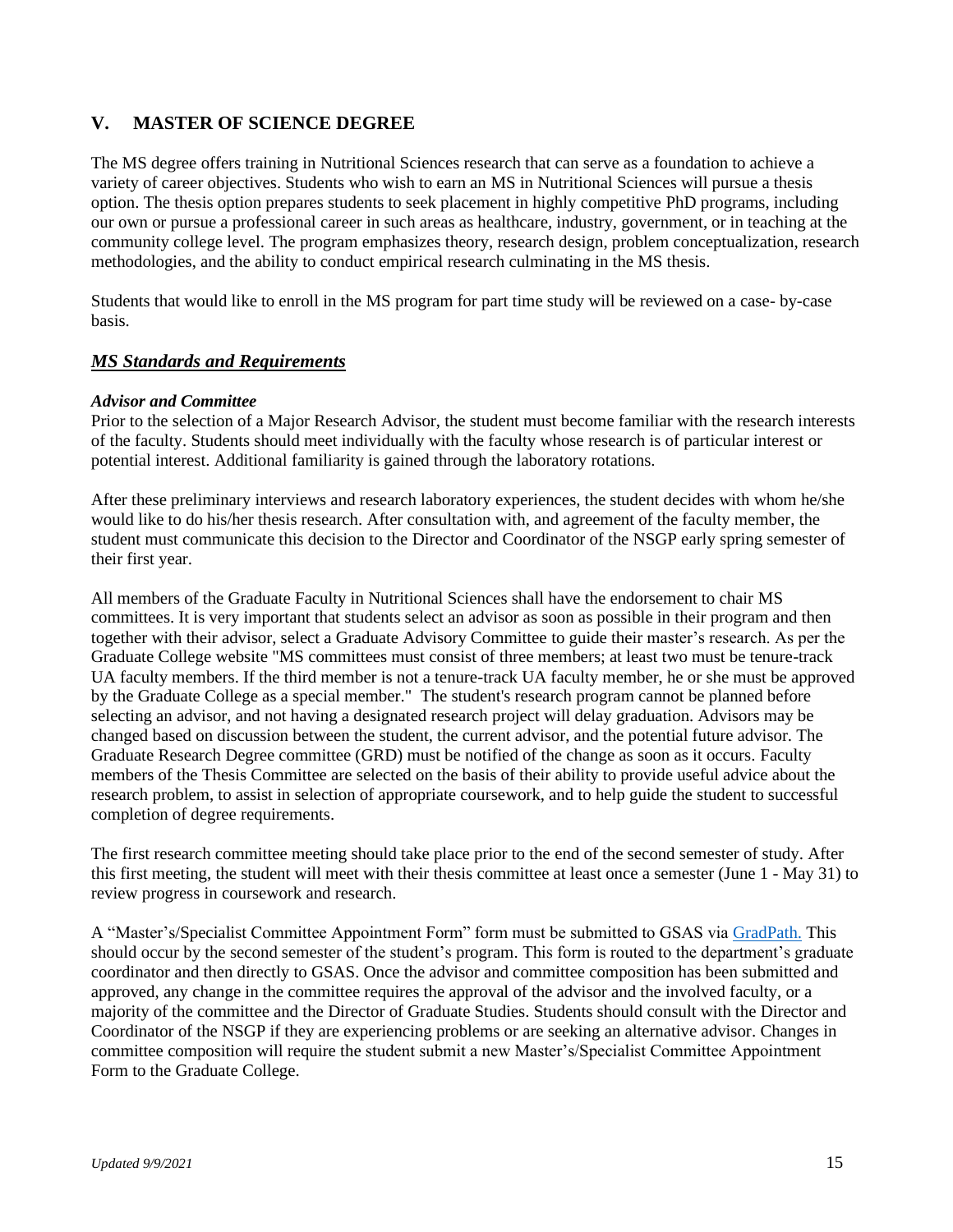# *Credit Requirements and Transfer Credit*

MS students must successfully complete a minimum of 30 units of which at least 24 credits must be in nonthesis credits to achieve the degree. A minimum GPA of 3.0 is required. All coursework must be approved by the advisor by the end of the second semester. Graduate credit earned at other approved institutions, if accepted by the major department and the Graduate College with a grade of A or B, may be counted toward the requirements of this degree, but will not be calculated in The University of Arizona G.P.A. All required units of credit must be at the 500-level or above at The University of Arizona (or, in the case of transfer units, their equivalent at other institutions). Students who wish to use transfer credit must first submit a request form in GradPath before the end of their first year of study. This allows the Graduate College to evaluate the transfer credit while the transcripts are still in the Graduate College and ensures that students will know early in their studies whether or not the credits are acceptable. The Graduate College evaluation simply determines whether or not the courses are eligible for transfer; the student's advisor and committee will still decide which courses should be part of the Plan of Study. The specific courses to be counted toward a student's master's degree requirements are subject to approval by the faculty advisor and major department on the [Plan of Study](https://grad.arizona.edu/gsas/degree-requirements/masters-degrees#plan-of-study) the student submits in [GradPath.](http://grad.arizona.edu/gsas/gradpath)

#### *NSGP Required Courses*

- 1. NSC 501 *Statistics for Applied Nutritional Sciences I* (1 unit)
- 2. NSC 502 *Statistics for Applied Nutritional Sciences II I* (1 unit)
- 4. NSC 561 *Communicating Nutrition and Health* (1 unit) must be taken twice
- 5. NSC 595 *Emerging Topics in Nutritional Sciences* (1 unit) must be taken twice
- 6. NSC 608 *Metabolism and Energetics* (3 units)
- 7. NSC 610 *Nutrition and Disease* (3 units)
- 8. NSC 624 *Micronutrients* (3 units)
- 9. NSC 675 *Advanced Nutrigenomics* (3 units)
- 10. NSC 699 *Laboratory Rotation* (3 units)
- 11. NSC 910 *Thesis* (6 units)

#### **Total Required Units = 27 (21 course units + 6 thesis units)**

12. Electives, remaining units needed to fulfill Graduate College requirements of 30 total units. (maximum of 3 units of house-numbered courses in your elective units) \*.

University-wide house-numbered courses comprise two categories of courses using alternative teaching formats: (1) courses offered in small group settings, and (2) courses taught on an individual basis. An example of a university wide house-numbered course would be 695 or 699.

A typical course schedule for the first semester of a first year MS student starting on an even year may be similar to the following:

- 1. NSC 608 3 units---this course is offered every year and should be included for most students.
- 2. NSC 610 3 units---this course is offered every other year and should be included for most student.
- 3. NSC 699 3 units---rotations must be completed by students to identify a research laboratory for their MS project.
- 4. NSC 501 1-unit  $1<sup>st</sup>$  7 weeks
- 5. NSC 502 1-unit  $2<sup>nd</sup>$  7 weeks

A typical course schedule for the first semester of a first year MS student starting on an odd year may be similar to the following:

- 1. NSC 624 3 units---this course is offered every year and should be included for most students.
- 2. NSC 675 3 units---this course is offered every other year and should be included for most student.
- 3. NSC 699 3 units------rotations must be completed by students to identify a research laboratory for their MS project.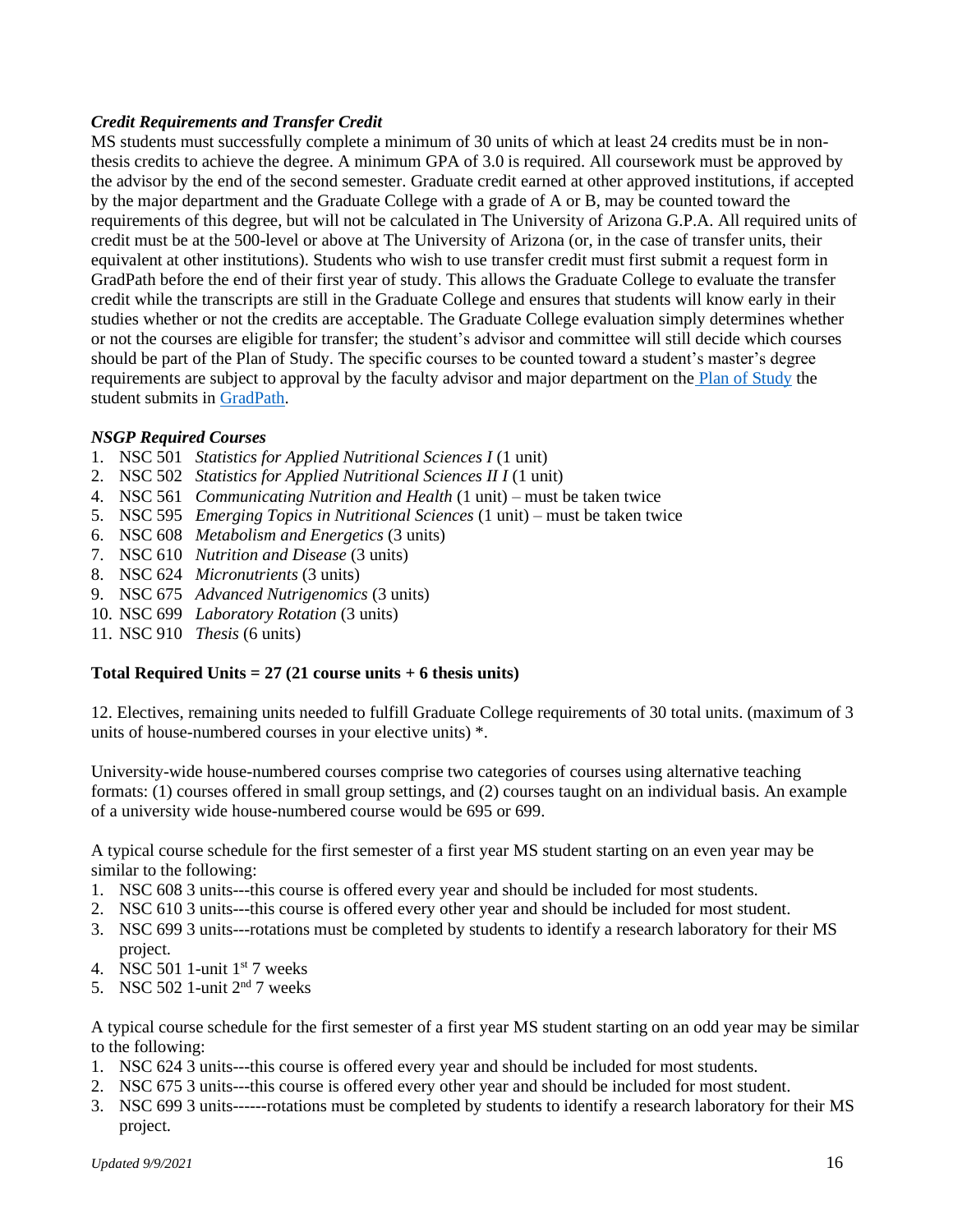- 4. NSC 501 1-unit  $1<sup>st</sup>$  7 weeks
- 5. NSC 502 1-unit  $2<sup>nd</sup> 7$  weeks

Students funded on an assistantship through the College of Agriculture and Life Sciences are required to enroll in 9 course units during their first year of funding and 6 course units the remaining years.

It is highly recommended that all students take a course in ethics before graduating. Two possible ethics courses are listed below:

- 1. MCB 695E, Science, Society, and Ethics, Spring
- 2. SLHS 649, Survival Skills and Ethics, Spring

If the student has decided on an advisor, then they will advise regarding the selection of courses for the remaining semesters, bearing in mind that the coursework requirements of the NSGP and the Graduate College must be met. If a student has not selected an advisor by the end of the first semester, then the Coordinator and Director of the NSGP can advise the student on their second semester courses. It is the student's responsibility to know exactly which courses and the total number of units they are registered for each semester.

#### *Plan of Study*

The Plan of Study is the document used by the UA Graduate College to track student course work and progress to a degree. All MS students must have a Plan of Study on record by the end of their first year (30 June). The Plan of Study identifies:

- 1. Courses the student intends to transfer from other institutions
- 2. Courses already completed at UA which the student intends to apply toward the graduate degree
- 3. Additional course work to be completed to fulfill degree requirements

The Plan of Study must have the approval of the student's Advisor and the Director of NSGP before it is submitted to the Graduate College. The Plan of Study form can be found under forms on the ["GradPath"](http://grad.arizona.edu/gsas/gradpath) through th[e UAccess Student.](https://uaccess.arizona.edu/)

Each student should fill out the Plan of Study form and email the Coordinator of the NSGP to let them know it can be reviewed. The NSGP Coordinator will review the form to make sure all School of Nutritional Sciences and Wellness and Graduate College requirements are being met and will let the student know that they can submit the form for approval. Students submit to Graduate Student Academic Services (GSAS) through [GradPath,](https://grad.arizona.edu/gsas/gradpath) using a link found on the [UAccess](https://uaccess.arizona.edu/) Student Center. Only coursework *required* for the degree should be listed on the "Plan of Study" form. The Plan of Study form will be routed to the department's graduate program coordinator first, then to the student's advisor and Director of NSGP for approval, before receiving final approval by GSAS. Once approved by all approvers, the student receives a notification email from GSAS. If changes occur after the Plan of Study has been submitted and approved, the student must submit a new Plan of Study to the Graduate College. Resources for navigating the GradPath system are available here: [https://grad.arizona.edu/gsas/gradpath/gradpath-videos.](https://grad.arizona.edu/gsas/gradpath/gradpath-videos) If you are unsure as to how to complete the Plan of Study, please make an appointment with the Coordinator of the NSGP for guidance.

#### *MS Thesis*

The thesis is a rigorous, empirical research project that addresses an important question in Nutritional Sciences. Central to MS research is the premise that students will master new skills in research methods and begin to master scientific writing. A recommended procedure is for the student, with advice from his/her Advisor, to identify an appropriate project and prepare a 1-2-page summary/outline of the research methods and to schedule an advisory committee meeting to discuss the proposed research and obtain approval. The summary outline normally includes: (a) Introduction/Literature Review, (b) Hypotheses, and (c) Method and Analysis plan. Complete references and full appendices of materials (questionnaires, stimuli) also are expected. Any thesis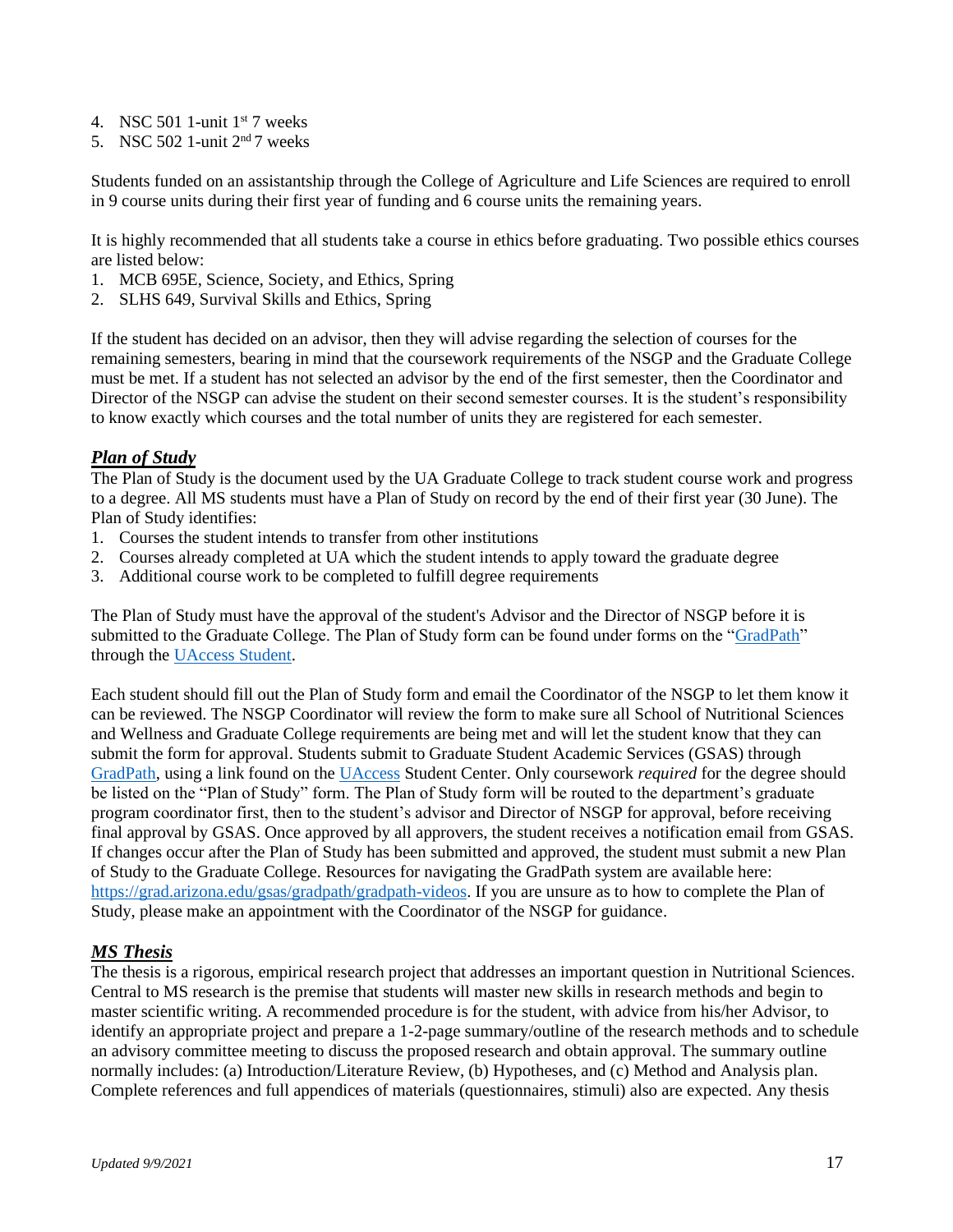proposal involving human subjects must first be approved by the Human Subjects committee (see [https://research.arizona.edu/compliance/RLSS\)](https://research.arizona.edu/compliance/RLSS) before any data collection occurs.

Once the thesis is completed and approved by the advisor, the student presents and defends the research to the committee at a scheduled oral defense date. The student must provide a final copy of the advisor-approved thesis to all committee members at least *two weeks* prior to the defense. Students should consult with their advisors about how to prepare for the defense. Upon successful defense of thesis and completion of all degree requirements (including any major thesis revisions indicated and all required courses) the department's program coordinator submits MS completion confirmation to GSAS. After completion, students much archive their thesis: see Graduate College site for information in this regard [https://grad.arizona.edu/gsas/dissertaions](https://grad.arizona.edu/gsas/dissertaions-theses/submitting-and-archiving-your-thesis)[theses/submitting-and-archiving-your-thesis](https://grad.arizona.edu/gsas/dissertaions-theses/submitting-and-archiving-your-thesis)

The thesis defense results in three possible outcomes: (1) Pass with no/minor revisions to be supervised and approved by the advisor; (2) Pass with major revisions, requiring the committee to evaluate the revisions; (3) Fail.

The thesis should be successfully completed and defended by the end of the second year of the program. Students should provide electronic copies of the final MS thesis to their advisor and committee members.

Please refer to the grad college webpage <https://grad.arizona.edu/gsas/dissertations-theses> for updated policies, sample pages, formatting guides, and archiving instructions.

# *Completion of MS Thesis*

When the student's Advisor and thesis committee determines that the student has completed all degree requirements, the department's Graduate Coordinator will submit the Master's/Specialist Completion Confirmation form in [GradPath](https://grad.arizona.edu/gsas/gradpath) on behalf of the student. The submission of the Completion Confirmation form initiates the Graduate College's final audit of the student's program and ultimately leads to the award of the student's degree following resolution of any outstanding issues.

For dates by which requirements must be met to graduate in a particular semester, please refer to our [Important](https://grad.arizona.edu/academics/degree-certification/deadlines-for-graduation)  [Deadlines.](https://grad.arizona.edu/academics/degree-certification/deadlines-for-graduation)

Graduating students are requested to complete our Exit Survey (Appendix 1) so we can provide a great student experience to future students. We need and appreciate your feedback.

| YEAR                           | <b>TIME-FRAME GUIDELINES</b>                                                                                                                                                                                                                                                                                                                      |
|--------------------------------|---------------------------------------------------------------------------------------------------------------------------------------------------------------------------------------------------------------------------------------------------------------------------------------------------------------------------------------------------|
| YEAR 1<br>(fall/spring/summer) | <b>Complete 2 Laboratory Rotations</b><br>Begin Core Coursework and electives<br>Spring semester — Selection of Mentor/Research Advisor<br>Select Thesis committee members<br>Begin MS Research<br>$\bullet$<br>Complete Individual Skills Self-Assessment Worksheet<br>and the Self Development Goal Setting Worksheet<br>Complete Plan of Study |
| YEAR 2<br>(fall/spring/summer) | <b>Continue Thesis Research</b><br>Complete Core Coursework and electives<br><b>Update Self Development Goal Setting Worksheet</b><br><b>Present Defense Seminar</b><br>Defend Thesis                                                                                                                                                             |

# *Sample MS Timeline*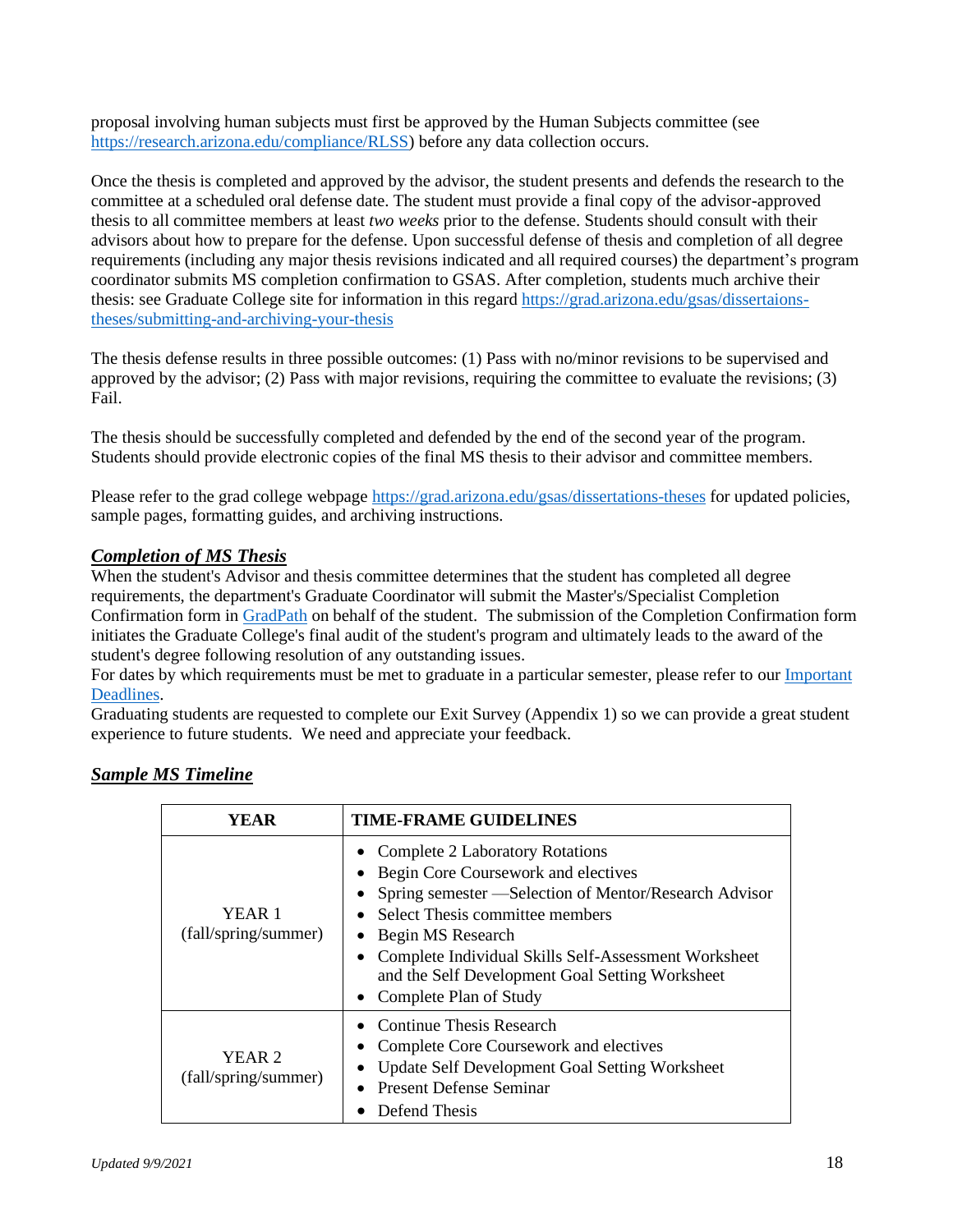| <b>SEMESTER</b> | • Complete Progress Report<br>• Attend Semester Meeting |
|-----------------|---------------------------------------------------------|
| YEARLY          | Complete Annual Review (on or before June 1)            |

# *Satisfactory Academic Progress*

Benchmarks for sufficient degree progress in the MS (see timeline above).:

- COURSEWORK
	- $\circ$  Coursework should be completed no later than the end of  $7<sup>th</sup>$  semester
	- THESIS
		- $\circ$  Final defense should occur no later than the end of the 10<sup>th</sup> semester.
- PROFESSIONALISM
	- o The student will maintain appropriate standards of professional and collegial behavior.

Continued School funding will be contingent upon satisfactory progress. If a student does not meet these benchmarks (barring extenuating circumstances):

- A warning letter will be issued by the GRD Committee.
- Loss of School funding and *dismissal from the program* ("academic disqualification") will occur if sufficient progress has not been achieved after one semester, or earlier if quicker action is deemed appropriate by the graduate student's committee acting in consultation with the Director of the NSGP and the School Director.

Students should also be familiar with Graduate College Procedures and University procedures [\(http://catalog.arizona.edu/](https://catalog.arizona.edu/) & [https://grad.arizona.edu/funding/ga\)](https://grad.arizona.edu/funding/ga).

#### *Procedure For Advancement From MS to PhD*

Admission into the PhD program in the School of Nutritional Sciences and Wellness is not automatic upon successful completion of the MS degree. MS students wishing to pursue a PhD in the department must apply for admission into the PhD program. Typically review of these applications will coincide with the department's established deadline for receipt of graduate application materials. The appropriate time for MS students to apply for admission into the department's PhD program would be by the application deadline of January  $3^{rd}$  of their  $2^{nd}$ year in the MS program. M S. students applying for the PhD program follow the same application procedures as applicants outside of the Department and must pay the application fee. However, some of the materials and information required for the application are already on file in the Department and need not be re-submitted. See NSGP Coordinator for clarification on required submissions. The GRD application subcommittee will evaluate these documents and may consult with the student's advisor prior to rendering a decision.

In making determinations regarding admission to the PhD program, the committee has the right to: (1) designate a date by which all requirements for the MS degree must be completed, and/or (2) postpone a decision until the successful completion of the MS degree. The decision to admit an applicant into the PhD program will be based on the merits of the application and the applicant's ranking relative to other applicants.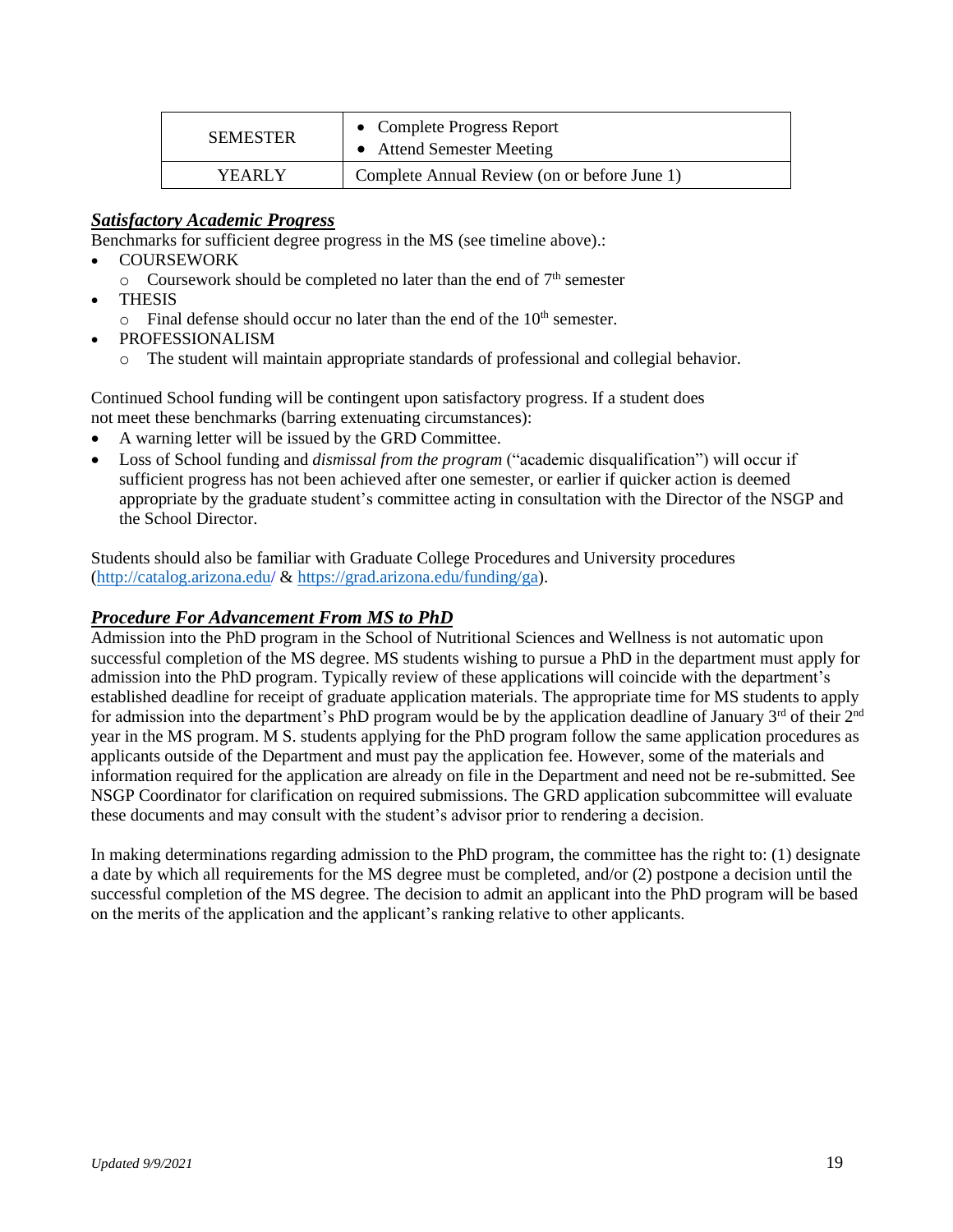# **VI. DOCTOR OF PHILOSOPHY (PhD) IN NUTRITIONAL SCIENCES**

The School of Nutritional Sciences and Wellness offers a PhD degree in Nutritional Sciences. Students in this program must take courses in the major area as well as one of the several possible minor areas of study. The PhD program is designed to impart advanced scientific knowledge in the various areas of specialty and to provide training opportunities in conducting state-of-the-art approaches to research in Nutritional Sciences, and closely related sub-disciplines, in order to prepare the students for careers in independent research or related careers in academia, industry or government. The average time to graduation is less than five years.

A student in the PhD program will, at minimum, be expected to demonstrate mastery of the subject matter in at least two substantive areas (their major and minor areas). Of course, it is expected that the student will develop additional competencies beyond these minimal requirements. Specifically, students will develop a sophisticated understanding of research practices, internalize sound scholarly values, and begin to develop a record of published research and conference presentations. Students will additionally receive training and experience in teaching.

PhD students are expected to fulfill degree requirements in a full-time manner which means: (1) enrollment in full graduate course-load until completion of requirements, (2) half-time teaching and/or research assistantship, and (3) active research team participation. Thus, the majority of the student's time is devoted to course work, advanced scholarship, instruction, research, and preparation of dissertation.

Students that would like to enroll in the PhD program for part time study will be reviewed on a case-by-case basis.

# *PhD Standards and Requirements*

#### *PhD Advisor and Committee*

Prior to the selection of a Major Research Advisor, the student must become familiar with the research interests of the faculty. Students should meet individually with the faculty whose research is of particular interest or potential interest. Additional familiarity is gained through the laboratory rotations.

After these preliminary interviews and research laboratory experiences, the student decides with whom he/she would like to do their dissertation research. After consultation with, and agreement of the faculty member, the student must communicate this decision to the Director and Coordinator of the NSGP before the end of the Spring Semester.

All members of the Graduate Faculty in Nutritional Sciences shall have the endorsement to chair PhD committees. It is very important that students select an advisor as soon as possible in their program and then together with their advisor, select a Graduate Advisory Committee to guide their PhD research. The major professor serves as the student's faculty advisor and mentor. Students may change major professors with departmental approval but are required to have a major professor in order to maintain Satisfactory Academic Progress.

Students will form a dissertation committee by the 3<sup>rd</sup> semester in the program. As per the Graduate College "a minimum of three members of the committee must be current University of Arizona faculty members that are tenured, tenure-track, or approved as tenure equivalent". The NSGP requires four members on the dissertation committee and per the Graduate College there may be one dissenting vote. The fourth member may be tenured or tenure-track, or an approved special member. Special members must be pre-approved by the Dean of the Graduate College. Any members beyond the fourth can also be tenured or tenure-track or approved special members. All dissertation committee members are expected to attend the entire final defense. Individual faculty members may decline membership on committees for academic reasons.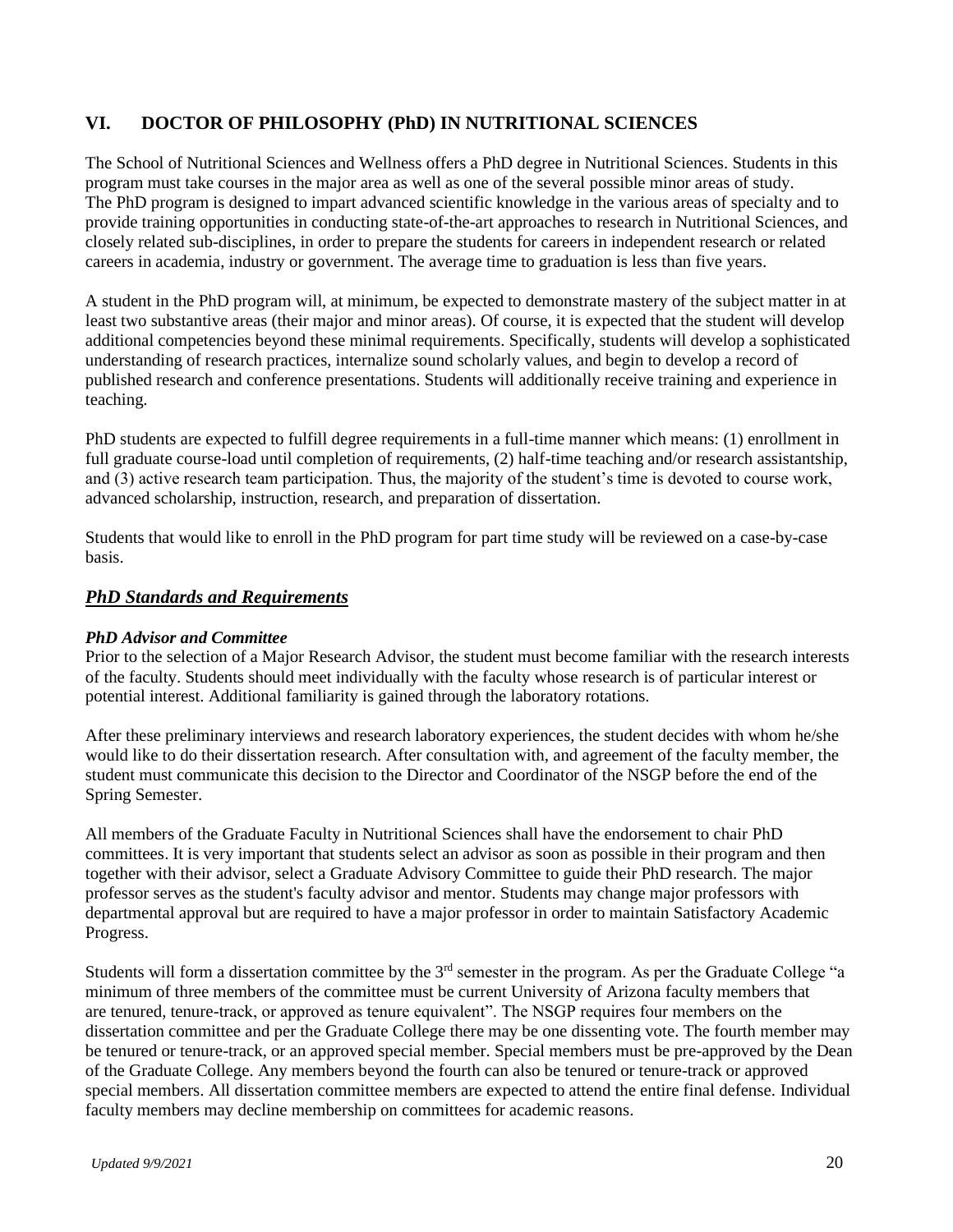When the student has an approved doctoral Plan of Study on file (see Plan of Study section on pages 23-24), has satisfied all course work, language, and residence requirements, and passed the written and oral portions of the Comprehensive Examination, he or she must file a Committee Appointment form. The "PhD Committee Appointment Form" form must be submitted to GSAS via [GradPath.](http://grad.arizona.edu/gsas/gradpath) This form is routed to the department's graduate coordinator and then directly to GSAS. Once the advisor and committee composition has been submitted and approved, any change in the committee requires the approval of the advisor and the involved faculty, or a majority of the committee and the Director of Graduate Studies. Students should consult with the Director and Coordinator of the NSGP if they are experiencing problems or are seeking an alternative advisor. Changes in committee composition will require the student submit a new "PhD Committee Appointment Form" to the Graduate College.

The Committee Appointment form reports the student's planned dissertation committee, dissertation title (subject to change) and the expected graduation term. It requires approval from the dissertation director and the major and minor departments. The approval signature from the minor department on this form indicates both approval of the reported dissertation committee and confirmation that the student has satisfied all requirements for the minor.

# *Credit Requirements and Transfer Credit*

PhD students must successfully complete a minimum of 63 units (of core, minor, electives, and research) to achieve the degree and the equivalent of at least six semesters of full-time graduate study is required for the PhD A minimum of 36 units of coursework in the area of the major subject, 9 units in the minor subject, and 18 units of dissertation must be completed. All required units of credit counted toward the degree must be taken for graduate credit, including any courses transferred from another institution.

A minimum GPA of 3.0 is required. All coursework must be approved by the advisor by the end of the third semester. Graduate credit earned at other approved institutions, if accepted by the major department and the Graduate College with a grade of A or B, may be counted toward the requirements of this degree, but will not be calculated in The University of Arizona GPA. All transfer units must be at the 500-level or above, or their equivalent at other institutions. A maximum of 30 units of transfer coursework may be used toward the PhD requirements.

Students who wish to use transfer credit must first submit a request form in [GradPath](https://grad.arizona.edu/gsas/gradpath) before the end of their first year of study. This allows the Graduate College to evaluate the transfer credit while the transcripts are still in the Graduate College and ensures that students will know early in their studies whether or not the credits are acceptable. The Graduate College evaluation simply determines whether or not the courses are eligible for transfer; the student's advisor and committee will still decide which courses should be part of the Plan of Study.

#### *Minor*

Students must have at minor. The requirements for these are specified by the minor department. The Graduate College's minimum requirement is that 9 credits be taken in the minor department. If the department does not have a specified minor track, the person(s) serving on the committee from the minor department will specify the required course work.

# *NSGP Required Courses*

- 1. NSC 501 *Statistics for Applied Nutritional Sciences I* (1 unit)
- 2. NSC 502 *Statistics for Applied Nutritional Sciences II I* (1 unit)
- 4. NSC 561 *Communicating Nutrition and Health* (1 unit) must be taken twice
- 5. NSC 595 *Emerging Topics in Nutritional Sciences* (1 unit) must be taken twice
- 6. NSC 608 *Metabolism and Energetics* (3 units)
- 7. NSC 610 *Nutrition and Disease* (3 units)
- 8. NSC 624 *Micronutrients* (3 units)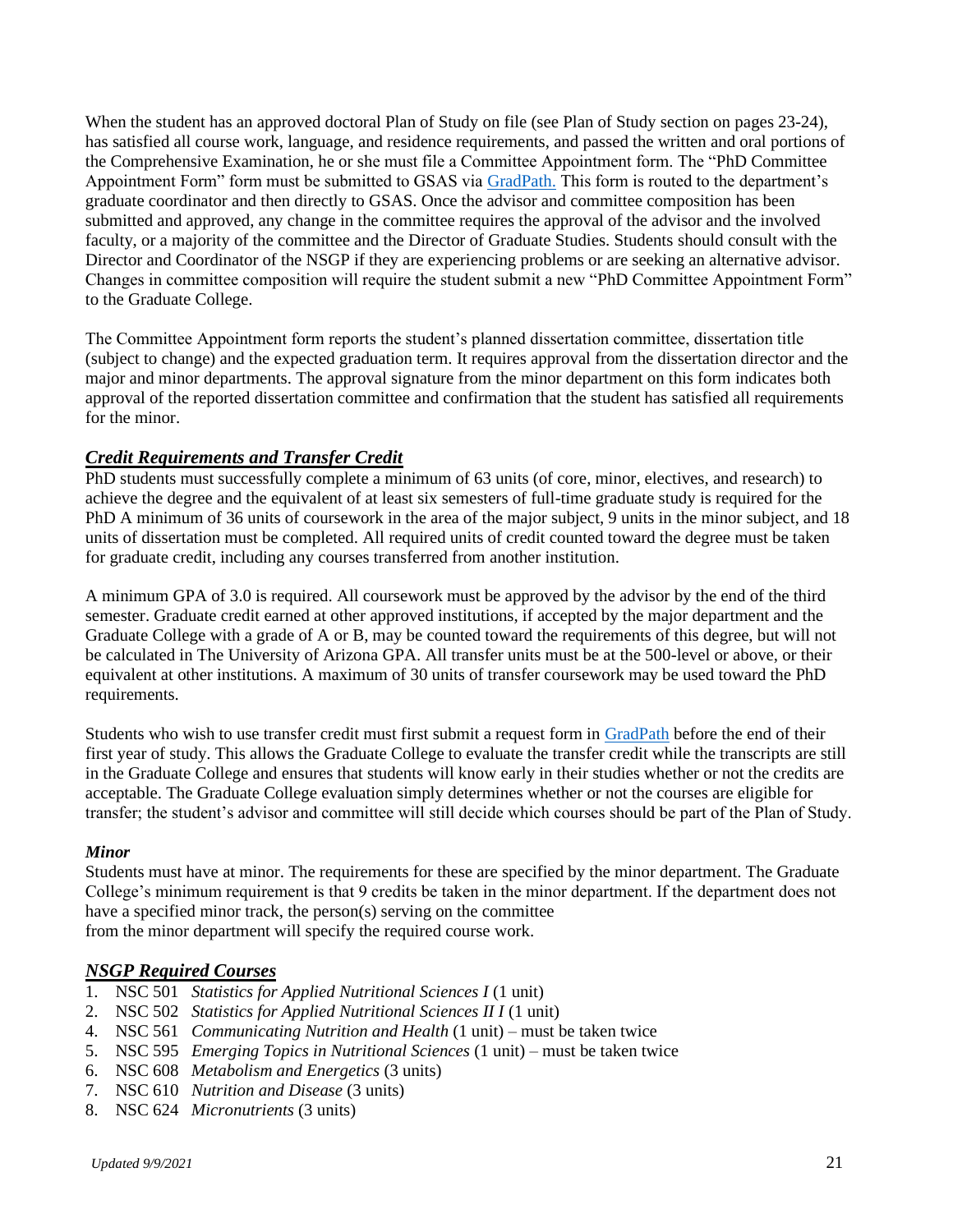- 9. NSC 675 *Advanced Nutrigenomics* (3 units)
- 10. NSC 699 *Laboratory Rotation* (3 units)
- 11. NSC 920 *Dissertation* (18 units)
- 12. 2 Seminar classes outside of the department (2 units)
- 13. 2 Journal Club classes outside of the department (2 units)

#### **Total Required Units = 43 (25 course units + 18 dissertation units)**

- 14. Minor Units 9 or amount specified by minor department
- 15. Electives, remaining units needed to fulfill Graduate College requirements of 63 total units. (maximum of 3 units of house-numbered courses in your elective units) \*.

University-wide house-numbered courses comprise two categories of courses using alternative teaching formats: (1) courses offered in small group settings, and (2) courses taught on an individual basis. An example of a university wide house-numbered course would be 695 or 699.

A typical course schedule for the first semester of a first year PhD student starting on an even year may be similar to the following:

- 1. NSC 608 3 units---this course is offered every year and should be included for most students.
- 2. NSC 610 3 units---this course is offered every other year and should be included for most students.
- 3. NSC 699 3 units---rotations will be completed by most students to identify a research laboratory for their PhD project.
- 4. NSC  $501$  1-unit 1st 7 weeks
- 5. NSC 502 1-unit  $2<sup>nd</sup>$  7 weeks

A typical course schedule for the first semester of a first year PhD student starting on an odd year may be similar to the following:

- 1. NSC 624 3 units---this course is offered every year and should be included for most students.
- 2. NSC 675 3 units---this course is offered every other year and should be included for most students.
- 3. NSC 699 3 units------rotations must be completed by students to identify a research laboratory for their PhD project.
- 4. NSC 501 1-unit  $1<sup>st</sup>$  7 weeks
- 5. NSC 502 1-unit 2nd 7 weeks

Students funded on an assistantship through the College of Agriculture and Life Sciences are required to enroll in 9 course units per semester in their first year of funding and then 6 units per semester in their remaining years.

It is highly recommended that all students take a course in ethics before graduating. Completing an ethics course is usually a requirement of the fellowship funding the student. Two possible ethics courses are listed below:

- 1. MCB 695E *Science, Society, and Ethics*, Spring
- 2. SLHS 649 *Survival Skills and Ethics*, Spring

If the student has decided on an advisor, then they will advise regarding the selection of courses for the remaining semesters, bearing in mind that the coursework requirements of the NSGP and the Graduate College must be met. If a student has not selected an advisor by the end of the first semester, then the Coordinator and Director of the NSGP can advise the student on their second semester courses. It is the student's responsibility to know exactly which courses and the total number of units they are registered for each semester.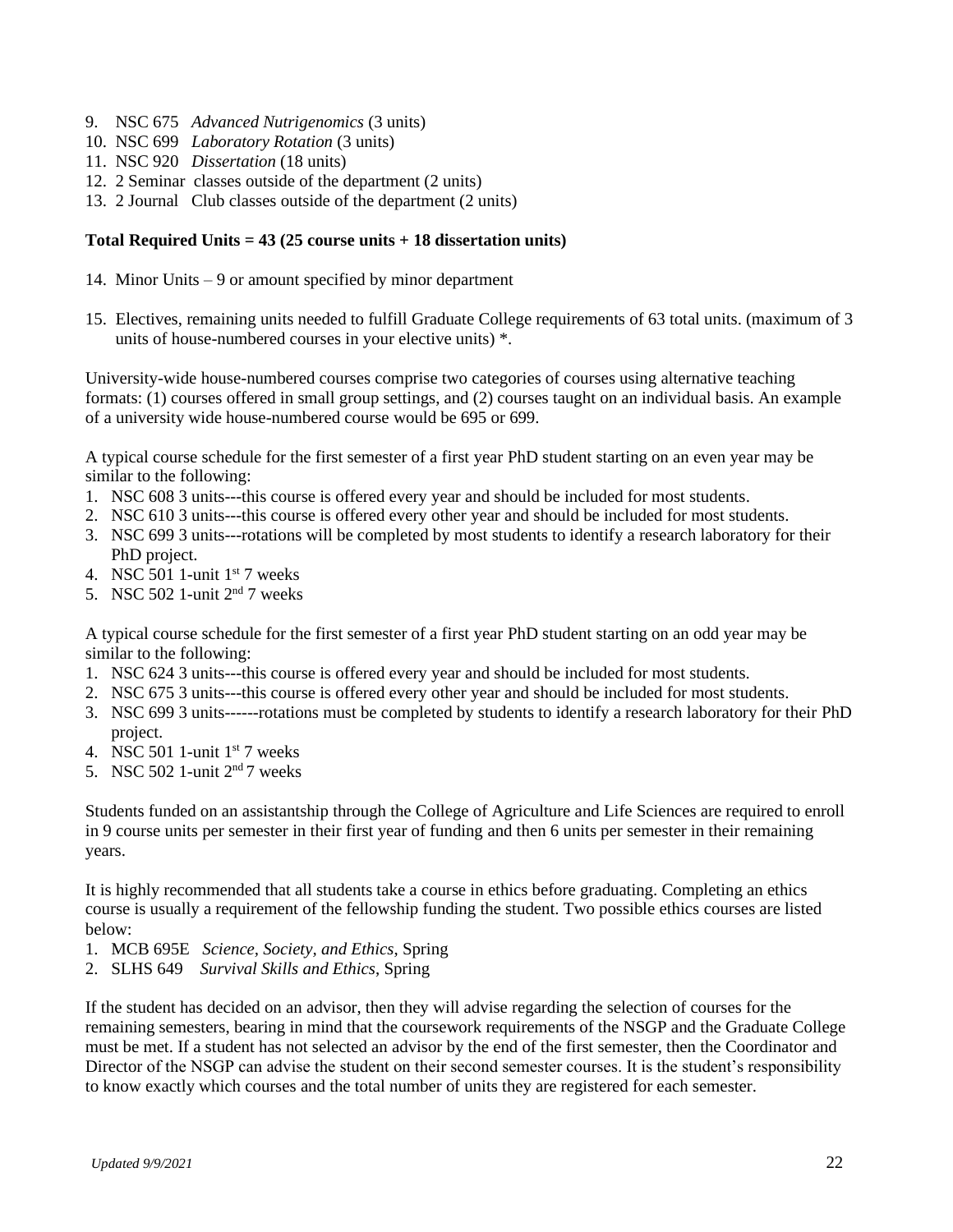# *Plan of Study*

After discussion with your advisor and committee, the student will prepare a proposed plan of study. The Plan of Study is the document used by the UArizona Graduate College to track student course work and progress to a degree. All PhD students must have a Plan of Study on record by the end of their third semester. The Plan of

| <b>YEAR</b>                               | <b>TIME FRAME GUIDELINES</b>                                                                                                                                                                                                                                                                                                                                                                                                                                                                                                                                                                                                                                                      |
|-------------------------------------------|-----------------------------------------------------------------------------------------------------------------------------------------------------------------------------------------------------------------------------------------------------------------------------------------------------------------------------------------------------------------------------------------------------------------------------------------------------------------------------------------------------------------------------------------------------------------------------------------------------------------------------------------------------------------------------------|
| YEAR <sub>1</sub><br>(fall/spring/summer) | <b>Complete 2 Laboratory Rotations</b><br>$\bullet$<br>Begin Coursework and electives<br>$\bullet$<br>Spring Semester -selection of Mentor/Research Advisor<br>٠<br>Complete Individual Skills Self-Assessment Worksheet and the Self<br>Development Goal Setting Worksheet<br>Begin PhD Research<br>٠                                                                                                                                                                                                                                                                                                                                                                            |
| YEAR <sub>2</sub><br>(fall/spring/summer) | Continue Coursework and electives<br>$\bullet$<br>Choose PhD Dissertation/Comprehensive Committee Members<br>$\bullet$<br>Choose Minor Area of Study and Minor committee member<br>٠<br>Complete Plan of Study<br>$\bullet$<br><b>Continue PhD Coursework</b><br>٠<br><b>Continue PhD Research</b><br>$\bullet$<br><b>Update Self Development Goal Setting Worksheet</b><br>٠                                                                                                                                                                                                                                                                                                     |
| YEAR <sub>3</sub><br>(fall/spring/summer) | <b>Finish PhD Coursework</b><br>$\bullet$<br>Write and Submit Fellowship Grant<br>$\bullet$<br>Submit Comprehensive Exam Committee Appointment Form<br>٠<br>Meet with Committee about Comprehensive Exam<br>٠<br><b>Study for Comprehensive Exam</b><br>$\bullet$<br>Submit: Announcement of Doctoral Comprehensive Examination Form<br>٠<br>Complete Comprehensive Exam between semesters 5 and 7<br>$\bullet$<br>Submit: Graduate College Doctoral Dissertation Committee Appointment<br>$\bullet$<br>Form after successful defense of Comprehensive Exams<br>Update Self Development Goal Setting Worksheet<br>$\bullet$<br><b>Continue Dissertation Research</b><br>$\bullet$ |
| YEAR <sub>4</sub><br>(fall/spring/summer) | If it is not done, complete Comprehensive Exam fall semester and Doctoral<br>$\bullet$<br>Dissertation Committee Appointment Form<br><b>Complete Dissertation Research</b><br>$\bullet$<br>Submit: Dissertation to committee 1 month before expected defense date<br>٠<br>Send out Email Announcement of Defense 1 month before defense<br>٠<br>Submit: Announcement of Final Defense" form to Graduate College 10<br>business days before the date of the final defense<br><b>Present Defense Seminar</b><br>٠<br><b>Complete Dissertation Defense</b>                                                                                                                           |
| YEAR 5<br>(fall/spring/summer)            | If you have not completed Dissertation do steps listed above 5th year                                                                                                                                                                                                                                                                                                                                                                                                                                                                                                                                                                                                             |
| <b>SEMESTER</b>                           | <b>Semester Meeting</b><br>$\bullet$<br><b>Graduate Student Progress Report</b><br>٠<br>CV and Updates                                                                                                                                                                                                                                                                                                                                                                                                                                                                                                                                                                            |
| <b>YEARLY</b>                             | <b>Graduate Student Annual Review</b>                                                                                                                                                                                                                                                                                                                                                                                                                                                                                                                                                                                                                                             |

## *Sample PhD Timeline*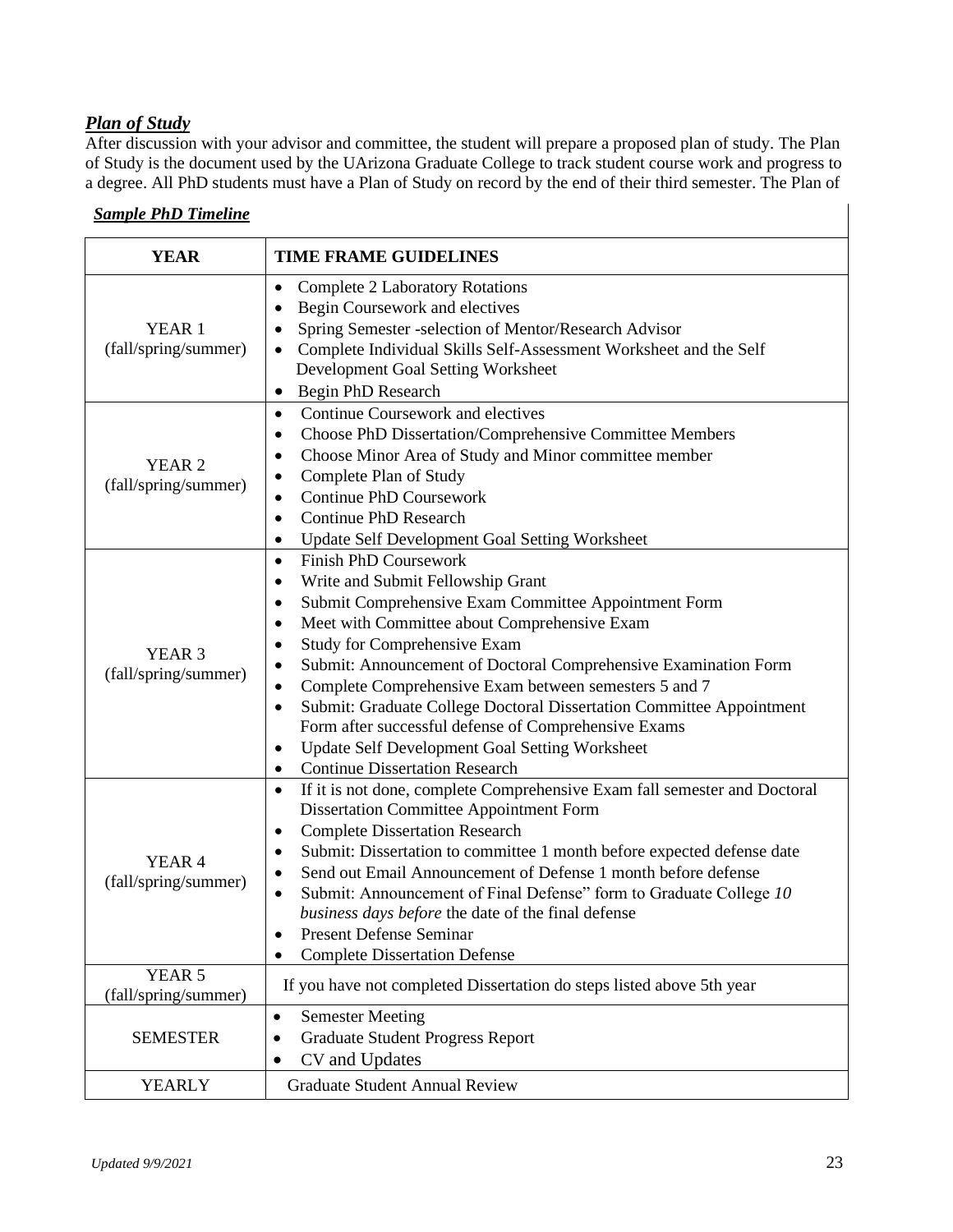Study identifies:

- 1. Courses the student intends to transfer from other institutions.
- 2. Courses already completed at UA which the student intends to apply toward the graduate degree.
- 3. Additional course work to be completed to fulfill degree requirements.

The Plan of Study must have the approval of the student's Advisor and committee before it is submitted to the Graduate College. The Plan of Study form can be found under forms on the ["GradPath"](https://grad.arizona.edu/gsas/gradpath) through the [UAccessStudent.](https://uaccess.arizona.edu/)

Each student should fill out the Plan of Study form and email the Coordinator of the NSGP to let them know they can review the document. The NSGP Coordinator will review the form to make sure all School of Nutritional Sciences and Wellness and Graduate College requirements are being met and will let the student know that they can submit the form for approval. The Plan of Study form will be routed to the department's graduate program coordinator first, then to student's minor advisor, major advisor, and Director of Graduate Studies for approval before receiving final approval by Grad College. Once approved by all approvers, the student receives a notification email from GSAS.

Failure to file an approved "Plan of Study" form by the end of the fourth semester of study may constitute lack of satisfactory academic progress. The Plan of study becomes the student's contract and can only be changed by approval of the committee. Of course, a change in advisors may also necessitate a program change at the discretion of the committee. If changes occur after the Plan of Study has been submitted and approved, the student must submit a new Plan of Study to the Graduate College.

Resources for navigating the GradPath system are available here: [https://grad.arizona.edu/gsas/gradpath/gradpath-videos.](https://grad.arizona.edu/gsas/gradpath/gradpath-videos)

If you are unsure as to how to complete the Plan of Study, please make an appointment with the Coordinator of the NSGP for guidance.

# *Fellowship Proposal Application*

It is crucially important for the training of PhD graduate students to learn to write a research proposal. In addition, students should learn the process of submitting a grant and all the steps involved (e.g., writing a budget and getting university approval). The Graduate Research Committee has decided the most effective way to teach this skill is to require PhD students (starting with the class that entered Fall 2012) to submit a fellowship application. It should be noted that this is a fellowship that offsets the salary paid by the department or PI and applications for scholarships would not satisfy this requirement. Fellowship Submission Guidelines can be found on the [Forms](https://nutrition.cals.arizona.edu/nsgp#current) page of the NSGP website.

# *Comprehensive Written and Oral Exam*

PhD students must pass a Doctoral Comprehensive Examination before being formally admitted to candidacy for the PhD degree. The examination consists of a written section and an oral section. The GRD recommends taking the Comprehensive Examination by the end of the 5th semester and no later than the 7th semester. Requests to take the comprehensive examination past the 7th semester must be made in writing (petition) to the GRD committee and receive approval prior to scheduling. The written and oral sections of the Comprehensive Examination must take place at least six months prior to the Final Oral Defense Examination.

#### *Purpose*

The purpose of the Comprehensive Examination is for the student to demonstrate competency in the core NSC curriculum and the identified competencies of the chosen minor. The examination should not take place until the student has completed all or almost all of their coursework. This exam will cover the breadth of knowledge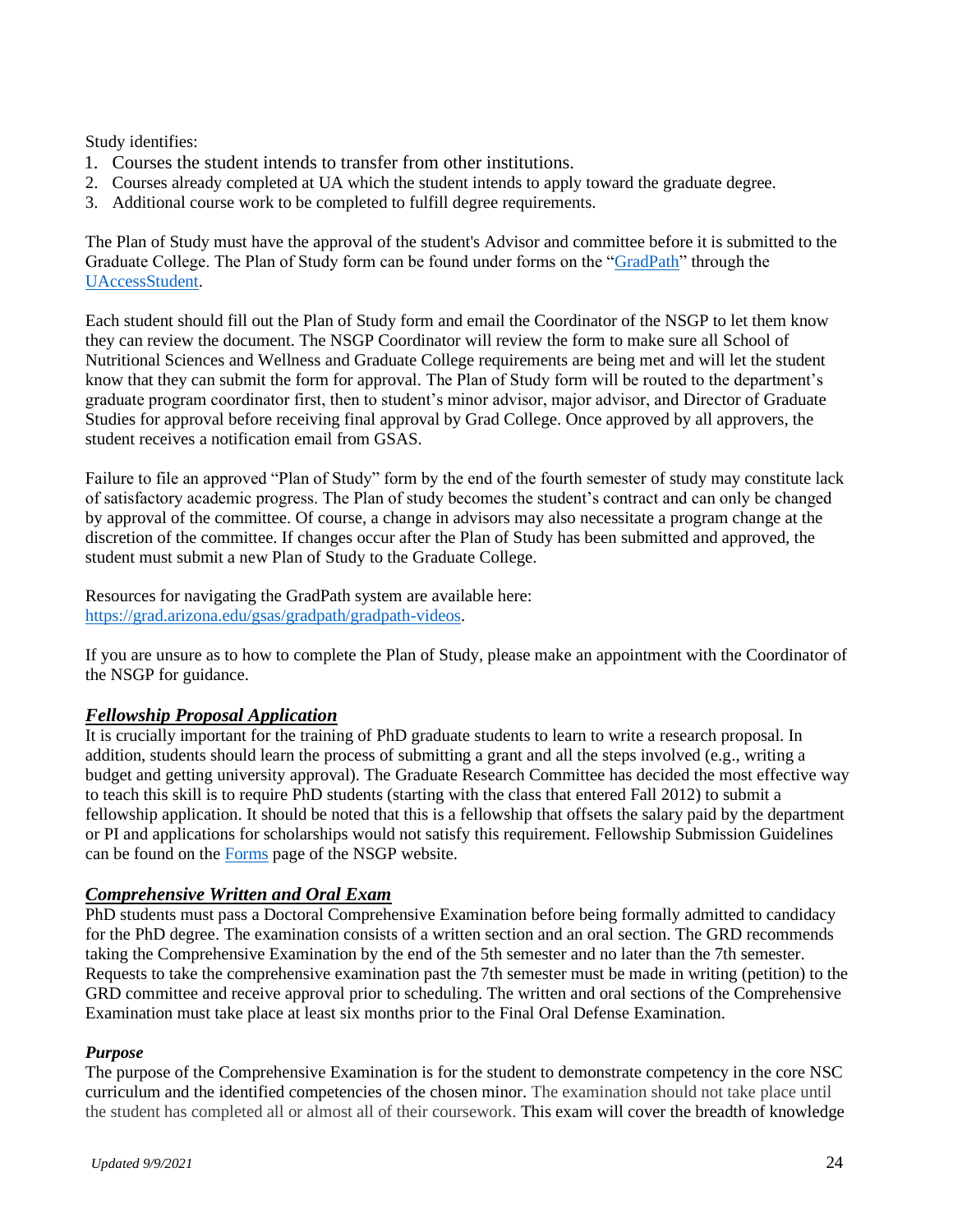expected of students with graduate training in Nutritional Sciences along with the student's analytic ability, creativity and potential for successful completion of the PhD program. The student must be in good academic standing to sit for the comprehensive exam. The Comprehensive Examination is considered a single examination, although it consists of written and oral parts.

#### *Comprehensive Examination Committee*

The student is responsible for forming a comprehensive examination committee that can examine her/him on the major and minor fields to confirm competency in those areas. In the NSGP this committee is typically the same faculty as those on the Dissertation Committee. The examining committee must consist of a minimum of four members. The Major Advisor and two additional members must be current tenured, or tenure track faculty members, or graduate faculty in the NSGP by the GRD. The fourth member may be tenured or tenure-track, or an approved special member. Special members must be pre-approved by the Dean of the Graduate College. Any members beyond the fourth can also be current tenured or tenure-track faculty members, graduate faculty in the NSGP or approved special members. The comprehensive exam is described in greater detail in the section titled "Doctoral Comprehensive Examination Policies" below.

#### *Comprehensive Exam Committee Appointment Form*

After the Plan of Study is approved and before the student defends comprehensive exams, a "Comprehensive Exam Committee Appointment Form" must be submitted to Graduate College through [GradPath.](https://grad.arizona.edu/gsas/gradpath) This should occur no later than the first three weeks of the fall semester in the student's third year in the PhD program. This form is routed to the department's graduate coordinator first, then to minor advisor, major advisor, and Director of Graduate Studies for approval before receiving final approval from GSAS.

Once the advisor and committee composition paperwork has been submitted and approved, any change in the comprehensive exam committee requires the approval of the advisor and the involved faculty, or a majority of the committee and the Director of Graduate Studies. Students should consult with the Director of Graduate Studies if they are experiencing problems or are seeking an alternative advisor. If changes occur after committee has been submitted and approved, a new Comprehensive Exam Committee Appointment Form must be submitted to Graduate College.

#### *Format*

Each Committee member will write two questions. For each writing session, the student will be presented with two of the written questions and will select one of the questions for a written response. This is repeated for the next three writing sessions, which are to occur over two consecutive days. The student will have three hours to write their answer for each question and this will be conducted as a closed book session. The minor department controls the minor portion of the written examination and may waive it at their discretion.

A student will pass the written portion before sitting for the oral portion. The Oral section of the Comprehensive Examination cannot exceed 3 hours. The oral section of the examination can involve follow-up questions from the written exam, general questions on the classes/seminars that the student has included on his/her Plan of Study, recent literature in the student's field, and questioning from the chosen minor area of study.

#### *Evaluation*

Committee members will create a rubric of scoring for their own question. A pass or fail grade is given for each question and at least two questions must be passed in order to progress to the oral section. Faculty members may provide feedback to the student based on their written responses prior to the oral session. The oral session may be used to ask the unanswered questions and/or may focus on follow-up to the answered question. Students should be evaluated on accuracy of information provided and any gaps in knowledge.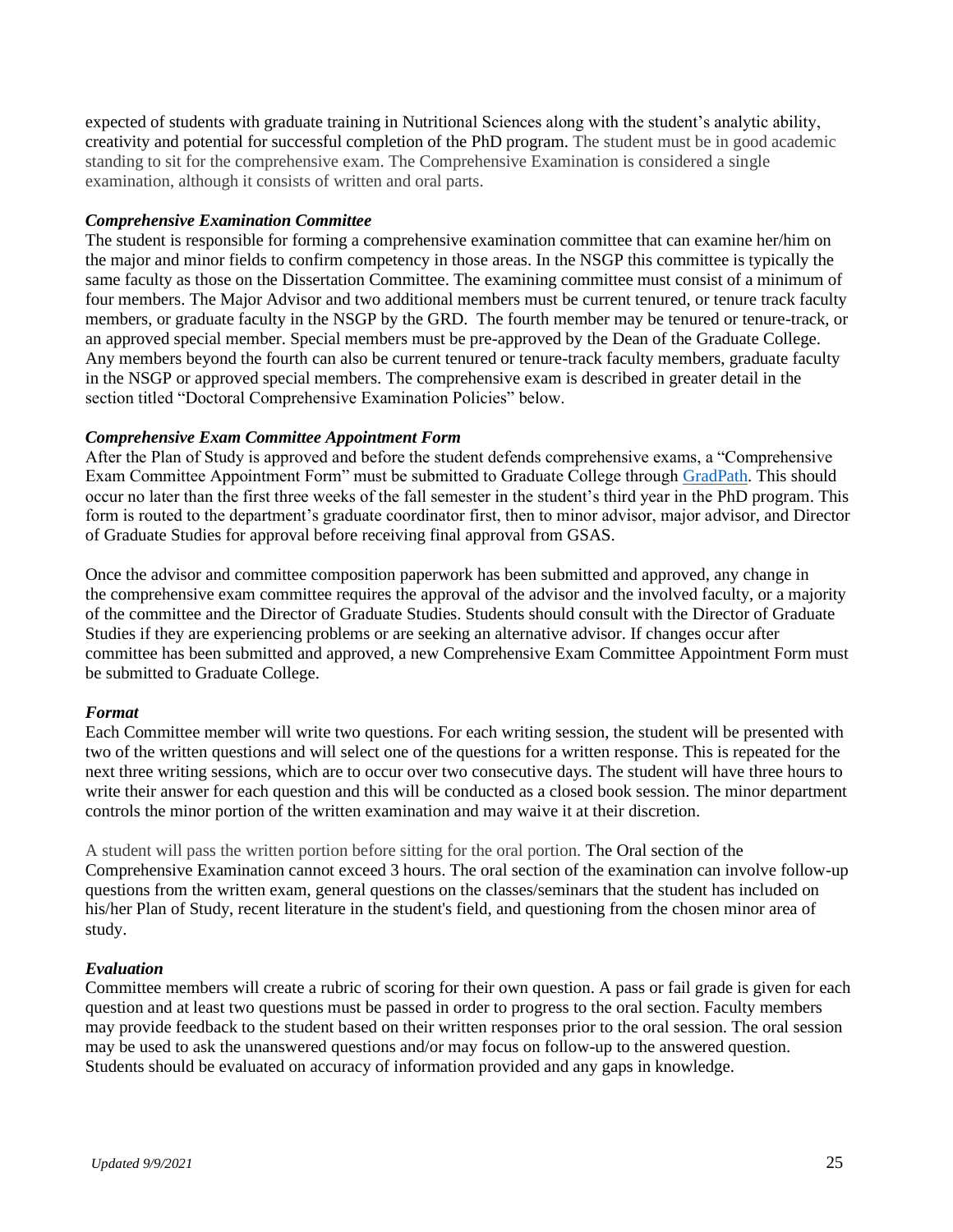#### *Scheduling*

The student should meet with their committee two months prior to the comprehensive examination and plan a tentative date for the oral examination. At this time, the committee members should discuss general areas from which questions will be drawn and the person responsible for writing the questions for each area. After this meeting the student is allowed to talk to each committee member to discuss the general topic area from which the questions will be drawn. The written examination should be scheduled three weeks prior to the oral examination. Committee members will have one week to grade the written examination and the committee chair will notify the student of the result.

# *Next Steps After the Exam*

#### *Failure of the Comprehensive Examination*

Students will be allowed to retake the oral section of the examination one time if performance on the initial examination is unsatisfactory. If a second oral examination is necessary, the exam should be ideally rescheduled within 3 months of the first examination. Students will either pass or fail the second examination (i.e., the oral examination cannot be taken three times).

1. Failure of the Comprehensive Examination on the second attempt will result in dismissal from the NSGP. With Advisor and Advisory Committee approval candidates failing the exam can be considered for a MS degree.

#### *Passing The Comprehensive Examination*

At the time the student passes the Comprehensive Examination his/her bursar account will be billed the fee for candidacy and dissertation processing. This is a one-time fee, and you will not be billed again if he/she changes the anticipated graduation date.

#### *Committee Appointment Form*

When the student has an approved doctoral Plan of Study on file, has satisfied all course work and passed the written and oral portions of the Comprehensive Examination, he or she must file a Committee Appointment form through [GradPath](https://grad.arizona.edu/gsas/gradpath) on [UAccess.](https://uaccess.arizona.edu/) This form must be submitted as soon as requirements are met but no later than six months before the Final Oral Defense Examination is scheduled. Deadlines for the submission of paperwork pertaining to doctoral programs are available online at [Deadlines for Completion of Degree](http://grad.arizona.edu/academics/degree-certification/deadlines-for-graduation)  [Requirements](http://grad.arizona.edu/academics/degree-certification/deadlines-for-graduation)

#### *Dissertation*

All PhD students must prepare a dissertation proposal that is approved by the committee before the dissertation work is undertaken. The student's advisor serves as the director of the dissertation. The dissertation represents the culmination of a student's intellectual development. Accordingly, the proposal should comprehensively describe relevant research, advance original hypotheses that make a meaningful contribution to the literature, provide a clear and rigorous method, describe plans for data-collection, offer an analysis plan, as well as provide complete appendices of materials (e.g., questionnaires, stimuli) and a complete reference section.

Research involving human subjects or vertebrate animals, requires permission from the relevant UA committee. Consult your Advisor and the Office for [Responsible Conduct of Research](https://rgw.arizona.edu/compliance/home) (RCR) for details. The RCR Office telephone number is 520-626-5515. You must have Human Subjects approval in your own name; your project is not covered under your Advisor's approval. Research activities involving the use of human subjects require the review and approval of the [University Human Subjects Committee.](http://orcr.arizona.edu/hspp)

Any research involving vertebrate animals must be approved by the [Institutional Animal Care and Use](http://orcr.arizona.edu/IACUC)  [Committee](http://orcr.arizona.edu/IACUC) (IACUC). The student must be listed on an approved IACUC protocol before they begin their animal research.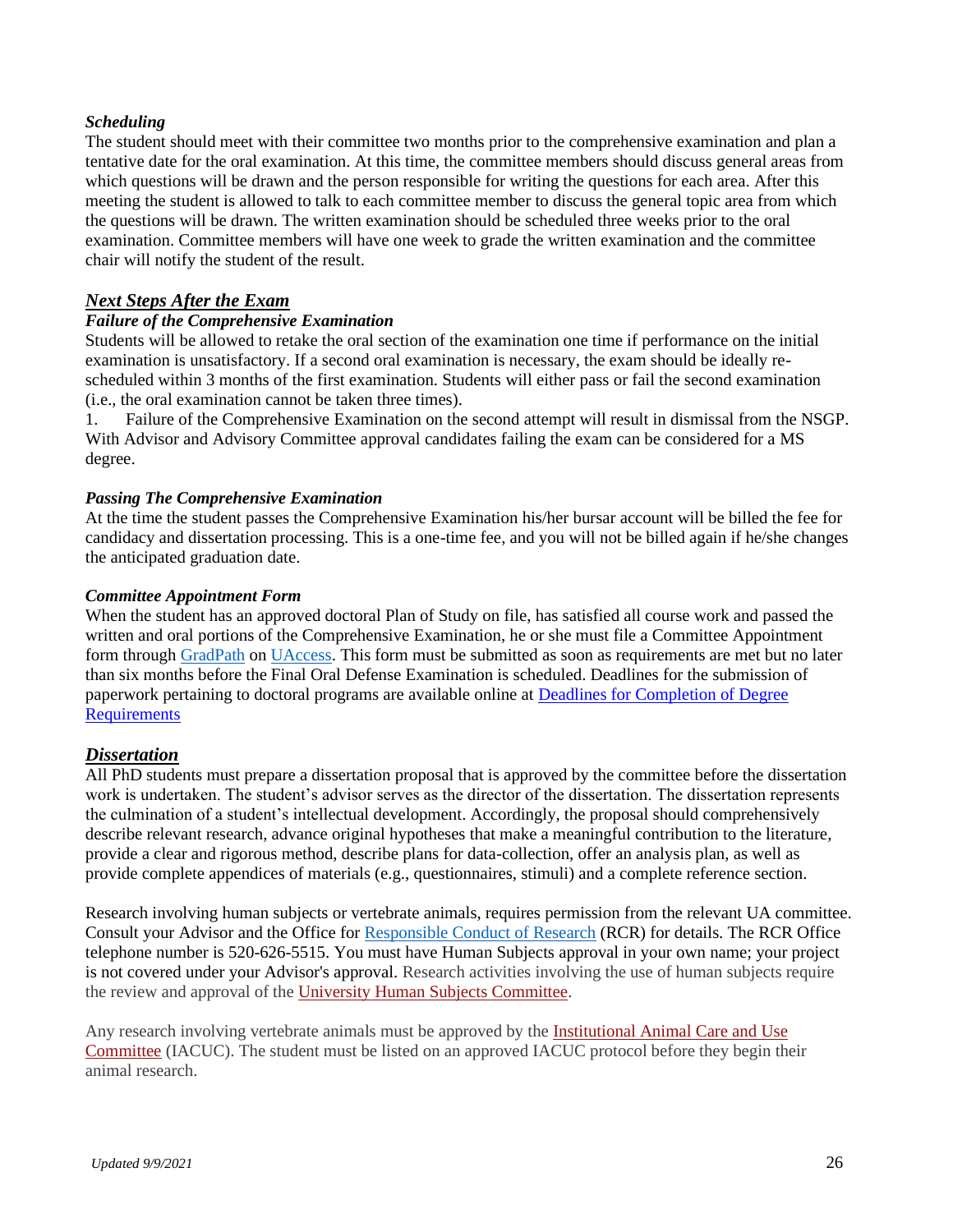#### *Dissertation Prospectus/Proprosal*

Every student in a doctoral program needs to have an approved dissertation prospectus or proposal for their dissertation research. As soon as the student has an approved prospectus/proposal the NSGP Coordinator will submit the prospectus/proposal confirmation form in [GradPath](https://grad.arizona.edu/gsas/gradpath) on behalf of the student.

#### *Completion of PhD Requirements*

The NSGP requires all PhD students write a dissertation, present a seminar of their research findings and complete a Final Oral Defense Examination administered by a student's PhD Advisory Committee prior to graduation. A student must be in good academic standing to schedule the defense. The examination focuses on the dissertation itself but can include general questioning related to the field of study within the scope of the dissertation. The dissertation must meet required standards of scholarship and demonstrate the candidate's ability to conduct original research. It is anticipated that students will submit three manuscripts for publication during their doctoral study program. These manuscripts are generally a result of dissertation-specific research.

#### *Announcement of Final Defense*

The student must submit the "Announcement of Final Defense" form through [GradPath](https://grad.arizona.edu/gsas/gradpath) to the Graduate Collee 10 business days before the date for the final defense. The student must provide the dissertation to the defense committee two weeks prior to the defense date so they can read the dissertation and allows an addition one for the Graduate College to process the defense paperwork.

The exact time and place of this examination must be scheduled with the Graduate Student Academic Services Office at least 7 working days in advance and announced publicly in *Lo Que Pasa* at least one week in advance. Final Oral Examinations should be scheduled during days when the university is in session and during normal business hours. Announcement of Final Defense - *must be submitted and approved at least one week before the date of defense through GradPath.*

The dissertation Advisor presides over the Final Oral Defense Examination. The examination is closed to the public, except for the initial seminar portion during which the student presents the dissertation and entertains questions. There is no minimum time limit for the Final Oral Defense Examination, but the entire proceedings may not exceed three hours.

If the Committee requires revisions, those must be done in a timely manner, not to exceed one year. If the revisions are not completed by the dissertation submission deadline for the term when the student defends, the student will be required to register for the next semester and will graduate in the semester when the revisions are complete and approved. If revisions are not done by the end of the time to degree period, the student will have to re-take the comprehensive examination to demonstrate currency of knowledge.

#### *Submission of the Dissertation*

Upon successful completion of the Final Oral Defense examination, and having gained final approval from the dissertation committee after completing any revisions needed following the defense, the candidate submits the dissertation electronically via the [submission](http://www.etdadmin.com/cgi-bin/school?siteId=63) website **maintained by ProQuest/UMI. This submission must be made by the** [submission deadline](https://grad.arizona.edu/gsas/degree-requirements/important-degree-dates-and-deadlines) for the desired graduation term. The Graduate College will check the formatting of the submitted dissertation and may request changes before accepting the submission. When the dissertation has been accepted by the Graduate College, [completion of requirements](https://grad.arizona.edu/gsas/degree-requirements/doctor-philosophy#Completion%20of%20Requirements) has been fulfilled, and all other [final items](https://arizona.app.box.com/v/grad-gsas-etdsubapprove) are accounted for, the degree will be awarded provided the degree conferral date for the graduation term has been reached. Please refer to the [Academic](http://www.arizona.edu/calendars-events) Calendar for the relevant semester for the conferral date.

#### *The Format Check Process*

1. The dissertation acceptance process consists of the steps outlined below, done after you have defended your dissertation and you have final approval from your committee. It consists of two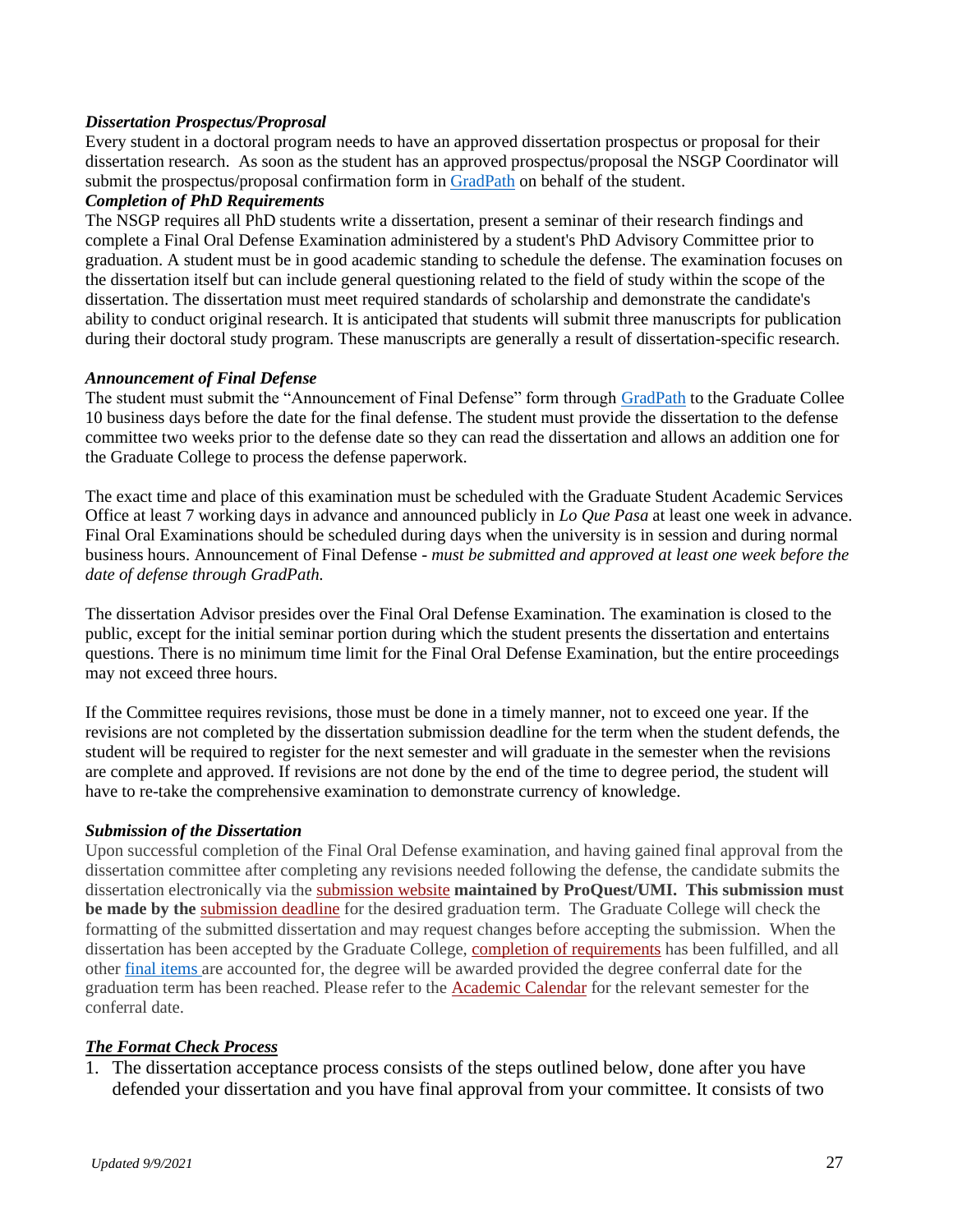parts; an auditing of your PDF file to verify that it meets archiving standards as listed in step 1, and the collection of documentation as listed in steps 2 through 4.

- 2. Please refer to the Doctoral Dissertation Formatting Guide at [https://grad.arizona.edu/gsas/dissertations](https://grad.arizona.edu/gsas/dissertations-theses/dissertation-and-thesis-formatting-guides)[theses/dissertation-and-thesis-formatting-guides](https://grad.arizona.edu/gsas/dissertations-theses/dissertation-and-thesis-formatting-guides) for help on formatting your dissertation.
- 3. Your format check begins once you submit your dissertation to **UMI Electronic Submissions Site**. Your dissertation will be audited against this manual so if you follow the instructions carefully you will have minimal edits to make after we review it. If your dissertation includes published papers or papers accepted for publication, you must use an alternate format.
- 4. Use the sample at<http://grad.arizona.edu/degreecert/samples-templates> to prepare your Approval Page.
- 5. Please submit the 'Survey of Earned Doctorates' online survey.
- 6. Please complete the Exit [Survey](https://uarizona.co1.qualtrics.com/jfe/form/SV_cxaoYeQAK42DR2t) online.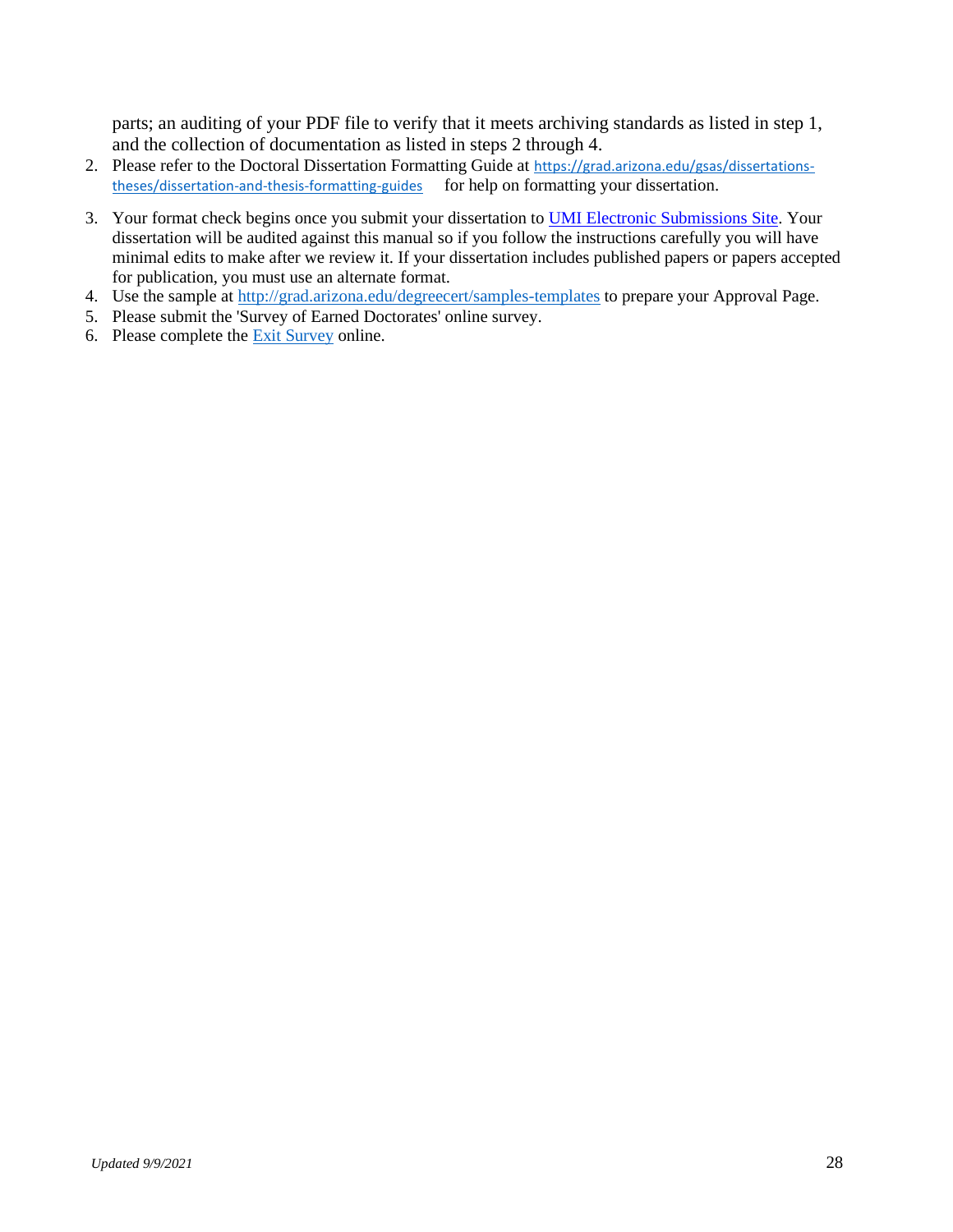# **VII. TEACHING ASSIGNMENTS AND POLICIES**

A STUDENT MUST BE ENROLLED IN 9 credits per semester their first year and 6 credits per semester their remaining years. All students holding teaching assistantships/associateships will receive their assignments from the Coordinator of the NSGP. Assignments are made in consultation with the Chairs of the Undergraduate Program and based upon input from the faculty and students regarding availability and fit. All GATs will be evaluated by the faculty they are assigned to work with each semester. The evaluation form can be found in Appendix 2. Assignments should reflect students' level of experience and expertise. Students on half-time appointments (.50 FTE) should expect one of the following or similar assignments:

- 1. Two "stand alone" courses or its equivalent, OR;
- 2. Teaching responsibilities in a larger in-person or on-line class.

Summer and Winter teaching is often available. In order for GTAs to teach in the summer, they must be enrolled in 6 hours *in the upcoming fall.* These additional teaching opportunities are contingent on teaching performance, needs of the department and support for the student teaching from the student's research advisor.

As a general policy, assistantship/associateship appointments will be considered according to the following priorities: 1) 2nd-year doctoral and master's 2) first-year doctoral and master's students, and 3) continuing graduate students in good standing,

#### *Research and Teaching Time Commitments*

Time commitments will inevitably vary according to the nature of the assignment, but the following should serve as a rough guide to expectations:

- 1. On teaching and funded research assistant assignments, 1/4-time appointments carry expectations of 10 hours of work per week, 1/2-time of 20 hours of work per week.
- 2. Appointments at the same level and pay should require approximately equal levels of work, regardless of the distribution of duties and funding sources. However, there is natural variation in teaching appointments both within semesters and between courses.
- 3. The majority of our NSGP GTAs are on a .50 FTE.

IMPORTANT NOTE ON GRADING: Getting feedback to students in a reasonable amount of time is an important part of your job as a teacher. When you are working as a TA, you should aim to get grading done promptly and the expected grading time period should be clearly outline between the supervising professor and the TA.

#### *Teaching Improvement*

There are resources available to assist you in developing your skills as a teacher. Please see the Office of Instruction and Assessment: [http://oia.arizona.edu/.](http://oia.arizona.edu/)

#### *Loss of Teaching Position*

Repeated unsatisfactory teaching evaluations are grounds for loss of a GTA position. The School of Nutritional Sciences and Wellness will work with you to improve your teaching before taking this step. Unprofessional behavior (e.g., inappropriate relationships with students, engaging in teaching activities [including grading] while intoxicated, etc.) will result in immediate loss of the teaching position. Teaching positions are budget contingent. In a catastrophic budget situation, anybody could lose a teaching appointment, but this is not likely.

#### *Change Of Status: Moving From Assistant to Associate Status*

In order for a person to be paid as a graduate associate, that person *must* possess a graduate degree or have a B.S. degree and have completed 2 years of your PhD program. It is Graduate College policy that the change in status from assistant to associate will only occur at semester end/beginning. No changes in status will be made mid-semester.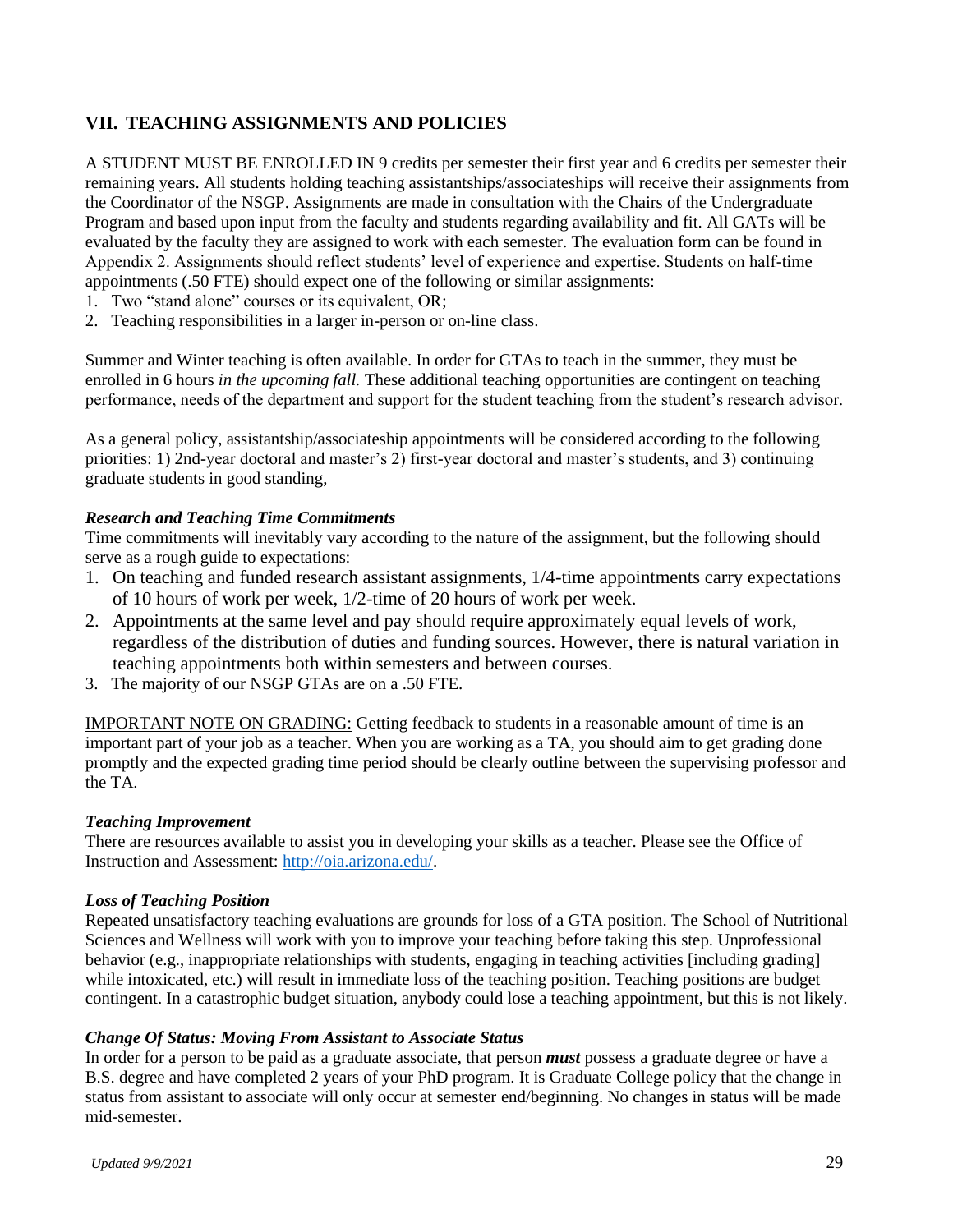# **VIII. OTHER IMPORTANT INFORMATION**

#### *Graduate Student Funding*

These expectations do not represent contractual obligations. *Funding depends on the yearly departmental budget.*

- 1. Master's students should expect support for no more than two years. Support during those years is contingent on making satisfactory academic progress and receiving satisfactory evaluations from teaching and research supervisors. Satisfactory academic progress is defined in the present document.
- 2. Master's students who wish to be considered for admission to the doctoral program must schedule for master's degree completion no later than the Graduate College's published deadlines during the semester before doctoral work would begin. (For fall entrance into the doctoral program, this means filing for candidacy no later than April, with the intent of completing the thesis in May or August.)
- 3. Doctoral students can expect funding for four academic years. Support during those years is contingent upon making satisfactory academic progress and receiving satisfactory evaluations from teaching and research supervisors. Funding beyond four years is at the faculty's discretion and is based on: (a) successful defense of dissertation proposal, (b) the availability of funds, (c) the department's needs, (d) the status and standing of the applicant's ongoing research, (f) the student's performance to date in the areas of research, coursework, and teaching, and (g) the potential for successful completion in the one-year timeframe.
- 4. Summer funding is based on teaching summer courses. This may be available and the department will make every effort to provide it. For neither MS nor PhD students is this part of the contractual academic funding. Summer funding priorities are based on course enrollments, graduate student ability, graduate student progress, and experience in teaching independently, fit between graduate student ability and expertise and available courses, and graduate student tenure in the program. Currently, students are unable to get summer teaching on the summer of their departure from the program—enrollment in the subsequent fall is now a university requirement for TA hiring.
- 5. Summer funding is typically not available in the summer after the student's funding term expires (MS: after the second year, unless continuing to the PhD program; PhD: after fourth year). In some cases, the Director of the NSGP, in consultation with the graduate committee and the student's advisor, will require that the student make satisfactory progress in their program (e.g., dissertation proposal) before summer funding is offered.

#### *Graduation Procedures For MS and PhD Degrees*

- 1. The name that is on your student record is the name on your diploma unless you file a name change with the Registrar's Office, 210 Admin Building (http://www.registrar.arizona.edu/). International students must use their passport name on the diploma.
- 2. Diplomas are mailed approximately two weeks after degree is posted by Graduate Student Academic Services. Inquiries concerning the ordering or mailing of diplomas must be directed to Graduate Student Academic Services, 621-3484. Diplomas are not mailed to campus addresses.
- 3. If the completion date that appears on your Doctoral Dissertation Committee Appointment Form changes, notify the Graduate Student Academic Services Office at least 2.5 months before Commencement to ensure your name will appear in the program.
- 4. If you want a specific faculty member to come to graduation and "hood" you, you should make that request of the faculty member *well* in advance of the ceremony.

Commencement dates and procedures and deadlines for the submission of paperwork pertaining to graduate degrees are available online at the Graduate College.

#### *Graduate Student Appeals*

As outlined above, students who fail to make satisfactory progress are subject to dismissal from the program. The student will be notified of this decision in writing, typically at the end of the academic year (May or June). Students will be given the opportunity to internally appeal dismissal decisions by doing the following: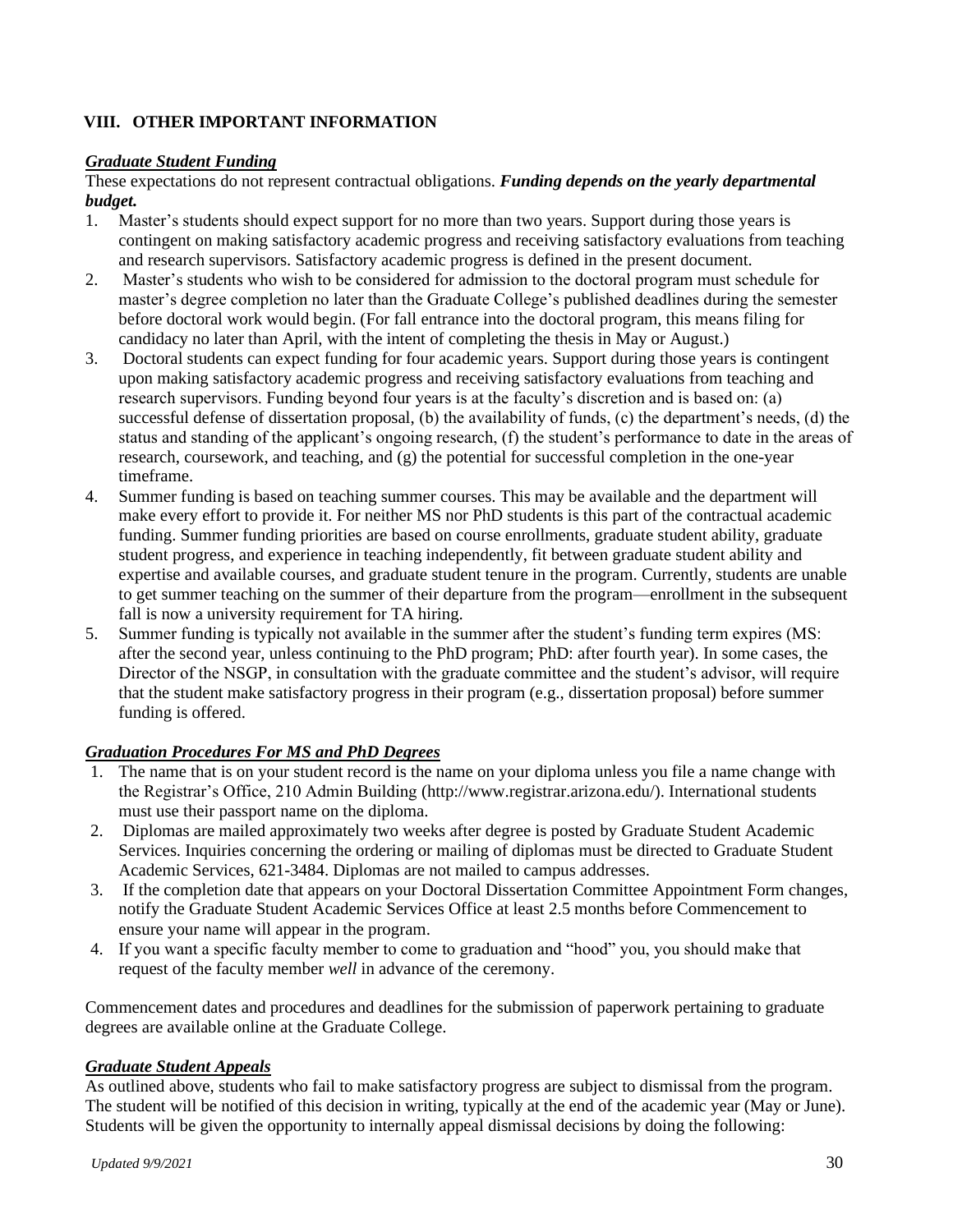- 1. Submit a written appeal to the Director of the NSGP and the advisor. This must be done within 30 days of the written notification of dismissal. If, after reviewing the appeal, the DGS and advisor are in agreement, they can decide to reverse the dismissal decision upon the satisfactory completion of appropriate conditions.
- 2. In cases in which the DGS and advisor are not in agreement or seek further consultation, a meeting between the student, advisor, DGS, and graduate committee will be scheduled at a time that is feasible for all parties. The student's dismissal will be re-considered in light of the student's written appeal and follow-up questioning during the meeting as appropriate.
- 3. In the event that the dismissal decision is upheld, the Graduate College will be notified as soon as the decision is made. Any further petition, appeal, or rebuttal will need to be routed to the Graduate College.

#### *Academic Probation*

Students who have a cumulative grade-point average of less than 3.0 will be placed on academic probation. The student will come off probation when they bring their GPA back up to a 3.0 average. Students on probation are required to meet with their graduate advisor, discuss the steps to be taken to rectify the problems that led to the probationary status, and devise a written plan of action to be submitted to the Graduate College and Director of the NSGP.

Graduate students who are on probation for two consecutive semesters will be academically disqualified by the Graduate College. To obtain non-degree status they are required to apply for non-degree status at the Graduate College. To be re-admitted to the graduate program, they would have to have achieved a cumulative grade point average of at least 3.0 through additional graduate coursework before applying for admission. Readmission is not guaranteed and would require recommendation by the School Director, Graduate Committee, and the Dean of the Graduate College. No more than 12 credit units taken as non-degree will apply to degree.

The GRD believes that early identification and counseling for students having academic difficulty are in the best interests of students and departments. The GRD stresses that there is no intent to be punitive to students having difficulty, but to encourage immediate intervention and closer mentoring of students that would enhance retention and probability of graduation. Students currently enrolled who are on academic probation will be contacted and encouraged to follow the steps indicated in paragraph one above so that they might take advantage of intervention and closer mentoring. Contact persons on this topic are the Associate Deans in the Graduate College.

#### *Continuous Enrollment Policy*

#### *Master's Enrollment Policy*

According to the Graduate College a student admitted to a master's program must register each fall and spring semester for a minimum of 1graduate unit, from original matriculation until all course and thesis requirements are met. A semester in which a student is enrolled for course credit will be counted toward continuous enrollment. Non-credit courses, [audited courses](https://catalog.arizona.edu/policy/audit-policy) or courses from which the student withdraws do not count toward the determination of continuous enrollment for graduate purposes.

Students receiving funding such as assistantships, fellowships, loans, grants, scholarships or traineeships may be required by their funding source to register for more than 1 unit to meet full-time status requirement. Similarly, international students may have different requirements to maintain their visa status. All students should check with their program advisor regarding such requirements to ensure that they remain qualified for funding and/or visa status.

Master's students who have maintained continuous enrollment, fulfilled all their other degree requirements and were enrolled in the prior semester may defend and file in the summer or winter term without registration. If,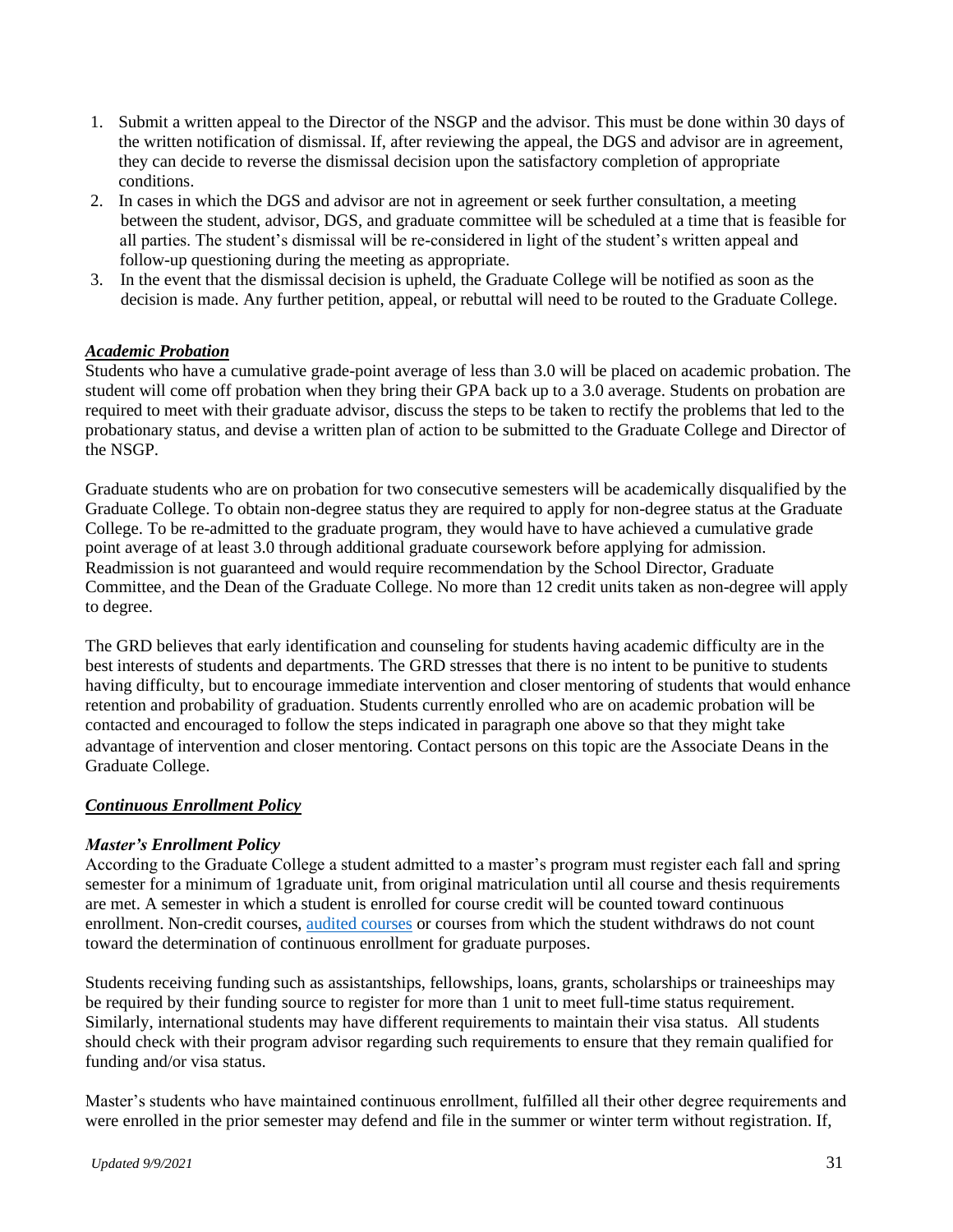however, a student needs library privileges or if they plan to make other use of University facilities or significant faculty time during summer or winter session, enrollment is required.

Students who have maintained continuous enrollment, fulfilled all their other degree requirements and are only completing an incomplete in coursework (a class other than 900 level) are not required to enroll while they complete the incomplete. If, however, students need library privileges or plan to use other University facilities or need significant faculty time while they complete their incomplete, enrollment is required.

#### *Doctoral Enrollment Policy*

A student admitted to a doctoral program must register each fall and spring semester for a minimum of 1 graduate unit, from original matriculation until all course and thesis requirements are met. A semester in which a student is enrolled for course credit will be counted toward continuous enrollment. Non-credit courses, [audited courses](https://catalog.arizona.edu/policy/audit-policy) or courses from which the student withdraws do not count toward the determination of continuous enrollment for graduate purposes.

Students who have maintained continuous enrollment, fulfilled all their other degree requirements and are only completing an incomplete in coursework (a class other than 900 level) are not required to enroll while they complete the incomplete. If, however, students need library privileges or plan to use other University facilities or need significant faculty time while they complete their incomplete, enrollment is required.

Students receiving funding such as assistantships, fellowships, loans, grants, scholarships or traineeships may be required by their funding source to register for more than 1 unit to meet full-time status requirement. Similarly, international students may have different requirements to maintain their visa status. All students should check with their program advisor regarding such requirements to ensure that they remain qualified for funding and/or visa status.

Doctoral students who have maintained continuous enrollment and are taking only comprehensive exams during either Summer or winter term do not have to register for graduate credit during that summer or winter session.

Doctoral students who have maintained continuous enrollment, fulfilled all their other degree requirements as well as the 18 hours of dissertation and were enrolled in the prior semester may defend and file in the summer or winter term without registration. If, however, a student needs library privileges or if they plan to make other use of University facilities or significant faculty time during summer or winter session, enrollment is required.

Students who have maintained continuous enrollment, fulfilled all their other degree requirements and are only completing an incomplete in coursework (a class other than 900 level) are not required to enroll while they complete the incomplete. If, however, students need library privileges or plan to use other University facilities or need significant faculty time while they complete their incomplete, enrollment is required.

#### *Continuous Enrollment and Financial Aid*

Please note that *"continuous enrollment"* is not the same as *"full-time enrollment"* for financial aid and international visa purposes. Please refer to the most recent UA Academic Catalog found at <http://catalog.arizona.edu/>

#### *Leave of Absence Policy*

Graduate students may apply for a Leave of Absence from a program for a semester or for the academic year using th[e Graduate Petition for a Leave of Absence](https://grad.arizona.edu/gsas/gradpath/graduate-petition-and-graduate-petition-user-guides) . Leaves of Absence may affect the status of a graduate student's financial aid. Students are responsible for determining the requirements of the funding agency and/or academic unit prior to applying for a Leave of Absence. See the Graduate College website for further information in this regard.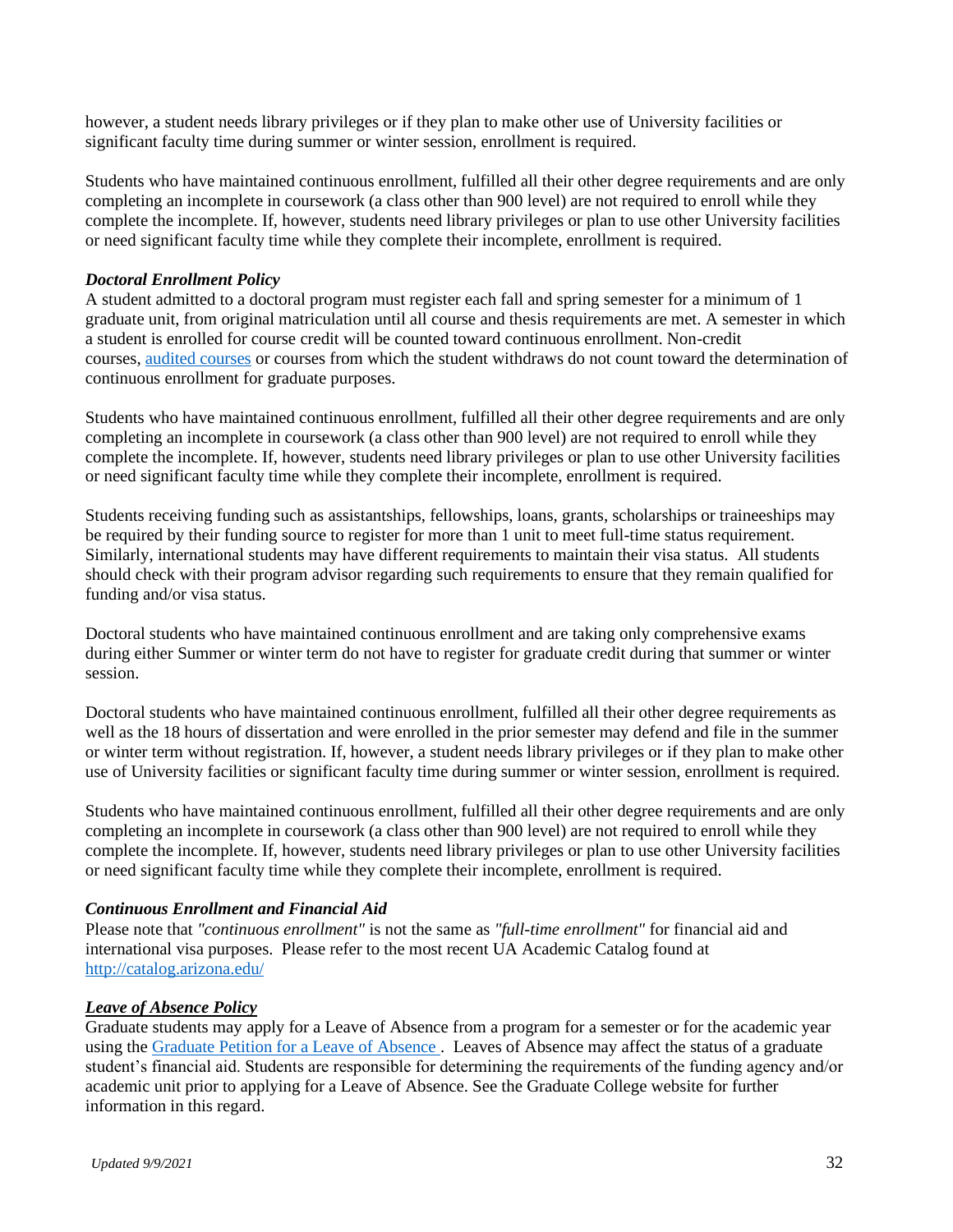#### *Academic Leaves*

Academic LOAs (i.e., leaves taken for course work elsewhere, for research, fieldwork, internships, professional development) are handled on a case-by-case basis by the student's department and Graduate College.

#### *Medical Leaves*

Graduate students in degree programs may be granted a Medical Leave of Absence by the Dean of the Graduate College.

#### *Personal Leaves*

Graduate students in degree programs may be granted a Leave of Absence (for a maximum of one year throughout the course of their degree program by the Dean of the Graduate College upon the written recommendation of the student's advisor and School Director. LOAs are granted on a case-by-case basis for compelling reasons including birth or adoption of a child, personal or family reasons, medical reasons, military duty, or financial hardship. Students will be readmitted without reapplying to the department and the Graduate College. Only when the LOA is approved prior to the beginning of the semester for which the LOA is being sought will students be exempted from fees for that semester. Only academic services or facilities available to the general public can be used during the LOA. Failure to obtain a Leave of Absence or remain in continuous enrollment will result in penalties, as described in the continuous enrollment policy requirements.

# *Graduation*

Most grads attend the CALS graduation because that is where the formal hooding occurs; however, there is a whole-university graduation ceremony as well. You do not have to attend any ceremony. If you are planning on attending a ceremony and would like your advisor and/or the School Director to be there, you should let those individuals and graduate program coordinator know as early as possible.

#### *Expectations For Working With An Advisor*

Different faculty members work in different ways. This handbook cannot tell you how long your advisor might take to turn around a document like a dissertation proposal (or the actual thesis/dissertation itself), or how many drafts of a document your advisor might need to see before declaring it ready. However, you should assume:

- a. That your advisor is a busy person and your document may not be their first priority at any given time, and;
- b. That carefully reading and providing feedback on a long and complex document like a proposal is not a quick task, and;
- c. That a proposal for a thesis or dissertation is unlikely to be ready on the first or second draft. It will almost certainly be weeks between the completion of a first draft and readiness for defense, and sometimes it might be a semester-long process.

As you develop a timeline for a dissertation/thesis, factor in times when you will be waiting for feedback. Plan to use those times to work on other aspects of the project, or to work on other projects. If you feel that your advisor is taking an excessive amount of time to get you feedback on a document, you should consult with him/her, the graduate Chair, or any other faculty member, in order to get an idea of what reasonable expectations might be for a specific document. The advisor-advisee relationship is a reciprocal one; if you turn things around quickly and efficiently and with high quality, you are more likely to receive the same treatment from your advisor.

# *Expectations For Working With Your Committee*

Committees get 1 month to read your thesis, comps, and dissertation (plus grad college processing time for the latter). Don't ask them to do it in less time. If you are heading towards a committee meeting during an exam week, vacation period, or holiday time, consult early and often with your committee about their availability. Double check whether committee members are on sabbatical during a period when you are planning a defense; if they are then you will need to work around their sabbatical schedule. More generally, do not make assumptions about faculty availability, and do not back yourself into a position where you "have to" defend in a constrained period of time, because your crisis is not your committee's emergency.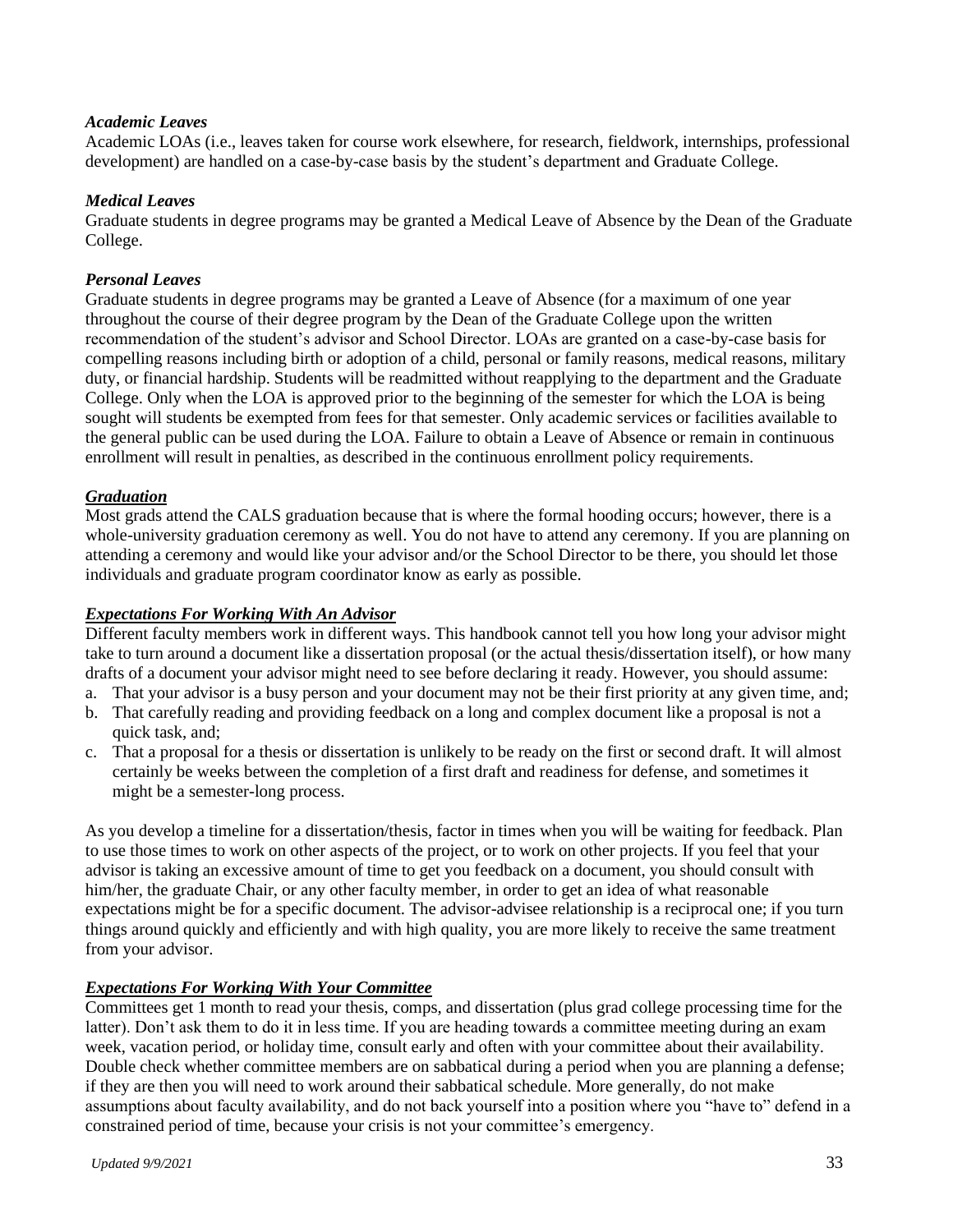# *Be Nice; Be Professional*

We value a collegial and pleasant department environment. Interpersonal behavior not conducive to that environment is not appropriate. Communication is a small field, and you do not know when and where you might meet people again in your life. Be nice. Being a graduate student is your job; you are getting paid to teach and learn. The School of Nutritional Sciences and Wellness is not an overly formal school, but basic standards of professional behavior apply to all of your academic activities here. You should behave respectfully toward staff, faculty, students and respond to official requests for information promptly.

# *Useful Websites*

#### *University of Arizona Sites:*

- School of Nutritional Sciences and Wellness*:* <https://nutrition.cals.arizona.edu/>
- Graduate College: [http://grad.arizona.edu](http://grad.arizona.edu/)
- Degree Certification Forms and Steps to Your Degree:<https://grad.arizona.edu/gsas/degree-requirements> . A link to the *Manual for Submission of Theses and Dissertations* is also available at this site.
- GradPath**:** <http://grad.arizona.edu/gsas/gradpath>
- Forms for Master's/Specialist Plan of Study, Master's/Specialist Completion of Degree Requirements,
- Doctoral Plan of Study, Results of Oral Comprehensive Examination for Doctoral Candidacy, Committee
- Appointment Form, and Announcement of Final Oral Examination are available at the UAccess Student
- Center and must be submitted via GradPath**.**
- Human Subjects Approval**:** <http://www.orcr.arizona.edu/hspp>
- NIH F31 Fellowship Opportunity: <https://grants.nih.gov/grants/guide/pa-files/PA-21-051.html>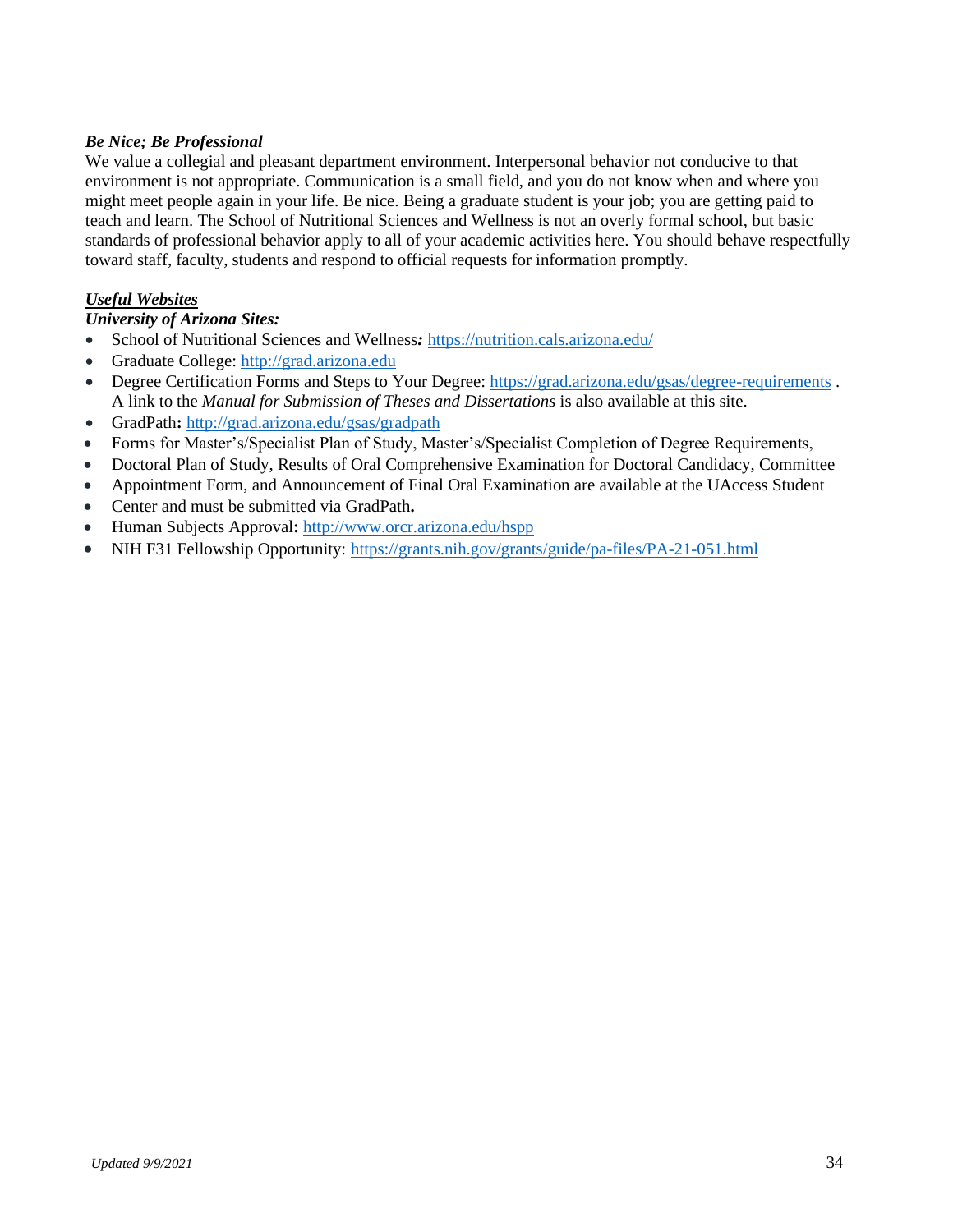# **School of Nutritional Sciences and Wellness (SNSW) Nutritional Sciences Graduate Program Exit Survey**

| Date: | Degree: PhD |  | MS (Select one) |
|-------|-------------|--|-----------------|
|-------|-------------|--|-----------------|

Please complete the following survey. Your responses will assist us in assessing the effectiveness of our Nutritional Sciences Graduate Program. Thank you for your help.

*Based on your experiences in the Nutritional Sciences Graduate Program, please respond to the following questions by circling the most appropriate number.*

#### **How satisfied were you with how the SNSW faculty and staff:**

|    |                                                   | Highly<br>Satisfied | Medium | Unsatisfied | N/A |
|----|---------------------------------------------------|---------------------|--------|-------------|-----|
| 1. | Provided a welcoming atmosphere.                  | 4                   |        |             |     |
|    | Offered helpful assistance.                       |                     |        |             |     |
|    | Demonstrated concern for individual needs.        |                     |        |             |     |
|    | 4. Match a research laboratory with your personal |                     |        |             |     |
|    | research interests                                | 4                   |        |             |     |
|    | Help you establish a program of study             |                     |        |             |     |
| 6  | Helped you understand the concepts being          |                     |        |             |     |
|    | presented in a course.                            |                     |        |             |     |

#### **To what degree did your Graduate education enhance your ability to:**

|     |                                                                                                                                                   | Highly<br>Satisfied | Medium | Unsatisfied | N/A |
|-----|---------------------------------------------------------------------------------------------------------------------------------------------------|---------------------|--------|-------------|-----|
| 1.  | Design and conduct experiments                                                                                                                    |                     |        |             |     |
| 2.  | Analyze and interpret data                                                                                                                        |                     |        |             |     |
| 3.  | Develop basic lab skills (HPLC, Elisaa, PCR etc)                                                                                                  |                     |        |             |     |
| 4.  | Function on multidisciplinary teams                                                                                                               |                     |        | 2           |     |
| 5.  | Advance knowledge, skills, and values appropriate to the<br>discipline                                                                            |                     | 3      | 2           |     |
| 6.  | Work as an individual researcher/scholar as well as<br>collaborate with other scholars contributing to their<br>scholarship of their disciplines. |                     |        |             |     |
| 7.  | Develop advanced oral and written communication skills                                                                                            |                     |        |             |     |
| 8.  | Recognize the need for life-long learning                                                                                                         |                     |        |             |     |
| 9.  | Know contemporary nutrition issues                                                                                                                |                     |        |             |     |
| 10. | Gain a knowledge of new and various methods and<br>technologies.                                                                                  |                     |        | 2           |     |
| 11. | The ability to be creative, analytical, and critical thinkers                                                                                     |                     |        |             |     |
| 12. | Prepare you for the next stage in your career                                                                                                     |                     |        |             |     |

#### **For each of the following topics, please indicate the adequacy of your instruction during your graduate education:**

|                                         |  | Too Much Just Right Not Enough | $N\!/\!A$ |
|-----------------------------------------|--|--------------------------------|-----------|
| 1. Nutrition Science and Metabolism     |  |                                |           |
| 2. Disease-specific nutrition pathology |  |                                |           |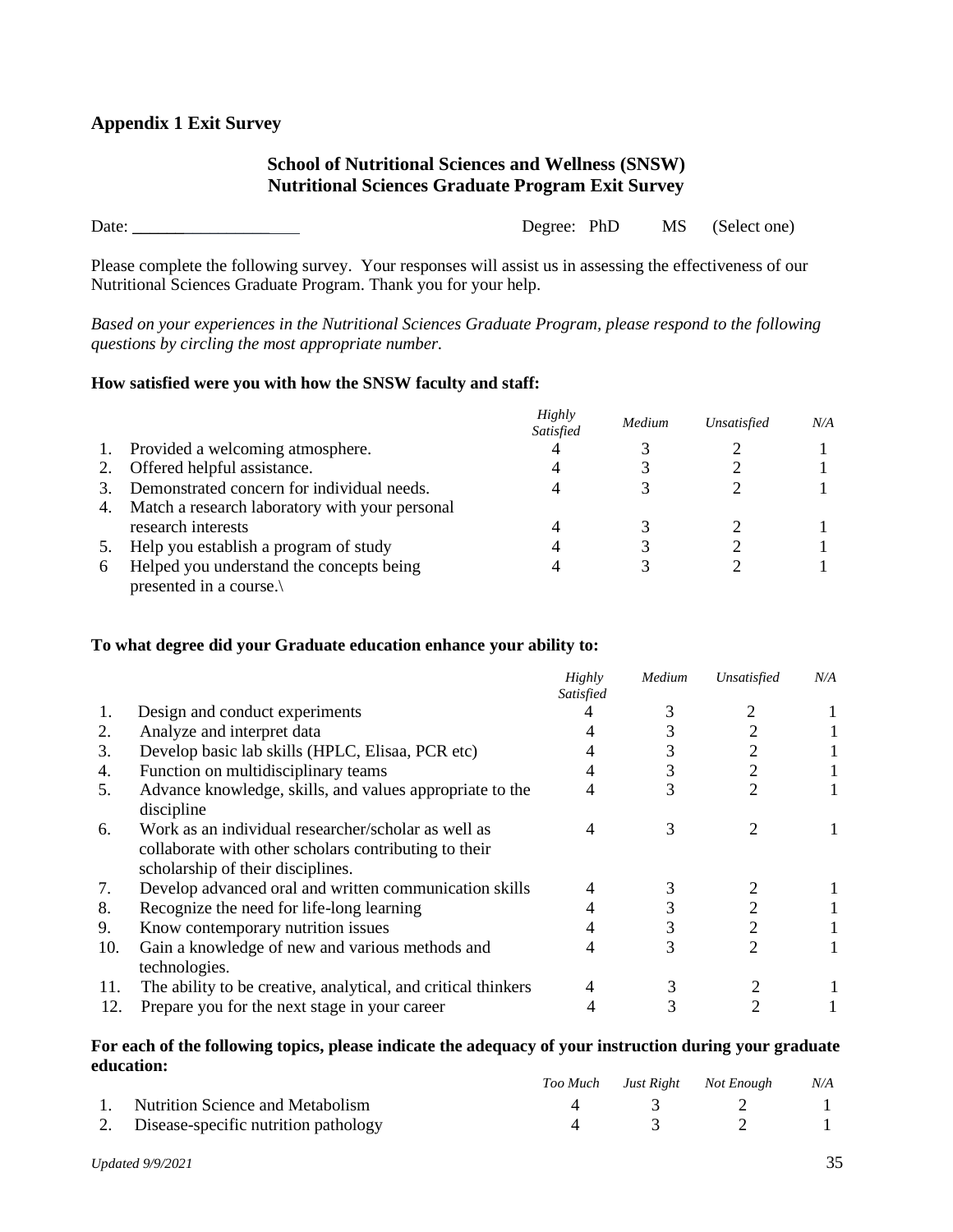|    |                             | Too Much | Just Right | Not Enough | N/A |
|----|-----------------------------|----------|------------|------------|-----|
|    | <b>Molecular Nutrition</b>  | 4        |            |            |     |
|    | Vitamins                    |          |            |            |     |
|    | Minerals and Trace Elements |          |            |            |     |
| 6. | Epidemiology                | 4        |            |            |     |
|    | Nutrigenomics               | 4        |            |            |     |
|    | <b>Statistics</b>           |          |            |            |     |
| 9. | Study design/methodology    |          |            |            |     |

#### **To what extent do you agree with the following:**

- 1. My experience in Nutritional Sciences has met my educational expectations.
- 2. The selection and depth of coverage of topics in my major courses were adequate.
- 3. My graduate studies in Nutritional Sciences provided a good resource for scientific study (intellect, shared services, equipment)
- 4. My advisor in Nutritional Sciences was a good mentor.
- 5. I would recommend a degree in Nutrition at the University of Arizona.

#### **Rate the following nutrition courses on a scale of one to four, with 1 indicating low relevance and 5 indicating highly relevant/informative quality of the course and instruction.**

|          |                                                     | High |   |   |                             | Low |
|----------|-----------------------------------------------------|------|---|---|-----------------------------|-----|
| N SC 501 | <b>Statistics for Applied Nutrition I</b>           |      | 4 | 3 |                             |     |
| N SC 502 | <b>Statistics for Applied Nutrition II</b>          |      | 4 | 3 | 2                           |     |
| N SC 545 | Assessment and Regulation of Human Body Composition | 5    | 4 | 3 | 2                           |     |
| N SC 561 | <b>Communicating Nutritional Sciences</b>           |      | 4 | 3 | 2                           |     |
| N SC 595 | <b>Emerging Topics in Nutritional Science</b>       |      | 4 | 3 | $\overline{2}$              |     |
| N SC 608 | Bioenergetics and Metabolism                        |      | 4 | 3 | $\mathcal{D}_{\mathcal{L}}$ |     |
| N SC 610 | <b>Nutrition and Disease</b>                        |      | 4 | 3 | $\mathcal{D}$               |     |
| N SC 624 | Micronutrients                                      |      | 4 | 3 | $\mathcal{D}_{\mathcal{L}}$ |     |
| N SC 675 | <b>Advanced Nutrigenomics</b>                       |      | 4 | 3 | $\overline{2}$              |     |
| N SC 699 | <b>Lab Rotation</b>                                 |      | 4 | 3 | $\mathcal{D}$               |     |
| N SC 910 | <b>Thesis</b>                                       |      | 4 | 3 | $\mathcal{D}$               |     |
| N SC 920 | Dissertation                                        |      |   |   | ⌒                           |     |

Are there other courses that you suggest as core courses for graduate education in NSC?

Course #: \_\_\_\_\_\_\_\_\_\_\_\_\_\_\_\_\_\_\_\_\_\_\_\_\_\_\_\_\_\_\_\_\_\_\_\_

Course #:

Course #:

Other Comments:

| Agree | Disagree |
|-------|----------|
|       |          |
|       |          |
|       |          |
|       |          |
|       |          |
|       |          |
|       |          |
|       |          |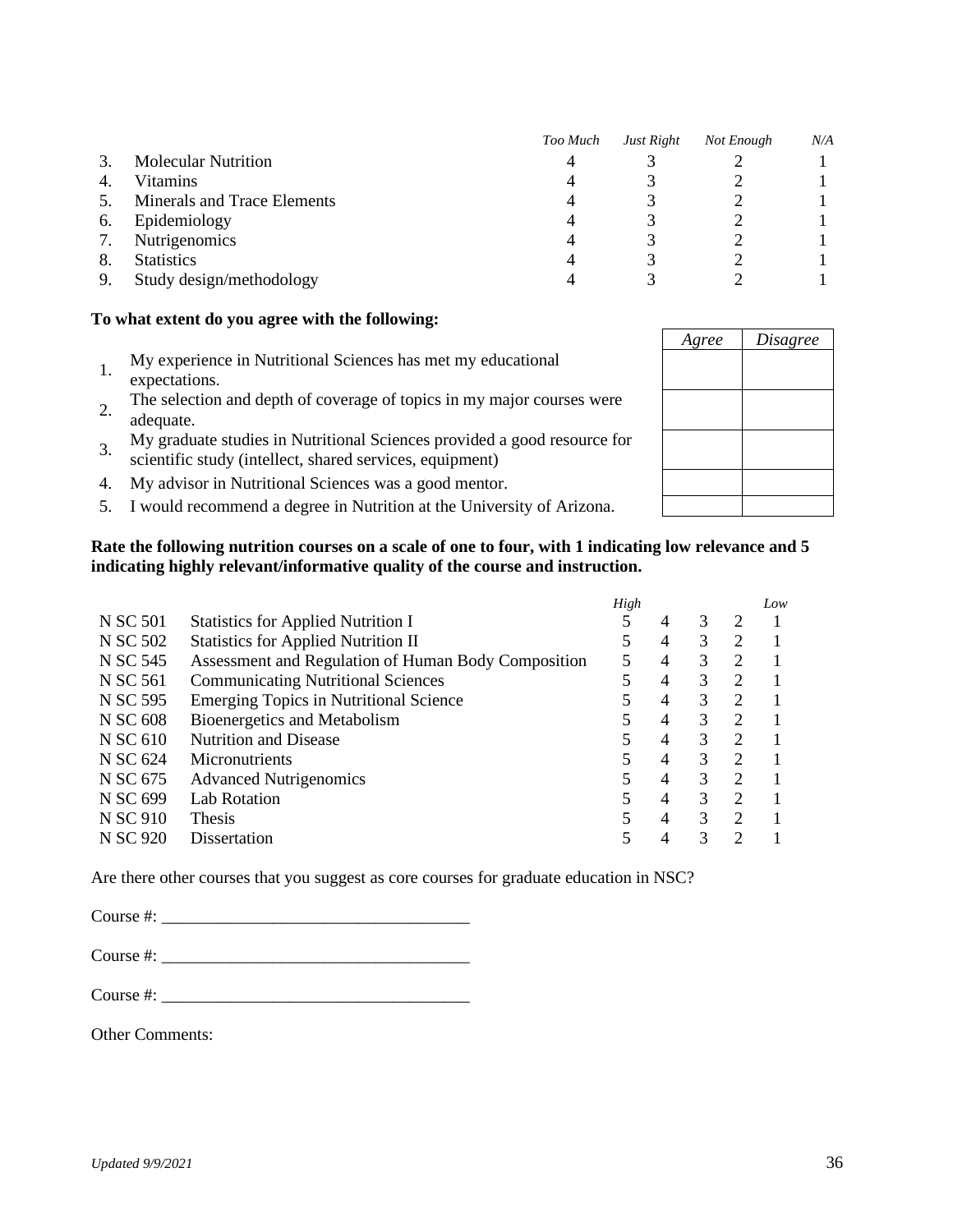Please return this form to Nancy Driscoll in Room 320 Shantz Bldg., 626-0970, nancya@u.arizona.edu

|                                                                                                                                                                                                                                                                                                                                                                                                                                                                                                               | <b>Follow-Up Information</b>                                  |  |
|---------------------------------------------------------------------------------------------------------------------------------------------------------------------------------------------------------------------------------------------------------------------------------------------------------------------------------------------------------------------------------------------------------------------------------------------------------------------------------------------------------------|---------------------------------------------------------------|--|
|                                                                                                                                                                                                                                                                                                                                                                                                                                                                                                               |                                                               |  |
|                                                                                                                                                                                                                                                                                                                                                                                                                                                                                                               |                                                               |  |
|                                                                                                                                                                                                                                                                                                                                                                                                                                                                                                               |                                                               |  |
|                                                                                                                                                                                                                                                                                                                                                                                                                                                                                                               | City, State, Zip: $\overline{\phantom{a}}$                    |  |
| What are your plans for the future?                                                                                                                                                                                                                                                                                                                                                                                                                                                                           |                                                               |  |
| I have accepted a job.                                                                                                                                                                                                                                                                                                                                                                                                                                                                                        |                                                               |  |
|                                                                                                                                                                                                                                                                                                                                                                                                                                                                                                               |                                                               |  |
|                                                                                                                                                                                                                                                                                                                                                                                                                                                                                                               |                                                               |  |
|                                                                                                                                                                                                                                                                                                                                                                                                                                                                                                               |                                                               |  |
|                                                                                                                                                                                                                                                                                                                                                                                                                                                                                                               | I will continue my graduate education at the following school |  |
| $\frac{1}{\sqrt{1 - \frac{1}{\sqrt{1 - \frac{1}{\sqrt{1 - \frac{1}{\sqrt{1 - \frac{1}{\sqrt{1 - \frac{1}{\sqrt{1 - \frac{1}{\sqrt{1 - \frac{1}{\sqrt{1 - \frac{1}{\sqrt{1 - \frac{1}{\sqrt{1 - \frac{1}{\sqrt{1 - \frac{1}{\sqrt{1 - \frac{1}{\sqrt{1 - \frac{1}{\sqrt{1 - \frac{1}{\sqrt{1 - \frac{1}{\sqrt{1 - \frac{1}{\sqrt{1 - \frac{1}{\sqrt{1 - \frac{1}{\sqrt{1 - \frac{1}{\sqrt{1 - \frac{1}{\sqrt{1 - \frac{1}{\sqrt{1 -$<br>______ Academia<br>_______ Industry<br>Clinical practice<br>Consulting |                                                               |  |
| Other                                                                                                                                                                                                                                                                                                                                                                                                                                                                                                         |                                                               |  |

# **Nutritional Sciences Graduate Program**

In the space below, please write any comments that would benefit our future planning for making changes/modifications in the Nutrition Sciences Graduate Program. Thank you for your participation.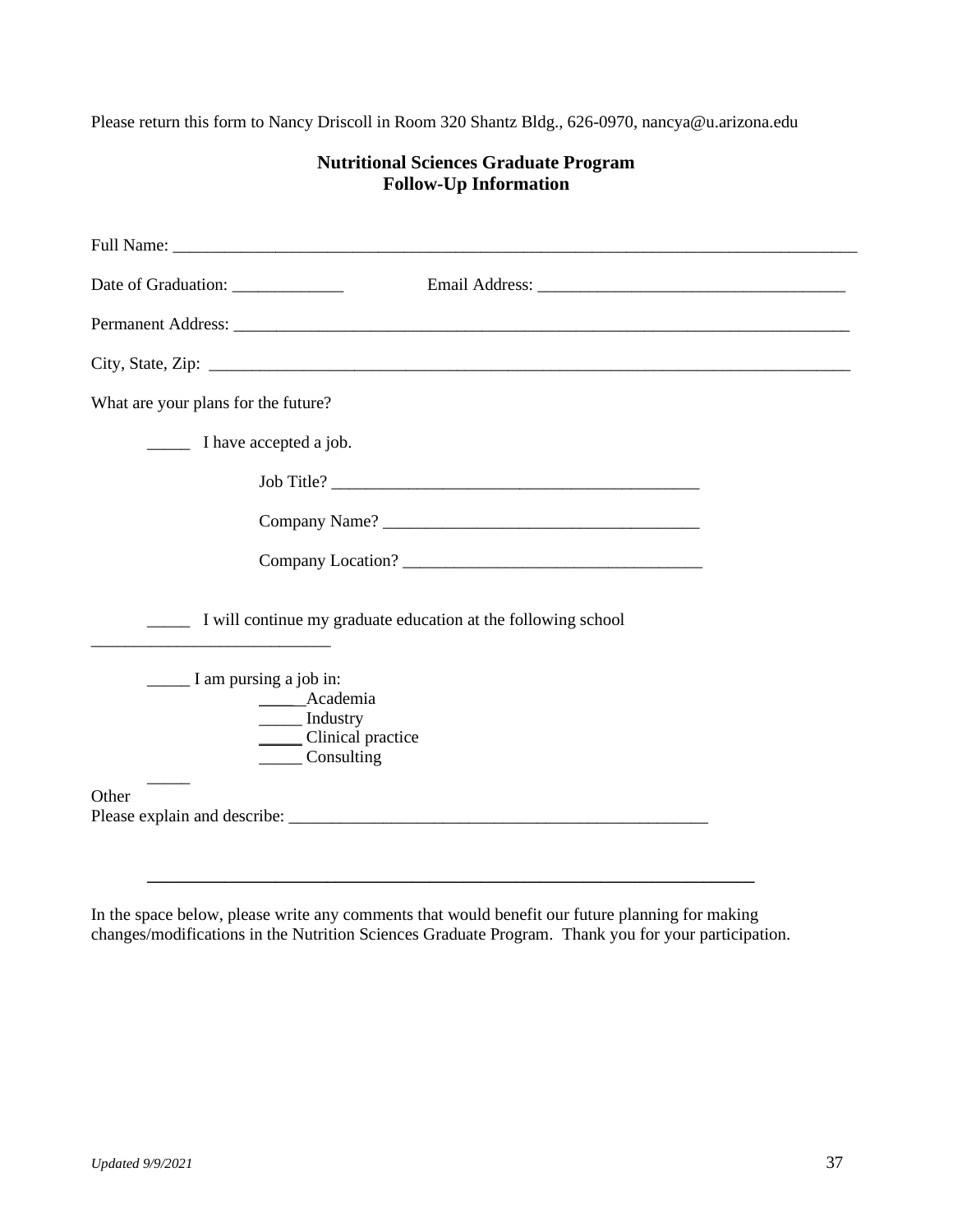# **Appendix 2 TA Evaluation Form**

#### **SUPERVISOR'S INDIVIDUAL PERFORMANCE EVALUATION GRADUATE ASSISTANT/ASSOCIATES IN TEACHING**

| <b>SCHOOL NAME:</b>                                |                                       | <b>School of Nutritional</b><br><b>Sciences and Wellness</b>             | DEPT. $#$        | 0123/2423 |
|----------------------------------------------------|---------------------------------------|--------------------------------------------------------------------------|------------------|-----------|
| <b>GAT'S NAME:</b>                                 |                                       |                                                                          |                  |           |
| <b>SEMESTER</b> (Fall OR Spring & Year)            |                                       |                                                                          | <b>DATE</b>      |           |
| <b>SUPERVISING PROFESSOR</b>                       |                                       |                                                                          |                  |           |
| <b>COURSE #/ TITLE</b>                             |                                       |                                                                          |                  |           |
|                                                    |                                       | PREVIOUS TRAINING/TEACHING EXPERIENCE AS A GAT (Please check one below): |                  |           |
|                                                    | <b>NONE</b>                           | <b>SOME</b>                                                              | <b>EXTENSIVE</b> |           |
| <b>TEACHING CATEGORY</b> (Please check one below): |                                       |                                                                          |                  |           |
|                                                    |                                       | PRIN LEC (Primary responsibility for course)                             |                  |           |
|                                                    | ASST LEC (Lecturer under supervision) |                                                                          |                  |           |
|                                                    |                                       | DISC (Discussion or recitation sections only)                            |                  |           |
|                                                    | LAB (Teaching lab or practicum only)  |                                                                          |                  |           |
|                                                    |                                       | SCG (Scoring or grading with little and/or no direct class contact)      |                  |           |
|                                                    |                                       |                                                                          |                  |           |

OTH (Please name any other category)

**SUPERVISOR'S EVALUATION** (Check left for only those functions, which GAT is responsible for. Be sure to give rating on the right)

| <b>TEACHING FUNCTIONS</b>                                                          |                 | PERFORMANCE LEVEL |                |
|------------------------------------------------------------------------------------|-----------------|-------------------|----------------|
|                                                                                    | <b>SUPERIOR</b> | SATISFACTORY      | UNSATISFACTORY |
| Mastery of Subject Matter                                                          |                 |                   |                |
| Keeping class records                                                              |                 |                   |                |
| Scoring exams, exercises, papers                                                   |                 |                   |                |
| <b>Construction Exams</b>                                                          |                 |                   |                |
| Preparation (media, written materials, practicing)                                 |                 |                   |                |
| Lecturing                                                                          |                 |                   |                |
| Class demonstrations                                                               |                 |                   |                |
| Laboratory, studio instruction                                                     |                 |                   |                |
| Teaching with team, under supervision                                              |                 |                   |                |
| Speaking fluency: English as a second language                                     |                 |                   |                |
| Professional demeanor & appearance                                                 |                 |                   |                |
| Holds office hours: other individual                                               |                 |                   |                |
| Other (specify) $\_\_\_\_\_\_\_\_\_\_\_\_\_\_\_\_\_\_\_\_\_\_\_\_\_\_\_\_\_\_\_\_$ |                 |                   |                |
| <b>OVERALL EVALUATION</b>                                                          |                 |                   |                |